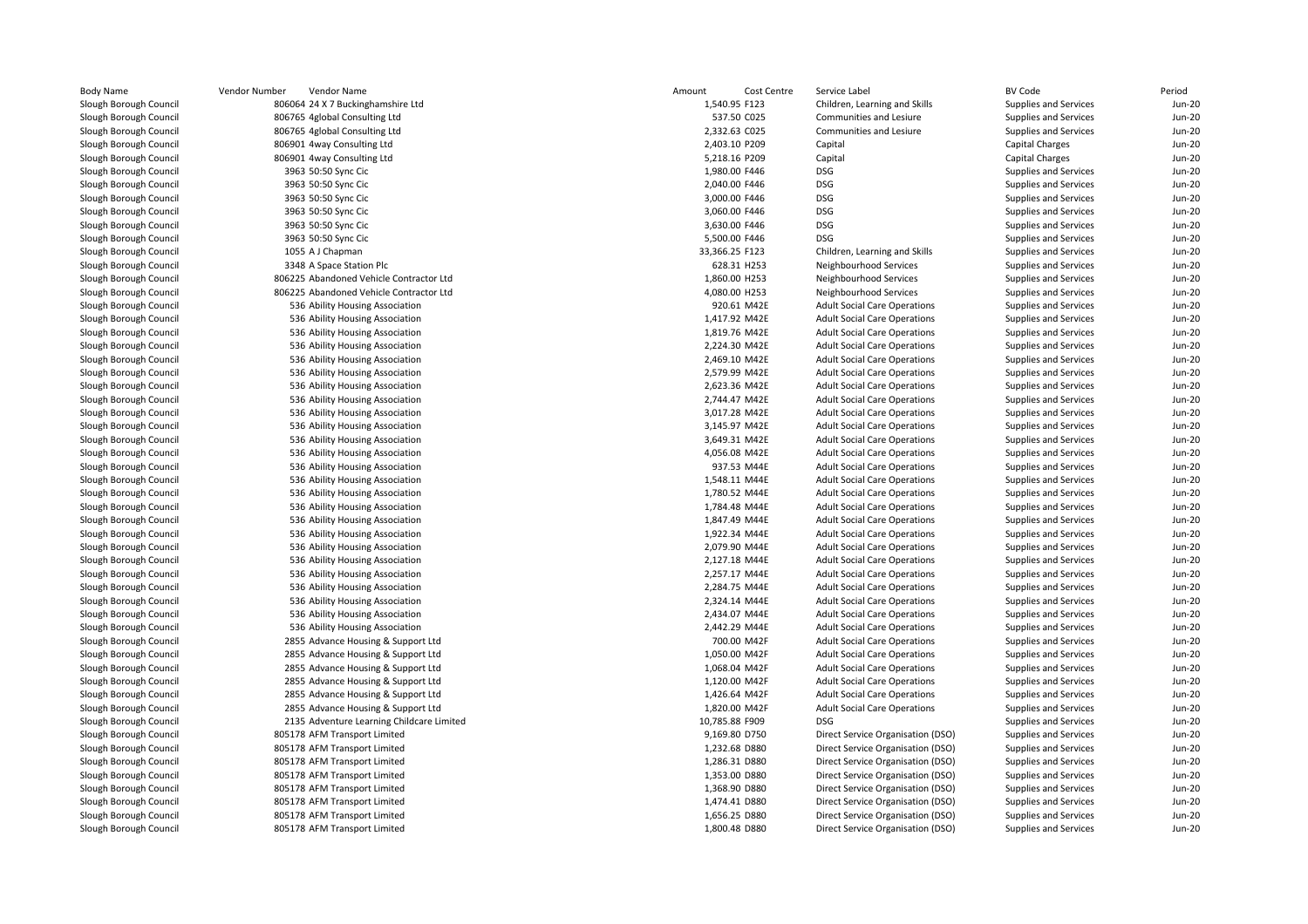805178 AFM Transport Limited 805178 AFM Transport Limited 805178 AFM Transport Limited 805178 AFM Transport Limited 805178 AFM Transport Limited 805178 AFM Transport Limited 805178 AFM Transport Limited 805178 AFM Transport Limited 2486 Agriculture And Estate Services Limited 805318 AH Planning Ltd1976 Alex Murray 806268 Allied Publicity Services (Manchester) Limited 2956 Alpha Parking Limited 2197 Altwood Housing Ltd 2197 Altwood Housing Ltdd 1,044.00 M81D 2197 Altwood Housing Ltd 2197 Altwood Housing Ltd 2197 Altwood Housing Ltd 2197 Altwood Housing Ltd 2197 Altwood Housing Ltd 2197 Altwood Housing Ltd 2197 Altwood Housing Ltd 2197 Altwood Housing Ltd 2197 Altwood Housing Ltd 2197 Altwood Housing Ltd 2197 Altwood Housing Ltd 2197 Altwood Housing Ltd 8686 Altwood Properties Ltd 806613 ANS Group Global Ltd 3137 Applegarth Care Home Ltd 3,200.00 M25C 3137 Applegarth Care Home Ltdd  $3,400.00 \text{ M}250$  3137 Applegarth Care Home Ltdd  $3,500.00 \text{ M}250$  3137 Applegarth Care Home Ltdd  $3,500.00 \text{ M}$  3137 Applegarth Care Home Ltdd  $3,500.00 \text{ M}$ 3350 Arbour Vale School 0 Arbour Vale School **DSG** DSG **DSG 202,703.77 E509** DSG 202,703.77 E509 2073 Arc Preschool Arc Preschool DSG and the set of the set of the set of the set of the set of the set of the set of the set of the set of the set of the set of the set of the set of the set of the set of the set of the set of the set of th 2073 Arc Preschool Arc Preschool DSG و12,497.78 F909 DSG والمستخدم المستخدم المستخدم المستخدم المستخدم المستخدم المستخدم المستخدم المستخدم المستخدم المستخدم المستخدم المستخدم المستخدم المستخدم المستخدم المستخدم المستخدم المستخدم المستخدم الم 818 Arco Ltd 818 Arco Ltd 831 Argos Business Solutions Ltd 831 Argos Business Solutions Ltd 831 Argos Business Solutions Ltd 831 Argos Business Solutions Ltd420 Ashburn Estate Agents 803552 Askews and Holts Library Services Ltd3666 Assisted Living South West 804324 Astoria Healthcare 570 Atkins Limited 570570 Atkins Limited 570 Atkins Limited 570 Atkins Limited 570 Atkins Limited 807309 Authentic Healthcare Ltd1286 Barnardos Barnardos 3,000.00 F462 DSG1286 Barnardos Barnardos 14,268.00 F462 DSG1286 Barnardos

| 8 AFM Transport Limited                          | 2,366.72 D880   | Direct Service Organisation (DSO)   | Supplies and Services  | Jun-20   |
|--------------------------------------------------|-----------------|-------------------------------------|------------------------|----------|
| 8 AFM Transport Limited                          | 3,863.41 D880   | Direct Service Organisation (DSO)   | Supplies and Services  | $Jun-20$ |
| 8 AFM Transport Limited                          | 4,107.36 D880   | Direct Service Organisation (DSO)   | Supplies and Services  | $Jun-20$ |
| 8 AFM Transport Limited                          | 4,939.02 D880   | Direct Service Organisation (DSO)   | Supplies and Services  | $Jun-2C$ |
| 8 AFM Transport Limited                          | 6,795.76 D880   | Direct Service Organisation (DSO)   | Supplies and Services  | $Jun-2C$ |
| 8 AFM Transport Limited                          | 7,469.80 D880   | Direct Service Organisation (DSO)   | Supplies and Services  | $Jun-20$ |
| 8 AFM Transport Limited                          | 7,952.00 D880   | Direct Service Organisation (DSO)   | Supplies and Services  | $Jun-2C$ |
| 8 AFM Transport Limited                          | 11,580.80 D880  | Direct Service Organisation (DSO)   | Supplies and Services  | $Jun-20$ |
| 6 Agriculture And Estate Services Limited        | 990.00 P220     | Capital                             | <b>Capital Charges</b> | $Jun-2C$ |
| 8 AH Planning Ltd                                | 6,885.00 D012   | Major Infrastructure Projects       | Supplies and Services  | $Jun-2C$ |
| 6 Alex Murray                                    | 1,680.00 C322   | Communities and Lesiure             | Supplies and Services  | $Jun-20$ |
| 8 Allied Publicity Services (Manchester) Limited | 507.25 A120     | <b>Customer and Communications</b>  | Supplies and Services  | $Jun-2C$ |
| 6 Alpha Parking Limited                          | 4,750.00 D124   | Planning and Transport              | Supplies and Services  | $Jun-20$ |
| 7 Altwood Housing Ltd                            | 1,240.00 H216   | <b>Strategic Housing Services</b>   | Supplies and Services  | $Jun-20$ |
| 7 Altwood Housing Ltd                            | 1,044.00 M81D   | <b>Adult Social Care Operations</b> | Supplies and Services  | $Jun-2C$ |
| 7 Altwood Housing Ltd                            | 720.00 H205     | <b>Strategic Housing Services</b>   | Supplies and Services  | Jun-20   |
| 7 Altwood Housing Ltd                            | 744.00 H205     | <b>Strategic Housing Services</b>   | Supplies and Services  | Jun-20   |
| 7 Altwood Housing Ltd                            | 930.00 H205     | <b>Strategic Housing Services</b>   | Supplies and Services  | $Jun-2C$ |
| 7 Altwood Housing Ltd                            | 930.00 H205     | <b>Strategic Housing Services</b>   | Supplies and Services  | $Jun-20$ |
| 7 Altwood Housing Ltd                            | 540.00 J018     | Housing Revenue Account             | Supplies and Services  | $Jun-2C$ |
| 7 Altwood Housing Ltd                            | 540.00 H216     | <b>Strategic Housing Services</b>   | Supplies and Services  | $Jun-20$ |
| 7 Altwood Housing Ltd                            | 744.00 H216     | <b>Strategic Housing Services</b>   | Supplies and Services  | Jun-20   |
| 7 Altwood Housing Ltd                            | 930.00 H216     | <b>Strategic Housing Services</b>   | Supplies and Services  | $Jun-2C$ |
| 7 Altwood Housing Ltd                            | 930.00 H216     | <b>Strategic Housing Services</b>   | Supplies and Services  | $Jun-20$ |
| 7 Altwood Housing Ltd                            | 930.00 H216     | <b>Strategic Housing Services</b>   | Supplies and Services  | $Jun-2C$ |
| 7 Altwood Housing Ltd                            | 930.00 H216     | <b>Strategic Housing Services</b>   | Supplies and Services  | $Jun-20$ |
| 7 Altwood Housing Ltd                            | 990.00 H216     | <b>Strategic Housing Services</b>   | Supplies and Services  | $Jun-20$ |
| 6 Altwood Properties Ltd                         | 52,720.76 H205  | <b>Strategic Housing Services</b>   | Premises               | $Jun-2C$ |
| 3 ANS Group Global Ltd                           | 775.00 P193     | Capital                             | <b>Capital Charges</b> | $Jun-20$ |
| 7 Applegarth Care Home Ltd                       | 3,200.00 M25C   | <b>Adult Social Care Operations</b> | Supplies and Services  | $Jun-20$ |
| 7 Applegarth Care Home Ltd                       | 3,400.00 M25C   | <b>Adult Social Care Operations</b> | Supplies and Services  | Jun-20   |
| 7 Applegarth Care Home Ltd                       | 3,500.00 M25C   | <b>Adult Social Care Operations</b> | Supplies and Services  | $Jun-20$ |
| 7 Applegarth Care Home Ltd                       | 3,500.00 M27C   | <b>Adult Social Care Operations</b> | Supplies and Services  | $Jun-2C$ |
| 7 Applegarth Care Home Ltd                       | 3,500.00 M27C   | <b>Adult Social Care Operations</b> | Supplies and Services  | $Jun-2C$ |
| 0 Arbour Vale School                             | 402,703.77 E509 | <b>DSG</b>                          | Supplies and Services  | $Jun-20$ |
| 3 Arc Preschool                                  | 2,100.00 F550   | <b>DSG</b>                          | Supplies and Services  | $Jun-2C$ |
| 3 Arc Preschool                                  | 12,497.78 F909  | <b>DSG</b>                          | Supplies and Services  | $Jun-20$ |
| 8 Arco Ltd                                       | 1,145.20 D320   | <b>Regulatory Services</b>          | Supplies and Services  | $Jun-20$ |
| 8 Arco Ltd                                       | 2,474.62 A107   | <b>Building Management</b>          | Supplies and Services  | $Jun-2C$ |
| 1 Argos Business Solutions Ltd                   | 567.97 D305     | <b>Customer and Communications</b>  | Supplies and Services  | $Jun-20$ |
| 1 Argos Business Solutions Ltd                   | 1,153.93 D305   | <b>Customer and Communications</b>  | Supplies and Services  | $Jun-2C$ |
| 1 Argos Business Solutions Ltd                   | 1,463.64 D305   | <b>Customer and Communications</b>  | Supplies and Services  | $Jun-2C$ |
| 1 Argos Business Solutions Ltd                   | 1,678.34 D305   | <b>Customer and Communications</b>  | Supplies and Services  | $Jun-20$ |
| 0 Ashburn Estate Agents                          | 101,510.00 H205 | <b>Strategic Housing Services</b>   | Premises               | $Jun-2C$ |
| 2 Askews and Holts Library Services Ltd          | 5,900.00 C104   | Communities and Lesiure             | Supplies and Services  | $Jun-2C$ |
| 6 Assisted Living South West                     | 3,130.28 M26E   | <b>Adult Social Care Operations</b> | Supplies and Services  | $Jun-20$ |
| 4 Astoria Healthcare                             | 4,207.01 M27F   | <b>Adult Social Care Operations</b> | Supplies and Services  | $Jun-2C$ |
| 0 Atkins Limited                                 | 10,750.00 P209  | Capital                             | <b>Capital Charges</b> | $Jun-2C$ |
| 0 Atkins Limited                                 | 5,000.00 P210   | Capital                             | Capital Charges        | $Jun-2C$ |
| 0 Atkins Limited                                 | 5,000.00 P212   | Capital                             | <b>Capital Charges</b> | $Jun-2C$ |
| 0 Atkins Limited                                 | 11,250.00 P214  | Capital                             | <b>Capital Charges</b> | $Jun-20$ |
| 0 Atkins Limited                                 | 500.00 P215     | Capital                             | <b>Capital Charges</b> | $Jun-2C$ |
| 9 Authentic Healthcare Ltd                       | 614.60 M44E     | <b>Adult Social Care Operations</b> | Supplies and Services  | $Jun-20$ |
| 6 Barnardos                                      | 3,000.00 F462   | <b>DSG</b>                          | Supplies and Services  | $Jun-20$ |
| 6 Barnardos                                      | 14,268.00 F462  | <b>DSG</b>                          | Supplies and Services  | $Jun-20$ |
| 6 Barnardos                                      | 32,268.00 F462  | <b>DSG</b>                          | Supplies and Services  | $Jun-20$ |
|                                                  |                 |                                     |                        |          |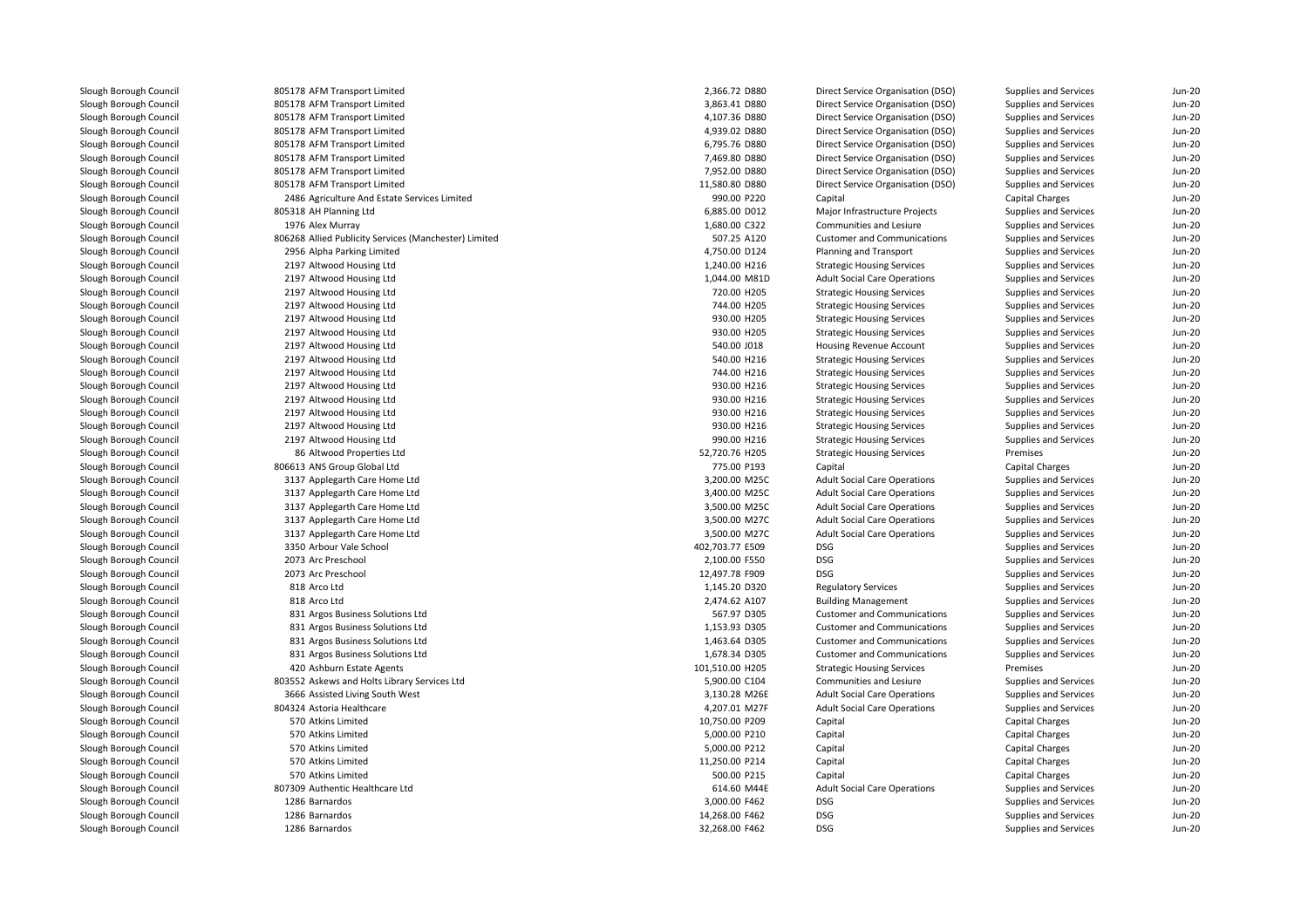| 1286 Barnardos                                                 | 32,268.00 F462 | <b>DSG</b>                             | Supplies and Services        | Jun-20   |
|----------------------------------------------------------------|----------------|----------------------------------------|------------------------------|----------|
| 803408 Basingstoke and Deane Borough Council                   | 14,189.20 B079 | <b>Regeneration Development</b>        | <b>External Receipts</b>     | $Jun-2C$ |
| 3370 Baylis Court School                                       | 2,625.00 E709  | <b>DSG</b>                             | Supplies and Services        | Jun-20   |
| 1681 Bcg                                                       | 570.00 D610    | Direct Service Organisation (DSO)      | Supplies and Services        | Jun-20   |
| 1681 Bcg                                                       | 6,220.00 P218  | Capital                                | Capital Charges              | $Jun-2C$ |
| 3208 Be Happy Pre School                                       | 4,945.59 F909  | DSG                                    | Supplies and Services        | Jun-20   |
| 3208 Be Happy Pre School                                       | 7,075.19 F909  | <b>DSG</b>                             | Supplies and Services        | $Jun-20$ |
| 804471 Beech Lodge School Ltd                                  | 7,750.00 F462  | <b>DSG</b>                             | Supplies and Services        | $Jun-2C$ |
| 804471 Beech Lodge School Ltd                                  | 10,450.00 F462 | <b>DSG</b>                             | Supplies and Services        | Jun-20   |
| 804471 Beech Lodge School Ltd                                  | 18,869.00 F558 | <b>DSG</b>                             | Supplies and Services        | $Jun-2C$ |
| 609 Beechwood Secondary School                                 | 10,666.67 E519 | <b>DSG</b>                             | Supplies and Services        | $Jun-2C$ |
| 612 Berkshire Healthcare Nhs Foundation Trust                  | 6,582.00 A07R  | <b>Adult Social Care Operations</b>    | Supplies and Services        | Jun-20   |
| 2308 Bespoke Supportive Tenancies Ltd                          | 1,454.44 A04L  | <b>Adult Social Care Operations</b>    | Supplies and Services        | $Jun-2C$ |
| 2308 Bespoke Supportive Tenancies Ltd                          | 3,125.29 A04L  | <b>Adult Social Care Operations</b>    | Supplies and Services        | $Jun-2C$ |
| 806987 Better Life Care Ltd                                    | 1,543.52 A05C  | <b>Adult Social Care Commissioning</b> | Supplies and Services        | Jun-20   |
| 3611 Birch Assist Ltd T/A Bluebird Care (South Bucks & Slough) | 2,940.00 M44C  | <b>Adult Social Care Operations</b>    | Supplies and Services        | $Jun-2C$ |
| 3611 Birch Assist Ltd T/A Bluebird Care (South Bucks & Slough) | 2,940.00 M44C  | <b>Adult Social Care Operations</b>    | Supplies and Services        | Jun-20   |
| 3611 Birch Assist Ltd T/A Bluebird Care (South Bucks & Slough) | 2,268.00 M44D  | <b>Adult Social Care Operations</b>    | Supplies and Services        | Jun-20   |
| 3611 Birch Assist Ltd T/A Bluebird Care (South Bucks & Slough) | 2,268.00 M44D  | <b>Adult Social Care Operations</b>    | Supplies and Services        | Jun-20   |
| 803828 Blue Willow Day Nursery Ltd                             | 16,150.09 F909 | DSG                                    | Supplies and Services        | Jun-20   |
| 803601 Bolinda UK Ltd                                          | 680.81 C104    | Communities and Lesiure                | Supplies and Services        | $Jun-20$ |
| 803601 Bolinda UK Ltd                                          | 3,000.00 C104  | Communities and Lesiure                | Supplies and Services        | Jun-20   |
| 806917 Boulters Lock                                           | 4,557.14 M27F  | <b>Adult Social Care Operations</b>    | Supplies and Services        | Jun-20   |
| 806917 Boulters Lock                                           | 4,714.29 M27F  | <b>Adult Social Care Operations</b>    | Supplies and Services        | $Jun-2C$ |
| 805160 Bouygues E&S FM UK Limited                              | 4,873.28 B064  | <b>Building Management</b>             | Supplies and Services        | Jun-20   |
| 805060 BPS Dorking Ltd t/a BPS Chartered Surveyors             | 2,240.00 D224  | Planning and Transport                 | Supplies and Services        | Jun-20   |
| 805060 BPS Dorking Ltd t/a BPS Chartered Surveyors             | 5,240.00 D224  | Planning and Transport                 | Supplies and Services        | Jun-20   |
| 2856 Brain Injury Rehabilitation Trust                         | 5,151.43 M26E  | <b>Adult Social Care Operations</b>    | Supplies and Services        | Jun-20   |
| 2856 Brain Injury Rehabilitation Trust                         | 6,891.43 M27C  | <b>Adult Social Care Operations</b>    | Supplies and Services        | Jun-20   |
| 805817 Bright World Nurseries                                  | 4,620.00 F550  | <b>DSG</b>                             | Supplies and Services        | Jun-20   |
| 805817 Bright World Nurseries                                  | 11,913.16 F909 | <b>DSG</b>                             | Supplies and Services        | Jun-20   |
| 806718 Brindle and Green                                       | 950.00 P213    | Capital                                | Capital Charges              | $Jun-20$ |
| 949 British Parking Association                                | 668.00 D123    | Planning and Transport                 | Supplies and Services        | Jun-20   |
| 803293 British Telecommunication P.L.C.                        | 1,626.60 J015  | Housing Revenue Account                | Supplies and Services        | $Jun-20$ |
| 803293 British Telecommunication P.L.C.                        | 840.18 C104    | <b>Communities and Lesiure</b>         | <b>Supplies and Services</b> | $Jun-2C$ |
| 617 British Telecommunications                                 | 1,852.17 D500  | Major Infrastructure Projects          | Premises                     | $Jun-2C$ |
| 617 British Telecommunications                                 | 6,594.35 D880  | Direct Service Organisation (DSO)      | Supplies and Services        | Jun-20   |
| 504 Britwell Baptist Pre School                                | 5,577.23 F909  | <b>DSG</b>                             | Supplies and Services        | $Jun-2C$ |
| 620 Buckinghamshire County Council                             | 641.25 F552    | <b>DSG</b>                             | Supplies and Services        | $Jun-2C$ |
| 805404 Building Futures Together                               | 5,702.00 F210  | Communities and Lesiure                | TP-Other Bodies              | Jun-20   |
| 741 Bunnies Pre-School                                         | 6,169.79 F909  | <b>DSG</b>                             | Supplies and Services        | $Jun-2C$ |
| 803553 BUPA CARE HOME (CFH CARE)                               | 3,019.94 M25D  | <b>Adult Social Care Operations</b>    | Supplies and Services        | Jun-20   |
| 803553 BUPA CARE HOME (CFH CARE)                               | 3,019.94 M25D  | <b>Adult Social Care Operations</b>    | Supplies and Services        | Jun-20   |
| 803553 BUPA CARE HOME (CFH CARE)                               | 3,019.94 M25D  | <b>Adult Social Care Operations</b>    | Supplies and Services        | Jun-20   |
| 804448 Bupa Care Homes (ANS) Ltd                               | 5,473.71 M15D  | <b>Adult Social Care Operations</b>    | Supplies and Services        | Jun-20   |
| 804448 Bupa Care Homes (ANS) Ltd                               | 5,473.71 M15D  | <b>Adult Social Care Operations</b>    | Supplies and Services        | $Jun-20$ |
| 805591 Business Solutions in Construction                      | 735.00 P101    | Capital                                | Capital Charges              | Jun-20   |
| 806806 Bymead House                                            | 3,800.00 M18C  | <b>Adult Social Care Operations</b>    | Supplies and Services        | Jun-20   |
| 2177 C F Roberts (Electrical Contractors)Plc                   | 2,503.98 P180  | Capital                                | Capital Charges              | Jun-20   |
| 2177 C F Roberts (Electrical Contractors)Plc                   | 54,490.13 P180 | Capital                                | Capital Charges              | Jun-20   |
| 2177 C F Roberts (Electrical Contractors)Plc                   | 96,491.05 P180 | Capital                                | Capital Charges              | Jun-20   |
| 629 C.H.O.I.C.E Limited                                        | 7,887.46 M26E  | <b>Adult Social Care Operations</b>    | Supplies and Services        | Jun-20   |
| 629 C.H.O.I.C.E Limited                                        | 9,000.00 M26E  | <b>Adult Social Care Operations</b>    | Supplies and Services        | $Jun-20$ |
| 629 C.H.O.I.C.E Limited                                        | 9,482.23 M26E  | <b>Adult Social Care Operations</b>    | Supplies and Services        | $Jun-20$ |
| 629 C.H.O.I.C.E Limited                                        | 10,096.47 M26E | <b>Adult Social Care Operations</b>    | Supplies and Services        | Jun-20   |
| 629 C.H.O.I.C.E Limited                                        | 10,409.83 M26E | <b>Adult Social Care Operations</b>    | Supplies and Services        | Jun-20   |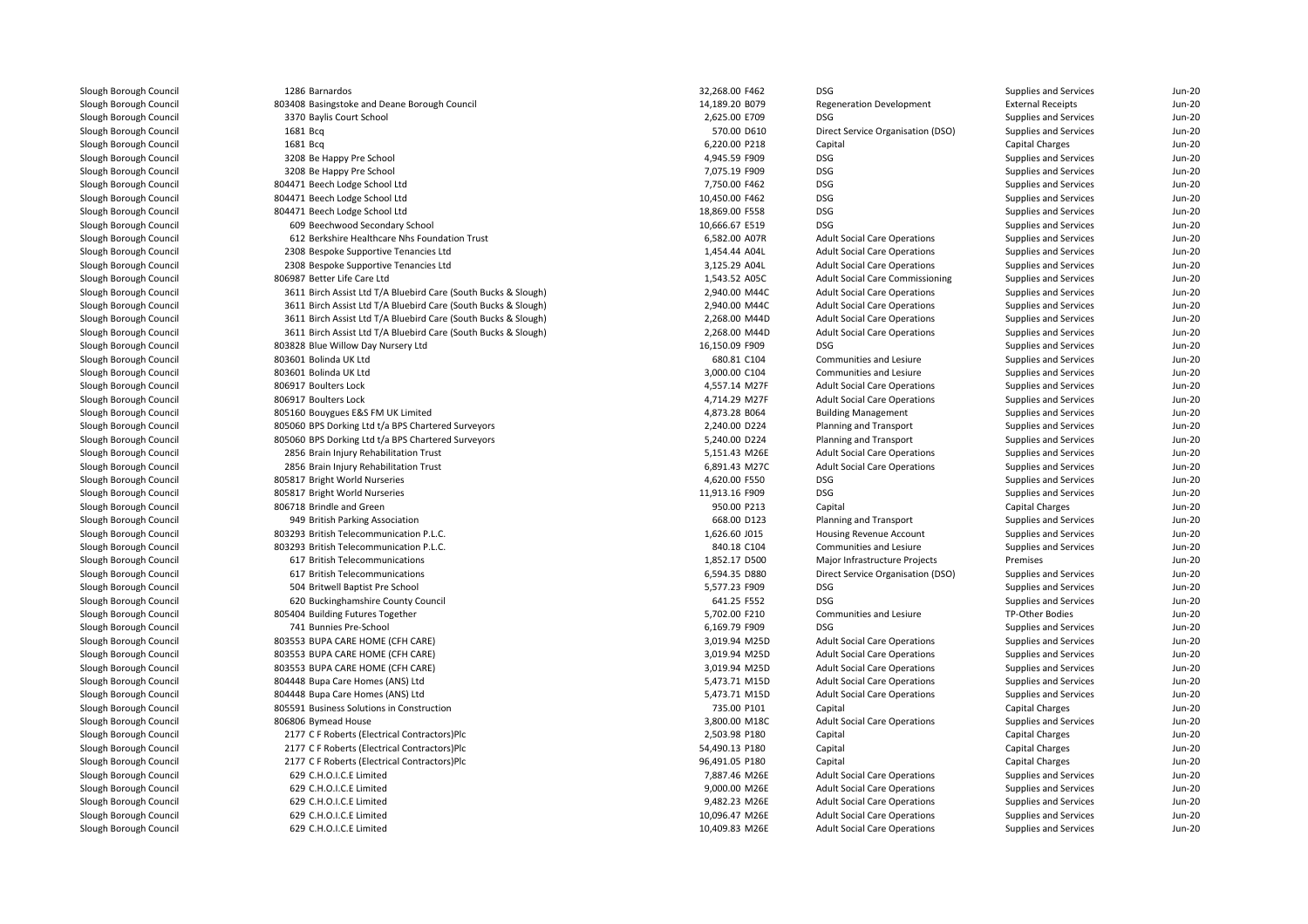629 C.H.O.I.C.E Limited 629 C.H.O.I.C.E Limited 629 C.H.O.I.C.E Limited 629 C.H.O.I.C.E Limited 195 Cambridge Environmental Research Consultants Ltd 623 Canon (Uk) Ltd 623 Canon (Uk) Ltd 623 Canon (Uk) Ltd 623 Canon (Uk) Ltd 737 Capita Business Services Ltd 737 Capita Business Services Ltd 737 Capita Business Services Ltd 806971 Capital Staffing Services Ltd 804861 Care Management Group Ltd 804861 Care Management Group Ltd 804861 Care Management Group Ltd 805621 Care Staff Services 5,847.00 A05C**805621 Care Staff Services** 60 August 2006.64 M41D 906.64 M41D 906.64 M41D 805621 Care Staff Services 618.00 M44C State 318.00 M44C State 318.00 M44C 805621 Care Staff Services 692.00 M44C Services 592.00 M44C **805621 Care Staff Services** 605.92 M44C 805621 Care Staff Services 621.54 M44C 805621 Care Staff Services Care Staff Services 647.64 M44C**805621 Care Staff Services** 869.52 M44C **805621 Care Staff Services** 906.64 M44C 805621 Care Staff Services 906.64 M44Cend and the South Solid State Staff Services and the Solid State State State State State State State State State State State State State State State State State State State State State State State State State State State S **805621 Care Staff Services** 910.71 M44C **805621 Care Staff Services** 952.75 M44C **1** 805621 Care Staff Services 1,036.00 M44C **1** 805621 Care Staff Services 1,036.00 M44C 805621 Care Staff Services Care Staff Services 1,059.37 M44C805621 Care Staff Services 1,165.64 M44C 805621 Care Staff Services Care Staff Services 1,295.00 M44C**1** 805621 Care Staff Services 1,295.00 M44C **1** 805621 Care Staff Services **1,295.00 M44C** 1,295.00 M44C 805621 Care Staff Services 1,424.64 M44C **805621 Care Staff Services** 1,461.50 M44C **805621 Care Staff Services** 1,674.25 M44C **1** 805621 Care Staff Services **1,813.00 M44C 1** 805621 Care Staff Services **1,813.00 M44C 1** 805621 Care Staff Services **1,957.86** M44C 805621 Care Staff Services 2,220.00 M44C 805621 Care Staff Services 2,303.25 M44C 805621 Care Staff Services 2,331.00 M44C 805621 Care Staff Services 2,331.00 M44C 805621 Care Staff Services 2,331.00 M44C 805621 Care Staff Services 2,634.41 M44C805621 Care Staff Services Care Staff Services 2,664.00 M44C 805621 Care Staff Services 5,746.66 M44C**1** 805621 Care Staff Services 658.90 M44D State 30 State 31 Apr 358.90 M44D State 30 State 31 Apr 358.90 M44D State 31 Apr 36 **1** 805621 Care Staff Services **752.40** M44D **1** 805621 Care Staff Services 1,424.92 M44D **1** 805621 Care Staff Services 1,609.50 M44D and the staff Services 1,609.50 M44D and the staff Services 1,609.50 M44D 805621 Care Staff Services 805621 Care Staff Services

| 9 C.H.O.I.C.E Limited                              | 10,409.83 M26E | <b>Adult Social Care Operations</b>    | Supplies and Services      | $Jun-20$ |
|----------------------------------------------------|----------------|----------------------------------------|----------------------------|----------|
| 9 C.H.O.I.C.E Limited                              | 10,642.89 M26E | <b>Adult Social Care Operations</b>    | Supplies and Services      | $Jun-2C$ |
| 9 C.H.O.I.C.E Limited                              | 11,078.13 M26E | <b>Adult Social Care Operations</b>    | Supplies and Services      | $Jun-2C$ |
| 9 C.H.O.I.C.E Limited                              | 8,456.61 M42E  | <b>Adult Social Care Operations</b>    | Supplies and Services      | $Jun-20$ |
| 5 Cambridge Environmental Research Consultants Ltd | 1,000.00 D308  | Major Infrastructure Projects          | Supplies and Services      | $Jun-2C$ |
| 3 Canon (Uk) Ltd                                   | 2,603.25 K059  | <b>Customer and Communications</b>     | Supplies and Services      | $Jun-2C$ |
| 3 Canon (Uk) Ltd                                   | 2,805.02 K059  | <b>Customer and Communications</b>     | Supplies and Services      | $Jun-20$ |
| 3 Canon (Uk) Ltd                                   | 11,995.06 K059 | <b>Customer and Communications</b>     | Supplies and Services      | $Jun-2C$ |
| 3 Canon (Uk) Ltd                                   | 647.60 K059    | <b>Customer and Communications</b>     | Supplies and Services      | $Jun-2C$ |
| 7 Capita Business Services Ltd                     | 8,243.64 F144  | Children, Learning and Skills          | Indirect Employee Expenses | $Jun-20$ |
| 7 Capita Business Services Ltd                     | 1,290.00 H015  | <b>Customer and Communications</b>     | Supplies and Services      | $Jun-2C$ |
| 7 Capita Business Services Ltd                     | 2,334.53 H015  | <b>Customer and Communications</b>     | <b>Government Grants</b>   | Jun-20   |
| 1 Capital Staffing Services Ltd                    | 3,439.20 F446  | <b>DSG</b>                             | Supplies and Services      | $Jun-20$ |
| 1 Care Management Group Ltd                        | 13,678.17 M26E | <b>Adult Social Care Operations</b>    | Supplies and Services      | $Jun-2C$ |
| 1 Care Management Group Ltd                        | 14,314.56 M26E | <b>Adult Social Care Operations</b>    | Supplies and Services      | $Jun-2C$ |
| 1 Care Management Group Ltd                        | 2,213.44 M44F  | <b>Adult Social Care Operations</b>    | Supplies and Services      | $Jun-20$ |
| 1 Care Staff Services                              | 5,847.00 A05C  | <b>Adult Social Care Commissioning</b> | Supplies and Services      | $Jun-2C$ |
| 1 Care Staff Services                              | 906.64 M41D    | <b>Adult Social Care Operations</b>    | Supplies and Services      | $Jun-2C$ |
| 1 Care Staff Services                              | 518.00 M44C    | <b>Adult Social Care Operations</b>    | Supplies and Services      | $Jun-20$ |
| 1 Care Staff Services                              | 592.00 M44C    | <b>Adult Social Care Operations</b>    | Supplies and Services      | $Jun-2C$ |
| 1 Care Staff Services                              | 605.92 M44C    | <b>Adult Social Care Operations</b>    | Supplies and Services      | $Jun-2C$ |
| 1 Care Staff Services                              | 621.54 M44C    | <b>Adult Social Care Operations</b>    | Supplies and Services      | $Jun-20$ |
| 1 Care Staff Services                              | 647.64 M44C    | <b>Adult Social Care Operations</b>    | Supplies and Services      | $Jun-2C$ |
| 1 Care Staff Services                              | 869.52 M44C    | <b>Adult Social Care Operations</b>    | Supplies and Services      | $Jun-2C$ |
| 1 Care Staff Services                              | 906.64 M44C    | <b>Adult Social Care Operations</b>    | Supplies and Services      | $Jun-20$ |
| 1 Care Staff Services                              | 906.64 M44C    | <b>Adult Social Care Operations</b>    | Supplies and Services      | $Jun-2C$ |
| 1 Care Staff Services                              | 906.64 M44C    | <b>Adult Social Care Operations</b>    | Supplies and Services      | $Jun-2C$ |
| 1 Care Staff Services                              | 910.71 M44C    | <b>Adult Social Care Operations</b>    | Supplies and Services      | $Jun-20$ |
| 1 Care Staff Services                              | 952.75 M44C    | <b>Adult Social Care Operations</b>    | Supplies and Services      | $Jun-2C$ |
| 1 Care Staff Services                              | 1,036.00 M44C  | <b>Adult Social Care Operations</b>    | Supplies and Services      | $Jun-2C$ |
| 1 Care Staff Services                              | 1,036.00 M44C  | <b>Adult Social Care Operations</b>    | Supplies and Services      | $Jun-20$ |
| 1 Care Staff Services                              | 1,059.37 M44C  | <b>Adult Social Care Operations</b>    | Supplies and Services      | $Jun-2C$ |
| 1 Care Staff Services                              | 1,165.64 M44C  | <b>Adult Social Care Operations</b>    | Supplies and Services      | $Jun-20$ |
| 1 Care Staff Services                              | 1,295.00 M44C  | <b>Adult Social Care Operations</b>    | Supplies and Services      | $Jun-20$ |
| 1 Care Staff Services                              | 1,295.00 M44C  | <b>Adult Social Care Operations</b>    | Supplies and Services      | $Jun-20$ |
| 1 Care Staff Services                              | 1,295.00 M44C  | <b>Adult Social Care Operations</b>    | Supplies and Services      | $Jun-2C$ |
| 1 Care Staff Services                              | 1,424.64 M44C  | <b>Adult Social Care Operations</b>    | Supplies and Services      | $Jun-20$ |
| 1 Care Staff Services                              | 1,461.50 M44C  | <b>Adult Social Care Operations</b>    | Supplies and Services      | $Jun-2C$ |
| 1 Care Staff Services                              | 1,674.25 M44C  | <b>Adult Social Care Operations</b>    | Supplies and Services      | $Jun-2C$ |
| 1 Care Staff Services                              | 1,813.00 M44C  | <b>Adult Social Care Operations</b>    | Supplies and Services      | $Jun-20$ |
| 1 Care Staff Services                              | 1,813.00 M44C  | <b>Adult Social Care Operations</b>    | Supplies and Services      | $Jun-2C$ |
| 1 Care Staff Services                              | 1,957.86 M44C  | <b>Adult Social Care Operations</b>    | Supplies and Services      | Jun-20   |
| 1 Care Staff Services                              | 2,220.00 M44C  | <b>Adult Social Care Operations</b>    | Supplies and Services      | Jun-20   |
| 1 Care Staff Services                              | 2,303.25 M44C  | <b>Adult Social Care Operations</b>    | Supplies and Services      | $Jun-2C$ |
| 1 Care Staff Services                              | 2,331.00 M44C  | <b>Adult Social Care Operations</b>    | Supplies and Services      | $Jun-20$ |
| 1 Care Staff Services                              | 2,331.00 M44C  | <b>Adult Social Care Operations</b>    | Supplies and Services      | Jun-20   |
| 1 Care Staff Services                              | 2,331.00 M44C  | <b>Adult Social Care Operations</b>    | Supplies and Services      | $Jun-2C$ |
| 1 Care Staff Services                              | 2,634.41 M44C  | <b>Adult Social Care Operations</b>    | Supplies and Services      | $Jun-20$ |
| 1 Care Staff Services                              | 2,664.00 M44C  | <b>Adult Social Care Operations</b>    | Supplies and Services      | Jun-20   |
| 1 Care Staff Services                              | 5,746.66 M44C  | <b>Adult Social Care Operations</b>    | Supplies and Services      | $Jun-20$ |
| 1 Care Staff Services                              | 558.90 M44D    | <b>Adult Social Care Operations</b>    | Supplies and Services      | $Jun-20$ |
| 1 Care Staff Services                              | 752.40 M44D    | <b>Adult Social Care Operations</b>    | Supplies and Services      | Jun-20   |
| 1 Care Staff Services                              | 1,424.92 M44D  | <b>Adult Social Care Operations</b>    | Supplies and Services      | $Jun-20$ |
| 1 Care Staff Services                              | 1,609.50 M44D  | <b>Adult Social Care Operations</b>    | Supplies and Services      | $Jun-20$ |
| 1 Care Staff Services                              | 666.00 M44F    | <b>Adult Social Care Operations</b>    | Supplies and Services      | $Jun-2C$ |
| 1 Care Staff Services                              | 777.00 M44F    | <b>Adult Social Care Operations</b>    | Supplies and Services      | $Jun-20$ |
|                                                    |                |                                        |                            |          |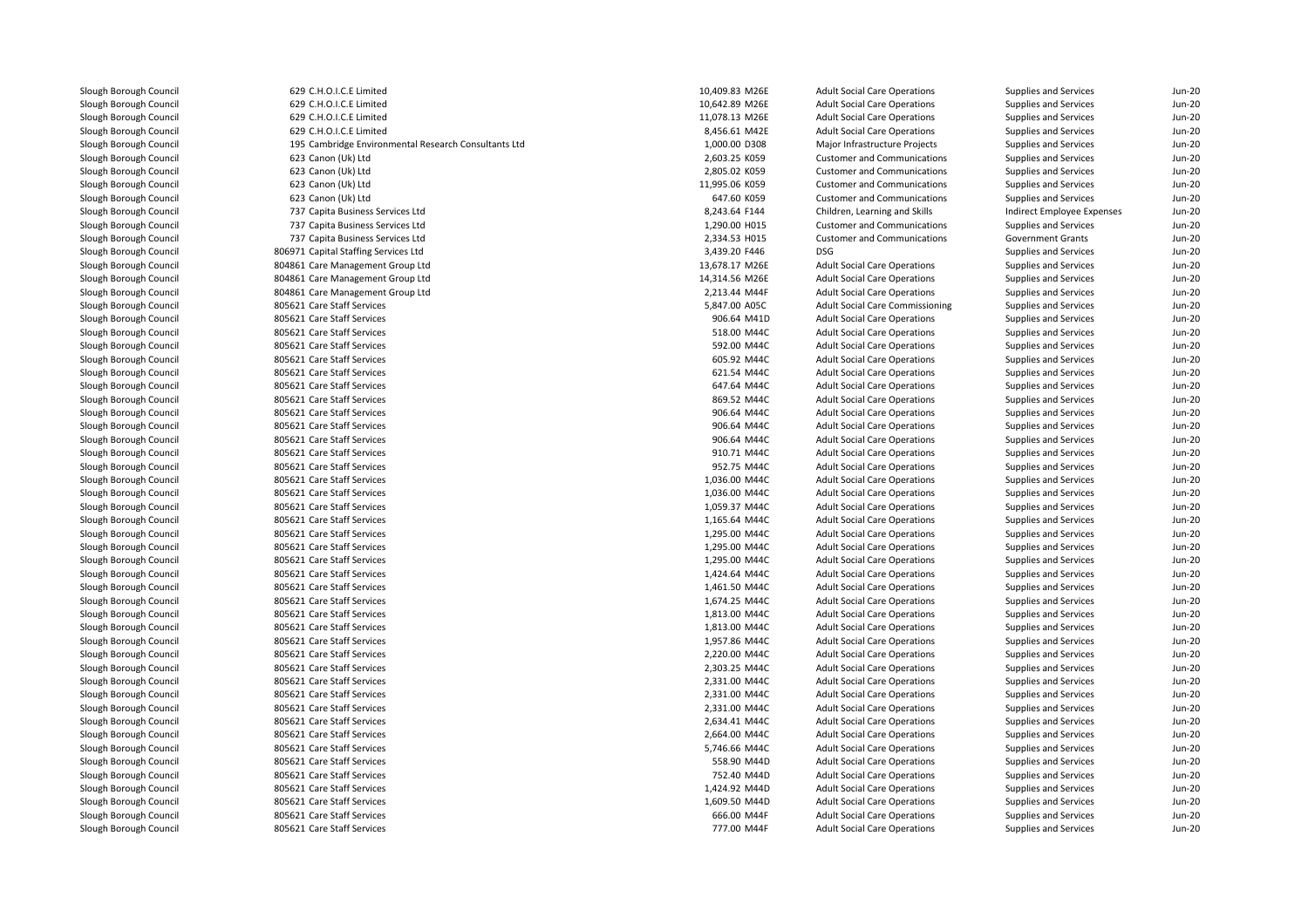805621 Care Staff Services 805621 Care Staff Services l and the state State Services entries and the services of the state of the state of the state  $900.00$  M45C services and the state of the state of the state of the state of the state of the state of the state of the state 1162 Care Uk Community Partnership Ltd 1162 Care Uk Community Partnership Ltd 1162 Care Uk Community Partnership Ltd 1162 Care Uk Community Partnership Ltd 1162 Care Uk Community Partnership Ltd 1162 Care Uk Community Partnership Ltd 1162 Care Uk Community Partnership Ltd 1162 Care Uk Community Partnership Ltd 1162 Care Uk Community Partnership Ltd 1162 Care Uk Community Partnership Ltd 1162 Care Uk Community Partnership Ltd 1162 Care Uk Community Partnership Ltd 1162 Care Uk Community Partnership Ltd 1162 Care Uk Community Partnership Ltd 1162 Care Uk Community Partnership Ltd 1162 Care Uk Community Partnership Ltd 1162 Care Uk Community Partnership Ltd 1162 Care Uk Community Partnership Ltd 1162 Care Uk Community Partnership Ltd 1162 Care Uk Community Partnership Ltd 1162 Care Uk Community Partnership Ltd 1162 Care Uk Community Partnership Ltd 1162 Care Uk Community Partnership Ltd 1162 Care Uk Community Partnership Ltd 1162 Care Uk Community Partnership Ltd 1162 Care Uk Community Partnership Ltd 1162 Care Uk Community Partnership Ltd 1162 Care Uk Community Partnership Ltd 1162 Care Uk Community Partnership Ltd 1162 Care Uk Community Partnership Ltd 1162 Care Uk Community Partnership Ltd 1162 Care Uk Community Partnership Ltd 1162 Care Uk Community Partnership Ltd 1162 Care Uk Community Partnership Ltd 1162 Care Uk Community Partnership Ltd 1162 Care Uk Community Partnership Ltd 1162 Care Uk Community Partnership Ltd 1162 Care Uk Community Partnership Ltd 1162 Care Uk Community Partnership Ltd 1162 Care Uk Community Partnership Ltd 1162 Care Uk Community Partnership Ltd 1162 Care Uk Community Partnership Ltd 1162 Care Uk Community Partnership Ltd 1162 Care Uk Community Partnership Ltd 1162 Care Uk Community Partnership Ltd 1162 Care Uk Community Partnership Ltd 1162 Care Uk Community Partnership Ltd 1162 Care Uk Community Partnership Ltd 1162 Care Uk Community Partnership Ltd 1162 Care Uk Community Partnership Ltd 1162 Care Uk Community Partnership Ltd 1162 Care Uk Community Partnership Ltd1162 Care Uk Community Partnership Ltd

| 1 Care Staff Services               | 999.00 M44F     | <b>Adult Social Care Operations</b>    | Supplies and Services | <b>Jun-20</b> |
|-------------------------------------|-----------------|----------------------------------------|-----------------------|---------------|
| 1 Care Staff Services               | 1,776.00 M44F   | <b>Adult Social Care Operations</b>    | Supplies and Services | <b>Jun-20</b> |
| 1 Care Staff Services               | 900.00 M45C     | <b>Adult Social Care Operations</b>    | Supplies and Services | <b>Jun-20</b> |
| 2 Care Uk Community Partnership Ltd | 63,334.80 A05C  | <b>Adult Social Care Commissioning</b> | Supplies and Services | <b>Jun-20</b> |
| 2 Care Uk Community Partnership Ltd | 5,370.33 A03E   | <b>Adult Social Care Operations</b>    | Supplies and Services | <b>Jun-20</b> |
| 2 Care Uk Community Partnership Ltd | -17,857.20 M15D | <b>Adult Social Care Operations</b>    | Supplies and Services | <b>Jun-20</b> |
| 2 Care Uk Community Partnership Ltd | 2,736.00 M15D   | <b>Adult Social Care Operations</b>    | Supplies and Services | <b>Jun-20</b> |
| 2 Care Uk Community Partnership Ltd | 3,571.44 M15D   | <b>Adult Social Care Operations</b>    | Supplies and Services | Jun-20        |
| 2 Care Uk Community Partnership Ltd | 3,571.44 M15D   | <b>Adult Social Care Operations</b>    | Supplies and Services | <b>Jun-20</b> |
| 2 Care Uk Community Partnership Ltd | 3,571.44 M17C   | <b>Adult Social Care Operations</b>    | Supplies and Services | <b>Jun-20</b> |
| 2 Care Uk Community Partnership Ltd | 3,571.44 M17C   | <b>Adult Social Care Operations</b>    | Supplies and Services | <b>Jun-20</b> |
| 2 Care Uk Community Partnership Ltd | 3,728.00 M17C   | <b>Adult Social Care Operations</b>    | Supplies and Services | <b>Jun-20</b> |
| 2 Care Uk Community Partnership Ltd | 3,728.00 M17C   | <b>Adult Social Care Operations</b>    | Supplies and Services | <b>Jun-20</b> |
| 2 Care Uk Community Partnership Ltd | 3,728.00 M17C   | <b>Adult Social Care Operations</b>    | Supplies and Services | <b>Jun-20</b> |
| 2 Care Uk Community Partnership Ltd | 3,728.00 M17C   | <b>Adult Social Care Operations</b>    | Supplies and Services | <b>Jun-20</b> |
| 2 Care Uk Community Partnership Ltd | 3,728.00 M17C   | <b>Adult Social Care Operations</b>    | Supplies and Services | <b>Jun-20</b> |
| 2 Care Uk Community Partnership Ltd | 3,728.00 M17C   | <b>Adult Social Care Operations</b>    | Supplies and Services | <b>Jun-20</b> |
| 2 Care Uk Community Partnership Ltd | 6,600.00 M17C   | <b>Adult Social Care Operations</b>    | Supplies and Services | Jun-20        |
| 2 Care Uk Community Partnership Ltd | 6,820.00 M17C   | <b>Adult Social Care Operations</b>    | Supplies and Services | <b>Jun-20</b> |
| 2 Care Uk Community Partnership Ltd | 6,820.00 M17C   | <b>Adult Social Care Operations</b>    | Supplies and Services | <b>Jun-20</b> |
| 2 Care Uk Community Partnership Ltd | 16,720.64 M17C  | <b>Adult Social Care Operations</b>    | Supplies and Services | <b>Jun-20</b> |
| 2 Care Uk Community Partnership Ltd | -1,701.92 M18C  | <b>Adult Social Care Operations</b>    | Supplies and Services | <b>Jun-20</b> |
| 2 Care Uk Community Partnership Ltd | 3,571.44 M18C   | <b>Adult Social Care Operations</b>    | Supplies and Services | <b>Jun-20</b> |
| 2 Care Uk Community Partnership Ltd | 3,571.44 M18C   | <b>Adult Social Care Operations</b>    | Supplies and Services | Jun-20        |
| 2 Care Uk Community Partnership Ltd | 3,571.44 M18C   | <b>Adult Social Care Operations</b>    | Supplies and Services | <b>Jun-20</b> |
| 2 Care Uk Community Partnership Ltd | 3,571.44 M18C   | <b>Adult Social Care Operations</b>    | Supplies and Services | <b>Jun-20</b> |
| 2 Care Uk Community Partnership Ltd | 3,571.44 M18C   | <b>Adult Social Care Operations</b>    | Supplies and Services | Jun-20        |
| 2 Care Uk Community Partnership Ltd | 3,571.44 M18C   | <b>Adult Social Care Operations</b>    | Supplies and Services | <b>Jun-20</b> |
| 2 Care Uk Community Partnership Ltd | 3,571.44 M18C   | <b>Adult Social Care Operations</b>    | Supplies and Services | <b>Jun-20</b> |
| 2 Care Uk Community Partnership Ltd | 3,571.44 M18C   | <b>Adult Social Care Operations</b>    | Supplies and Services | <b>Jun-20</b> |
| 2 Care Uk Community Partnership Ltd | 3,571.44 M18C   | <b>Adult Social Care Operations</b>    | Supplies and Services | <b>Jun-20</b> |
| 2 Care Uk Community Partnership Ltd | 3,571.44 M18C   | <b>Adult Social Care Operations</b>    | Supplies and Services | <b>Jun-20</b> |
| 2 Care Uk Community Partnership Ltd | 3,571.44 M18C   | <b>Adult Social Care Operations</b>    | Supplies and Services | <b>Jun-20</b> |
| 2 Care Uk Community Partnership Ltd | 3,571.44 M18C   | <b>Adult Social Care Operations</b>    | Supplies and Services | <b>Jun-20</b> |
| 2 Care Uk Community Partnership Ltd | 3,571.44 M18C   | <b>Adult Social Care Operations</b>    | Supplies and Services | <b>Jun-20</b> |
| 2 Care Uk Community Partnership Ltd |                 |                                        |                       | <b>Jun-20</b> |
| 2 Care Uk Community Partnership Ltd | 3,571.44 M18C   | <b>Adult Social Care Operations</b>    | Supplies and Services | <b>Jun-20</b> |
|                                     | 3,571.44 M18C   | <b>Adult Social Care Operations</b>    | Supplies and Services |               |
| 2 Care Uk Community Partnership Ltd | 3,571.44 M18C   | <b>Adult Social Care Operations</b>    | Supplies and Services | <b>Jun-20</b> |
| 2 Care Uk Community Partnership Ltd | 3,571.44 M18C   | <b>Adult Social Care Operations</b>    | Supplies and Services | <b>Jun-20</b> |
| 2 Care Uk Community Partnership Ltd | 3,728.00 M18C   | <b>Adult Social Care Operations</b>    | Supplies and Services | Jun-20        |
| 2 Care Uk Community Partnership Ltd | 3,728.00 M18C   | <b>Adult Social Care Operations</b>    | Supplies and Services | <b>Jun-20</b> |
| 2 Care Uk Community Partnership Ltd | 3,728.00 M18C   | <b>Adult Social Care Operations</b>    | Supplies and Services | <b>Jun-20</b> |
| 2 Care Uk Community Partnership Ltd | 3,728.00 M18C   | <b>Adult Social Care Operations</b>    | Supplies and Services | <b>Jun-20</b> |
| 2 Care Uk Community Partnership Ltd | 58,171.20 M18C  | <b>Adult Social Care Operations</b>    | Supplies and Services | <b>Jun-20</b> |
| 2 Care Uk Community Partnership Ltd | 3,272.36 M25C   | <b>Adult Social Care Operations</b>    | Supplies and Services | <b>Jun-20</b> |
| 2 Care Uk Community Partnership Ltd | 3,272.36 M25C   | <b>Adult Social Care Operations</b>    | Supplies and Services | <b>Jun-20</b> |
| 2 Care Uk Community Partnership Ltd | 3,272.36 M25C   | <b>Adult Social Care Operations</b>    | Supplies and Services | <b>Jun-20</b> |
| 2 Care Uk Community Partnership Ltd | 3,272.36 M25C   | <b>Adult Social Care Operations</b>    | Supplies and Services | <b>Jun-20</b> |
| 2 Care Uk Community Partnership Ltd | 3,272.36 M25C   | <b>Adult Social Care Operations</b>    | Supplies and Services | <b>Jun-20</b> |
| 2 Care Uk Community Partnership Ltd | 3,272.36 M25C   | <b>Adult Social Care Operations</b>    | Supplies and Services | <b>Jun-20</b> |
| 2 Care Uk Community Partnership Ltd | 3,272.36 M25C   | <b>Adult Social Care Operations</b>    | Supplies and Services | <b>Jun-20</b> |
| 2 Care Uk Community Partnership Ltd | 45,813.04 M25C  | <b>Adult Social Care Operations</b>    | Supplies and Services | <b>Jun-20</b> |
| 2 Care Uk Community Partnership Ltd | 3,147.56 M26D   | <b>Adult Social Care Operations</b>    | Supplies and Services | <b>Jun-20</b> |
| 2 Care Uk Community Partnership Ltd | 3,272.36 M26E   | <b>Adult Social Care Operations</b>    | Supplies and Services | <b>Jun-20</b> |
| 2 Care Uk Community Partnership Ltd | 3,571.44 M26E   | <b>Adult Social Care Operations</b>    | Supplies and Services | <b>Jun-20</b> |
| 2 Care Uk Community Partnershin Itd | -55 630 12 M27C | <b>Adult Social Care Operations</b>    | Supplies and Services | $\ln n - 20$  |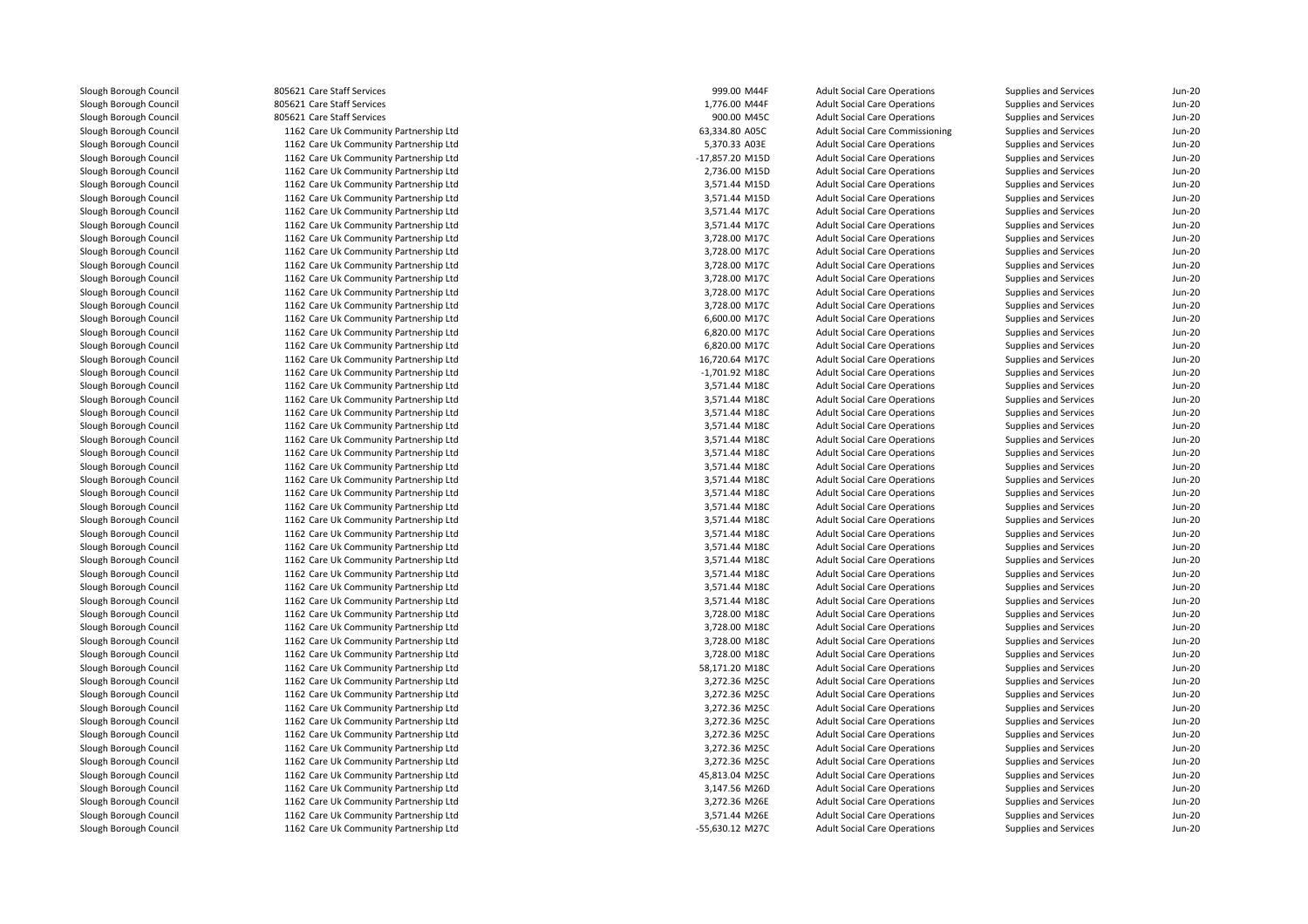| 1162 Care Uk Community Partnership Ltd                           | 2,987.68 M27C  | <b>Adult Social Care Operations</b> | Supplies and Services  | Jun-20        |
|------------------------------------------------------------------|----------------|-------------------------------------|------------------------|---------------|
| 1162 Care Uk Community Partnership Ltd                           | 2,987.68 M27C  | <b>Adult Social Care Operations</b> | Supplies and Services  | <b>Jun-20</b> |
| 1162 Care Uk Community Partnership Ltd                           | 2,987.68 M27C  | <b>Adult Social Care Operations</b> | Supplies and Services  | <b>Jun-20</b> |
| 1162 Care Uk Community Partnership Ltd                           | 2,987.68 M27C  | <b>Adult Social Care Operations</b> | Supplies and Services  | <b>Jun-20</b> |
| 1162 Care Uk Community Partnership Ltd                           | 2,987.68 M27C  | <b>Adult Social Care Operations</b> | Supplies and Services  | <b>Jun-20</b> |
| 1162 Care Uk Community Partnership Ltd                           | 2,987.68 M27C  | <b>Adult Social Care Operations</b> | Supplies and Services  | <b>Jun-20</b> |
| 1162 Care Uk Community Partnership Ltd                           | 2,987.68 M27C  | <b>Adult Social Care Operations</b> | Supplies and Services  | <b>Jun-20</b> |
| 1162 Care Uk Community Partnership Ltd                           | 3,216.00 M27C  | <b>Adult Social Care Operations</b> | Supplies and Services  | <b>Jun-20</b> |
| 1162 Care Uk Community Partnership Ltd                           | 3,272.36 M27C  | <b>Adult Social Care Operations</b> | Supplies and Services  | <b>Jun-20</b> |
| 1162 Care Uk Community Partnership Ltd                           | 3,272.36 M27C  | <b>Adult Social Care Operations</b> | Supplies and Services  | <b>Jun-20</b> |
| 1162 Care Uk Community Partnership Ltd                           | 3,272.36 M27C  | <b>Adult Social Care Operations</b> | Supplies and Services  | <b>Jun-20</b> |
| 1162 Care Uk Community Partnership Ltd                           | 3,272.36 M27C  | <b>Adult Social Care Operations</b> | Supplies and Services  | <b>Jun-20</b> |
| 1162 Care Uk Community Partnership Ltd                           | 3,272.36 M27C  | <b>Adult Social Care Operations</b> | Supplies and Services  | <b>Jun-20</b> |
| 1162 Care Uk Community Partnership Ltd                           | 3,272.36 M27C  | <b>Adult Social Care Operations</b> | Supplies and Services  | <b>Jun-20</b> |
| 1162 Care Uk Community Partnership Ltd                           | 3,272.36 M27C  | <b>Adult Social Care Operations</b> | Supplies and Services  | <b>Jun-20</b> |
| 1162 Care Uk Community Partnership Ltd                           | 3,272.36 M27C  | <b>Adult Social Care Operations</b> | Supplies and Services  | <b>Jun-20</b> |
| 1162 Care Uk Community Partnership Ltd                           | 3,272.36 M27C  | <b>Adult Social Care Operations</b> | Supplies and Services  | <b>Jun-20</b> |
| 1162 Care Uk Community Partnership Ltd                           | 50,953.92 M27C | <b>Adult Social Care Operations</b> | Supplies and Services  | <b>Jun-20</b> |
| 1162 Care Uk Community Partnership Ltd                           | 3,571.44 M28C  | <b>Adult Social Care Operations</b> | Supplies and Services  | <b>Jun-20</b> |
| 1162 Care Uk Community Partnership Ltd                           | 3,571.44 M28C  | <b>Adult Social Care Operations</b> | Supplies and Services  | <b>Jun-20</b> |
| 1162 Care Uk Community Partnership Ltd                           | 1,519.31 M29C  | <b>Adult Social Care Operations</b> | Supplies and Services  | <b>Jun-20</b> |
| 806808 Careline The Agency for Care Staff                        | 3,531.13 M44E  | <b>Adult Social Care Operations</b> | Supplies and Services  | <b>Jun-20</b> |
| 1621 Carlisle Security Services Limited                          | 19,295.68 P405 | Capital                             | <b>Capital Charges</b> | <b>Jun-20</b> |
| 1621 Carlisle Security Services Limited                          | 19,910.88 P405 | Capital                             | <b>Capital Charges</b> | <b>Jun-20</b> |
| 1497 Caroline Bridges                                            | 1,697.88 C322  | Communities and Lesiure             | Supplies and Services  | <b>Jun-20</b> |
| 1910 Carousel Buses Ltd                                          | 1,602.68 D512  | Major Infrastructure Projects       | Supplies and Services  | <b>Jun-20</b> |
| 34 Castle Gate Legal And Commercial Ltd                          | 4,166.67 F868  | Children, Learning and Skills       | Supplies and Services  | <b>Jun-20</b> |
| 804413 Castle Water                                              | 1,399.06 B068  | <b>Building Management</b>          | Premises               | <b>Jun-20</b> |
| 804413 Castle Water                                              | 560.75 B149    | <b>Building Management</b>          | Premises               | <b>Jun-20</b> |
| 804413 Castle Water                                              | 580.23 B149    | <b>Building Management</b>          | Premises               | <b>Jun-20</b> |
| 804413 Castle Water                                              | 779.52 B180    | <b>Building Management</b>          | Premises               | <b>Jun-20</b> |
| 804413 Castle Water                                              | 664.91 D182    | Planning and Transport              | Premises               | <b>Jun-20</b> |
| 418 Castleview School                                            | 38,070.00 E239 | <b>DSG</b>                          | Supplies and Services  | <b>Jun-20</b> |
| 805619 Centennial Property Limited T/A The Housing Network       | 23,220.00 H205 | <b>Strategic Housing Services</b>   | Premises               | <b>Jun-20</b> |
| 805174 Certas Energy                                             | 11,119.76 D910 | Direct Service Organisation (DSO)   | Supplies and Services  | Jun-20        |
| 805174 Certas Energy                                             | 12,954.86 D910 | Direct Service Organisation (DSO)   | Supplies and Services  | <b>Jun-20</b> |
|                                                                  | 13,365.00 D910 | Direct Service Organisation (DSO)   |                        | <b>Jun-20</b> |
| 805174 Certas Energy                                             | 794.40 D910    |                                     | Supplies and Services  | <b>Jun-20</b> |
| 805174 Certas Energy                                             |                | Direct Service Organisation (DSO)   | Supplies and Services  |               |
| 806920 Cetus Solutions Limited<br>806920 Cetus Solutions Limited | 4,547.98 B282  | Digital and Strategic IT            | Supplies and Services  | <b>Jun-20</b> |
|                                                                  | 540.00 P084    | Capital                             | <b>Capital Charges</b> | <b>Jun-20</b> |
| 806920 Cetus Solutions Limited                                   | 1,080.00 P084  | Capital                             | <b>Capital Charges</b> | <b>Jun-20</b> |
| 2892 Chalfont Lodge                                              | 3,214.29 M15D  | <b>Adult Social Care Operations</b> | Supplies and Services  | <b>Jun-20</b> |
| 2892 Chalfont Lodge                                              | 3,321.43 M15D  | <b>Adult Social Care Operations</b> | Supplies and Services  | <b>Jun-20</b> |
| 2608 Chandos Lodge Nursing Home                                  | 3,000.00 M18C  | <b>Adult Social Care Operations</b> | Supplies and Services  | <b>Jun-20</b> |
| 2608 Chandos Lodge Nursing Home                                  | 3,600.00 M18C  | <b>Adult Social Care Operations</b> | Supplies and Services  | <b>Jun-20</b> |
| 803709 Charnley Care Homes Ltd                                   | 1,214.29 M27F  | <b>Adult Social Care Operations</b> | Supplies and Services  | <b>Jun-20</b> |
| 803709 Charnley Care Homes Ltd                                   | 2,000.00 M27F  | <b>Adult Social Care Operations</b> | Supplies and Services  | <b>Jun-20</b> |
| 803709 Charnley Care Homes Ltd                                   | 2,000.00 M27F  | <b>Adult Social Care Operations</b> | Supplies and Services  | <b>Jun-20</b> |
| 803709 Charnley Care Homes Ltd                                   | 2,000.00 M27F  | <b>Adult Social Care Operations</b> | Supplies and Services  | <b>Jun-20</b> |
| 803709 Charnley Care Homes Ltd                                   | 2,000.00 M27F  | <b>Adult Social Care Operations</b> | Supplies and Services  | <b>Jun-20</b> |
| 905 Charters School                                              | 2,824.00 F552  | <b>DSG</b>                          | Supplies and Services  | <b>Jun-20</b> |
| 807017 Chelmsford Safety Supplies Ltd                            | 506.85 D610    | Direct Service Organisation (DSO)   | Supplies and Services  | <b>Jun-20</b> |
| 807017 Chelmsford Safety Supplies Ltd                            | 562.47 D610    | Direct Service Organisation (DSO)   | Supplies and Services  | <b>Jun-20</b> |
| 807017 Chelmsford Safety Supplies Ltd                            | 1,379.87 D610  | Direct Service Organisation (DSO)   | Supplies and Services  | <b>Jun-20</b> |
| 807017 Chelmsford Safety Supplies Ltd                            | 526.75 D750    | Direct Service Organisation (DSO)   | Supplies and Services  | <b>Jun-20</b> |
| 807017 Chelmsford Safety Supplies Ltd                            | 500.00 D610    | Direct Service Organisation (DSO)   | Supplies and Services  | <b>Jun-20</b> |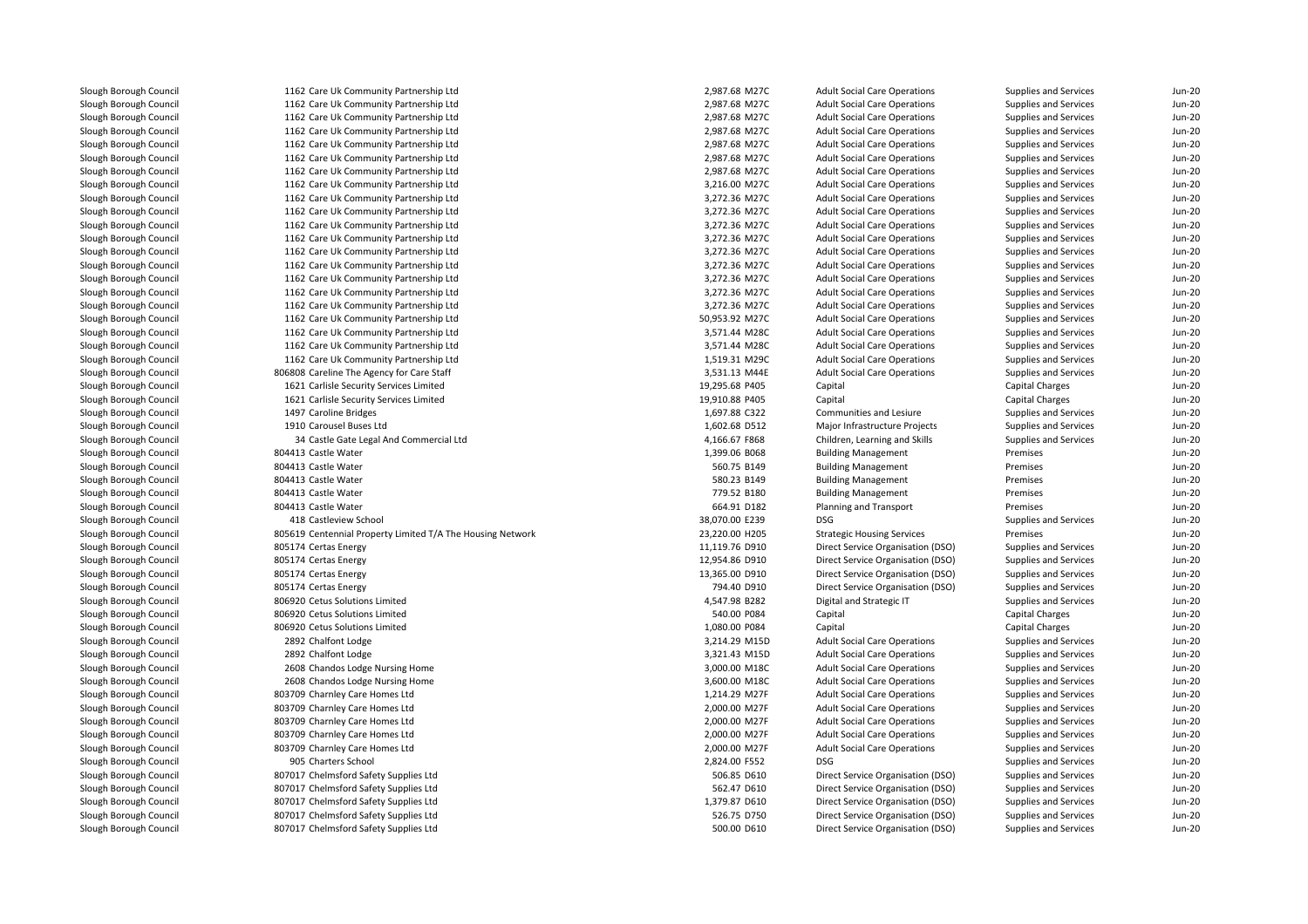| 807017 Chelmsford Safety Supplies Ltd               | 4,353.11 D610   | Direct Service Organisation (DSO)      | Supplies and Services        | Jun-20   |
|-----------------------------------------------------|-----------------|----------------------------------------|------------------------------|----------|
| 807017 Chelmsford Safety Supplies Ltd               | 550.00 D610     | Direct Service Organisation (DSO)      | Supplies and Services        | Jun-20   |
| 807017 Chelmsford Safety Supplies Ltd               | 11,338.00 D610  | Direct Service Organisation (DSO)      | Supplies and Services        | $Jun-20$ |
| 1877 Chelsie Innes                                  | 2,385.00 C322   | Communities and Lesiure                | Supplies and Services        | $Jun-2C$ |
| 3114 Cherry Trees Day Nursery                       | 28,039.68 F909  | DSG                                    | Supplies and Services        | Jun-20   |
| 2871 Cherry Trees Residential Care                  | 1,607.14 M42F   | <b>Adult Social Care Operations</b>    | Supplies and Services        | $Jun-2C$ |
| 807225 Chiltern Way Academy                         | 3,841.50 F551   | DSG                                    | Supplies and Services        | Jun-20   |
| 807225 Chiltern Way Academy                         | 3,841.50 F551   | <b>DSG</b>                             | Supplies and Services        | $Jun-2C$ |
| 807225 Chiltern Way Academy                         | 3,841.50 F551   | <b>DSG</b>                             | Supplies and Services        | Jun-20   |
| 807225 Chiltern Way Academy                         | 5,762.25 F551   | <b>DSG</b>                             | Supplies and Services        | $Jun-20$ |
| 803495 Christchurch Court Ltd                       | 8,324.40 M15D   | <b>Adult Social Care Operations</b>    | Supplies and Services        | Jun-20   |
| 2561 Christies Care Ltd                             | 4,404.00 M44D   | <b>Adult Social Care Operations</b>    | Supplies and Services        | $Jun-20$ |
| 3752 Chrome Tree Ltd                                | 6,849.37 A05C   | <b>Adult Social Care Commissioning</b> | Supplies and Services        | $Jun-2C$ |
| 3752 Chrome Tree Ltd                                | 746.22 M44C     | <b>Adult Social Care Operations</b>    | Supplies and Services        | $Jun-20$ |
| 3752 Chrome Tree Ltd                                | 838.03 M44C     | <b>Adult Social Care Operations</b>    | Supplies and Services        | Jun-20   |
| 3752 Chrome Tree Ltd                                | 838.70 M44C     | <b>Adult Social Care Operations</b>    | Supplies and Services        | Jun-20   |
| 2674 Cippenham Baptist Pre-School                   | 8,945.87 F909   | DSG                                    | Supplies and Services        | $Jun-20$ |
| 767 Cippenham Infants School                        | 6,083.33 E249   | <b>DSG</b>                             | Supplies and Services        | Jun-20   |
| 631 Cippenham Primary School                        | 8,208.33 E729   | <b>DSG</b>                             | Supplies and Services        | Jun-20   |
| 807295 Cirrus Research plc                          | 14,984.04 J021  | Housing Revenue Account                | Supplies and Services        | $Jun-2C$ |
| 806550 City Homecare Ltd                            | 791.00 M44D     | <b>Adult Social Care Operations</b>    | Supplies and Services        | Jun-20   |
| 1083 Civica Uk Limited                              | 698.56 B282     | Digital and Strategic IT               | Supplies and Services        | $Jun-20$ |
| 1083 Civica Uk Limited                              | 19,599.01 B282  | Digital and Strategic IT               | Supplies and Services        | $Jun-2C$ |
| 1083 Civica Uk Limited                              | 44,140.94 B282  | Digital and Strategic IT               | Supplies and Services        | Jun-20   |
| 1083 Civica Uk Limited                              | 7,438.50 B210   | Governance                             | Supplies and Services        | $Jun-2C$ |
| 1151 Claycots Primary School                        | 630,551.46 E209 | DSG                                    | Supplies and Services        | $Jun-20$ |
| 3685 Coghlan Lodges Limited                         | 1,788.00 M42F   | <b>Adult Social Care Operations</b>    | <b>Supplies and Services</b> | Jun-20   |
| 3685 Coghlan Lodges Limited                         | 2,258.00 M42F   | <b>Adult Social Care Operations</b>    | Supplies and Services        | Jun-20   |
| 3685 Coghlan Lodges Limited                         | 2,316.72 M42F   | <b>Adult Social Care Operations</b>    | Supplies and Services        | $Jun-2C$ |
| 3685 Coghlan Lodges Limited                         | 2,116.04 M44D   | <b>Adult Social Care Operations</b>    | Supplies and Services        | Jun-20   |
| 805823 Collaborative Care Solutions                 | 2,218.81 A05C   | <b>Adult Social Care Commissioning</b> | Supplies and Services        | $Jun-20$ |
| 805823 Collaborative Care Solutions                 | 9,171.42 M42E   | <b>Adult Social Care Operations</b>    | Supplies and Services        | $Jun-2C$ |
| 805823 Collaborative Care Solutions                 | 9,477.14 M42E   | <b>Adult Social Care Operations</b>    | Supplies and Services        | Jun-20   |
| 805823 Collaborative Care Solutions                 | 11,071.43 M42E  | <b>Adult Social Care Operations</b>    | Supplies and Services        | $Jun-2C$ |
| 805823 Collaborative Care Solutions                 | 1,369.50 M42F   | <b>Adult Social Care Operations</b>    | Supplies and Services        | Jun-20   |
| 805823 Collaborative Care Solutions                 | 2,657.14 M42F   | <b>Adult Social Care Operations</b>    | Supplies and Services        | $Jun-20$ |
| 805823 Collaborative Care Solutions                 | 2,971.57 M42F   | <b>Adult Social Care Operations</b>    | Supplies and Services        | Jun-20   |
| 805823 Collaborative Care Solutions                 | 3,321.43 M42F   | <b>Adult Social Care Operations</b>    | Supplies and Services        | Jun-20   |
| 805823 Collaborative Care Solutions                 | 3,365.71 M42F   | <b>Adult Social Care Operations</b>    | Supplies and Services        | $Jun-2C$ |
| 805823 Collaborative Care Solutions                 | 3,735.00 M42F   | <b>Adult Social Care Operations</b>    | Supplies and Services        | Jun-20   |
| 805823 Collaborative Care Solutions                 | 1,245.00 M44F   | <b>Adult Social Care Operations</b>    | <b>Supplies and Services</b> | $Jun-2C$ |
| 805823 Collaborative Care Solutions                 | 3,365.71 M44F   | <b>Adult Social Care Operations</b>    | Supplies and Services        | $Jun-2C$ |
| 805823 Collaborative Care Solutions                 | 3,735.00 M44F   | <b>Adult Social Care Operations</b>    | Supplies and Services        | $Jun-20$ |
| 806524 Colliers International                       | 3,666.67 J006   | Housing Revenue Account                | Supplies and Services        | $Jun-2C$ |
| 286 Colnbrook C Of E Primary School                 | 13,585.71 E219  | <b>DSG</b>                             | Supplies and Services        | Jun-20   |
| 806304 Colne Valley Park Community Interest Company | 5,000.00 D900   | Direct Service Organisation (DSO)      | Supplies and Services        | Jun-20   |
| 2535 Comfort Care Services                          | 5,691.73 A05C   | <b>Adult Social Care Commissioning</b> | Supplies and Services        | $Jun-20$ |
| 2535 Comfort Care Services                          | 3,474.21 M27F   | <b>Adult Social Care Operations</b>    | Supplies and Services        | $Jun-2C$ |
| 2535 Comfort Care Services                          | 697.50 M42E     | <b>Adult Social Care Operations</b>    | Supplies and Services        | Jun-20   |
| 2535 Comfort Care Services                          | 713.89 M42E     | <b>Adult Social Care Operations</b>    | Supplies and Services        | $Jun-20$ |
| 2535 Comfort Care Services                          | 775.00 M42E     | <b>Adult Social Care Operations</b>    | Supplies and Services        | $Jun-2C$ |
| 2535 Comfort Care Services                          | 775.00 M42E     | <b>Adult Social Care Operations</b>    | Supplies and Services        | $Jun-20$ |
| 2535 Comfort Care Services                          | 2,325.00 M42E   | <b>Adult Social Care Operations</b>    | Supplies and Services        | $Jun-2C$ |
| 2535 Comfort Care Services                          | 3,192.03 M42E   | <b>Adult Social Care Operations</b>    | Supplies and Services        | Jun-20   |
| 2535 Comfort Care Services                          | 839.21 M42F     | <b>Adult Social Care Operations</b>    | Supplies and Services        | $Jun-2C$ |
| 2535 Comfort Care Services                          | 839.21 M42F     | <b>Adult Social Care Operations</b>    | Supplies and Services        | $Jun-2C$ |
|                                                     |                 |                                        |                              |          |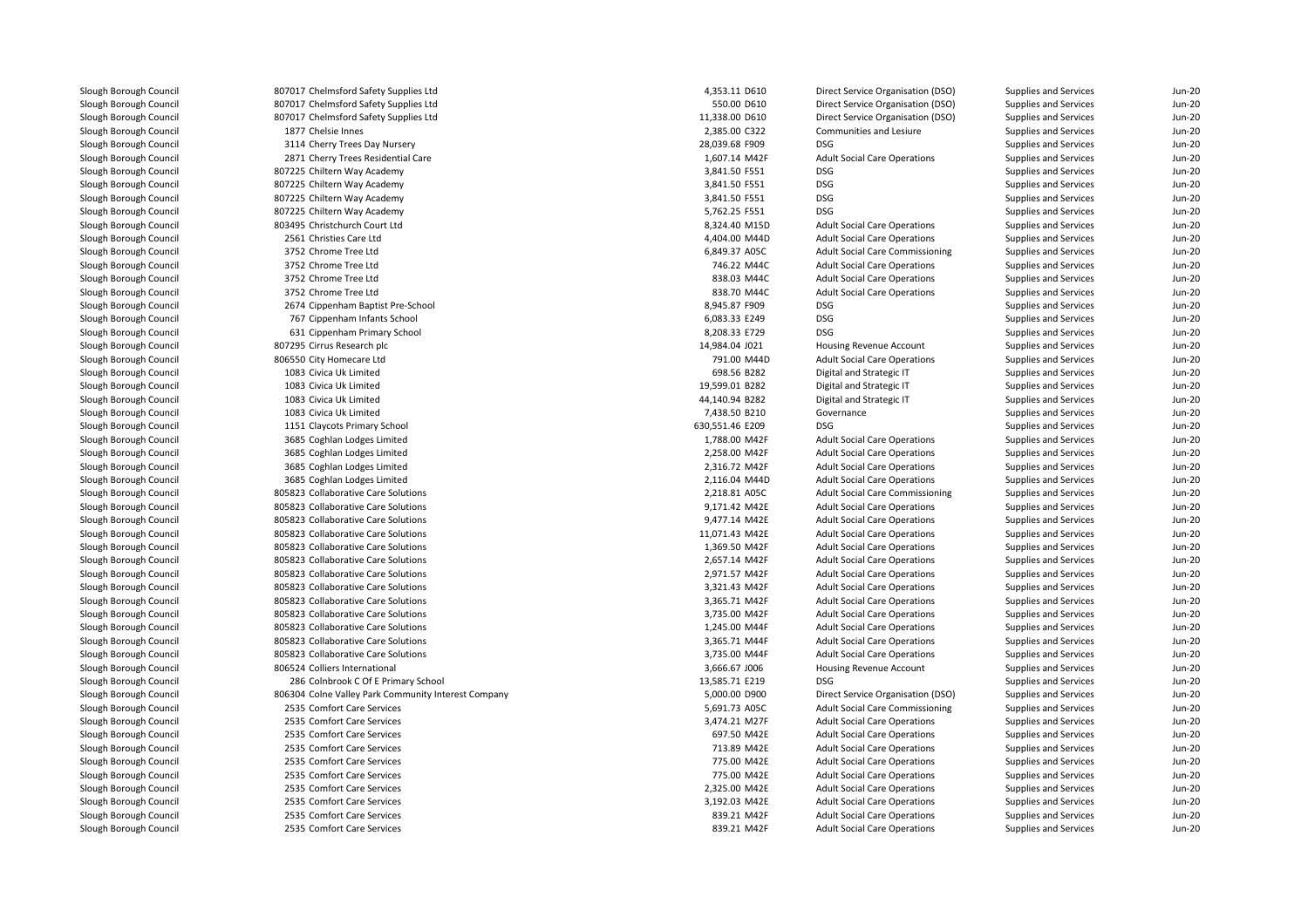| 2535 Comfort Care Services                       | 839.21 M42F    | <b>Adult Social Care Operations</b>    | Supplies and Services        | Jun-20   |
|--------------------------------------------------|----------------|----------------------------------------|------------------------------|----------|
| 2535 Comfort Care Services                       | 1,007.06 M42F  | <b>Adult Social Care Operations</b>    | Supplies and Services        | $Jun-20$ |
| 2535 Comfort Care Services                       | 1,300.80 M42F  | <b>Adult Social Care Operations</b>    | Supplies and Services        | $Jun-20$ |
| 2535 Comfort Care Services                       | 1,300.80 M42F  | <b>Adult Social Care Operations</b>    | Supplies and Services        | $Jun-2C$ |
| 2535 Comfort Care Services                       | 1,300.80 M42F  | <b>Adult Social Care Operations</b>    | Supplies and Services        | $Jun-20$ |
| 2535 Comfort Care Services                       | 1,317.50 M42F  | <b>Adult Social Care Operations</b>    | Supplies and Services        | $Jun-20$ |
| 2535 Comfort Care Services                       | 1,468.60 M42F  | <b>Adult Social Care Operations</b>    | Supplies and Services        | $Jun-2C$ |
| 2535 Comfort Care Services                       | 1,477.99 M42F  | <b>Adult Social Care Operations</b>    | Supplies and Services        | $Jun-20$ |
| 2535 Comfort Care Services                       | 1,749.29 M42F  | <b>Adult Social Care Operations</b>    | Supplies and Services        | Jun-20   |
| 2535 Comfort Care Services                       | 2,075.80 M42F  | <b>Adult Social Care Operations</b>    | Supplies and Services        | $Jun-2C$ |
| 2535 Comfort Care Services                       | 2,635.00 M42F  | <b>Adult Social Care Operations</b>    | Supplies and Services        | $Jun-20$ |
| 2535 Comfort Care Services                       | 2,635.00 M42F  | <b>Adult Social Care Operations</b>    | Supplies and Services        | Jun-20   |
| 2535 Comfort Care Services                       | 2,635.00 M42F  | <b>Adult Social Care Operations</b>    | Supplies and Services        | Jun-20   |
| 2535 Comfort Care Services                       | 2,635.00 M42F  | <b>Adult Social Care Operations</b>    | Supplies and Services        | $Jun-20$ |
| 2535 Comfort Care Services                       | 2,635.00 M42F  | <b>Adult Social Care Operations</b>    | <b>Supplies and Services</b> | Jun-20   |
| 2535 Comfort Care Services                       | 2,778.71 M42F  | <b>Adult Social Care Operations</b>    | Supplies and Services        | $Jun-2C$ |
| 2535 Comfort Care Services                       | 3,893.82 M42F  | <b>Adult Social Care Operations</b>    | Supplies and Services        | $Jun-20$ |
| 2535 Comfort Care Services                       | 1,762.35 M44C  | <b>Adult Social Care Operations</b>    | Supplies and Services        | Jun-20   |
| 2535 Comfort Care Services                       | 564.20 M44E    | <b>Adult Social Care Operations</b>    | Supplies and Services        | $Jun-20$ |
| 2535 Comfort Care Services                       | 1,920.89 M44E  | <b>Adult Social Care Operations</b>    | Supplies and Services        | $Jun-2C$ |
| 2535 Comfort Care Services                       | 2,635.00 M44E  | <b>Adult Social Care Operations</b>    | Supplies and Services        | Jun-20   |
| 2535 Comfort Care Services                       | 2,804.53 M44E  | <b>Adult Social Care Operations</b>    | Supplies and Services        | $Jun-20$ |
| 2535 Comfort Care Services                       | 4,461.56 M44E  | <b>Adult Social Care Operations</b>    | Supplies and Services        | $Jun-2C$ |
| 2535 Comfort Care Services                       | 503.53 M44F    | <b>Adult Social Care Operations</b>    | Supplies and Services        | Jun-20   |
| 2535 Comfort Care Services                       | 1,317.50 M44F  | <b>Adult Social Care Operations</b>    | Supplies and Services        | $Jun-20$ |
| 2535 Comfort Care Services                       | 2,635.00 M44F  | <b>Adult Social Care Operations</b>    | Supplies and Services        | $Jun-2C$ |
| 2535 Comfort Care Services                       | 3,474.21 M44F  | <b>Adult Social Care Operations</b>    | Supplies and Services        | Jun-20   |
| 1437 Computerised & Digital Security Systems Ltd | 1,780.00 K089  | <b>Regulatory Services</b>             | Supplies and Services        | $Jun-2C$ |
| 1772 Computershare Voucher Services              | 4,770.25 B348  | People                                 | Supplies and Services        | $Jun-2C$ |
| 805278 Countrystyle Recycling Ltd                | 1,840.00 D342  | <b>Environmental Services</b>          | Supplies and Services        | Jun-20   |
| 805278 Countrystyle Recycling Ltd                | 1,840.00 D342  | <b>Environmental Services</b>          | Supplies and Services        | $Jun-2C$ |
| 805278 Countrystyle Recycling Ltd                | 1,840.00 D342  | <b>Environmental Services</b>          | Supplies and Services        | $Jun-2C$ |
| 805278 Countrystyle Recycling Ltd                | 6,070.20 D342  | <b>Environmental Services</b>          | Supplies and Services        | Jun-20   |
| 167 Courtney Coaches Ltd                         | 6,911.55 D512  | Major Infrastructure Projects          | Supplies and Services        | $Jun-2C$ |
| 167 Courtney Coaches Ltd                         | 6,911.55 D512  | Major Infrastructure Projects          | Supplies and Services        | $Jun-20$ |
| 167 Courtney Coaches Ltd                         | 17,901.54 D512 | Major Infrastructure Projects          | Supplies and Services        | $Jun-20$ |
| 167 Courtney Coaches Ltd                         | 17,901.54 D512 | Major Infrastructure Projects          | Supplies and Services        | Jun-20   |
| 3670 Craegmoor Birches Grove Priory              | 3,622.43 M27F  | <b>Adult Social Care Operations</b>    | Supplies and Services        | $Jun-20$ |
| 1638 Creative Support Ltd                        | 1,639.99 A05C  | <b>Adult Social Care Commissioning</b> | Supplies and Services        | $Jun-2C$ |
| 1638 Creative Support Ltd                        | 4,630.56 A05C  | <b>Adult Social Care Commissioning</b> | Supplies and Services        | Jun-20   |
| 1638 Creative Support Ltd                        | 27,049.71 A02F | <b>Adult Social Care Commissioning</b> | Supplies and Services        | $Jun-20$ |
| 1638 Creative Support Ltd                        | 932.40 M42E    | <b>Adult Social Care Operations</b>    | Supplies and Services        | $Jun-2C$ |
| 1638 Creative Support Ltd                        | 932.40 M42E    | <b>Adult Social Care Operations</b>    | Supplies and Services        | Jun-20   |
| 1638 Creative Support Ltd                        | 989.01 M42E    | <b>Adult Social Care Operations</b>    | Supplies and Services        | $Jun-2C$ |
| 1638 Creative Support Ltd                        | 1,165.50 M42E  | <b>Adult Social Care Operations</b>    | Supplies and Services        | $Jun-2C$ |
| 1638 Creative Support Ltd                        | 1,220.78 M42E  | <b>Adult Social Care Operations</b>    | Supplies and Services        | Jun-20   |
| 1638 Creative Support Ltd                        | 1,325.34 M42E  | <b>Adult Social Care Operations</b>    | Supplies and Services        | $Jun-2C$ |
| 1638 Creative Support Ltd                        | 1,391.94 M42E  | <b>Adult Social Care Operations</b>    | Supplies and Services        | $Jun-2C$ |
| 1638 Creative Support Ltd                        | 1,431.90 M42E  | <b>Adult Social Care Operations</b>    | Supplies and Services        | $Jun-20$ |
| 1638 Creative Support Ltd                        | 1,437.23 M42E  | <b>Adult Social Care Operations</b>    | Supplies and Services        | $Jun-2C$ |
| 1638 Creative Support Ltd                        | 1,558.44 M42E  | <b>Adult Social Care Operations</b>    | Supplies and Services        | $Jun-20$ |
| 1638 Creative Support Ltd                        | 1,565.10 M42E  | <b>Adult Social Care Operations</b>    | <b>Supplies and Services</b> | $Jun-2C$ |
| 1638 Creative Support Ltd                        | 1,641.69 M42E  | <b>Adult Social Care Operations</b>    | Supplies and Services        | $Jun-20$ |
| 1638 Creative Support Ltd                        | 2,657.34 M42E  | <b>Adult Social Care Operations</b>    | Supplies and Services        | $Jun-20$ |
| 1638 Creative Support Ltd                        | 3,456.54 M42E  | <b>Adult Social Care Operations</b>    | <b>Supplies and Services</b> | Jun-20   |
| 1638 Creative Support Ltd                        | 9,014.04 M42E  | <b>Adult Social Care Operations</b>    | Supplies and Services        | $Jun-20$ |
|                                                  |                |                                        |                              |          |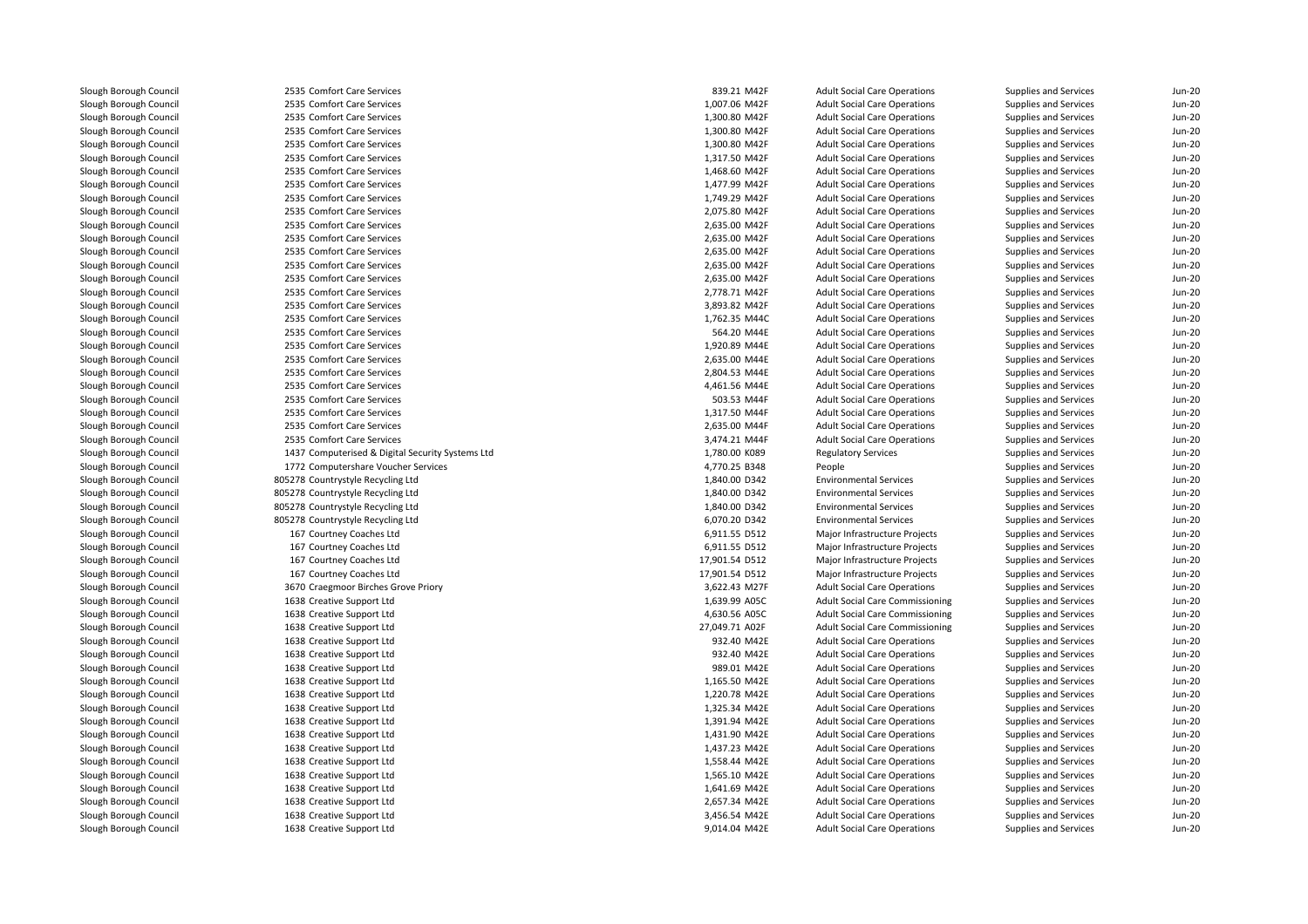1638 Creative Support Ltdd 549.45 M44D 1638 Creative Support Ltd 1638 Creative Support Ltd 1638 Creative Support Ltd 1638 Creative Support Ltd 1638 Creative Support Ltd 1638 Creative Support Ltd 1638 Creative Support Ltd 1638 Creative Support Ltd 1638 Creative Support Ltd 1638 Creative Support Ltd 1638 Creative Support Ltd 1638 Creative Support Ltd 806542 Cripps LLP t/a Cripps Pemberton Greenish 806542 Cripps LLP t/a Cripps Pemberton Greenish 806983 Critiqom 806063 Cruise Minibuses Ltd 806900 CYXTERA TECHNOLOGY UK LIMITEDl 1,304.10 F550 BSG 805744 DATCHET MONTESSORI SCHOOL 1,304.10 F550 BSG 805744 DATCHET MONTESSORI SCHOOL 807288 David Allwood 1840 Davitt Jones Bould Limited 1840 Davitt Jones Bould Limited 1840 Davitt Jones Bould Limited 1840 Davitt Jones Bould Limited 1840 Davitt Jones Bould Limited 1840 Davitt Jones Bould Limited 1840 Davitt Jones Bould Limited 1840 Davitt Jones Bould Limited 1840 Davitt Jones Bould Limited 804689 De Lage Landen Leasing Ltd 804903 Dennis Eagle Limited 804903 Dennis Eagle Limited805430 Derwen College (Adult) 3554 Dimensions (Uk) Ltd 1,326.28 A05C 3554 Dimensions (Uk) Ltd 3,272.07 A05C 3554 Dimensions (Uk) Ltd 3554 Dimensions (Uk) Ltd 3554 Dimensions (Uk) Ltd 3554 Dimensions (Uk) Ltd 3554 Dimensions (Uk) Ltd 3554 Dimensions (Uk) Ltd 3554 Dimensions (Uk) Ltd 3554 Dimensions (Uk) Ltd 3554 Dimensions (Uk) Ltd 3554 Dimensions (Uk) Ltd 3554 Dimensions (Uk) Ltd 3554 Dimensions (Uk) Ltd 3554 Dimensions (Uk) Ltd 3554 Dimensions (Uk) Ltd 3554 Dimensions (Uk) Ltd 3554 Dimensions (Uk) Ltd 3554 Dimensions (Uk) Ltd 805483 Direct Tyre Managenent Ltd 805483 Direct Tyre Managenent Ltd 805483 Direct Tyre Managenent Ltd1 12,250.00 E269 Ditton Park Academy 12,250.00 E269 DSG

| 8 Creative Support Ltd                     | 549.45 M44D    | <b>Adult Social Care Operations</b>    | Supplies and Services  | Jun-20                         |
|--------------------------------------------|----------------|----------------------------------------|------------------------|--------------------------------|
| 8 Creative Support Ltd                     | 699.30 M44E    | <b>Adult Social Care Operations</b>    | Supplies and Services  | <b>Jun-20</b>                  |
| 8 Creative Support Ltd                     | 699.30 M44E    | <b>Adult Social Care Operations</b>    | Supplies and Services  | <b>Jun-20</b>                  |
| 8 Creative Support Ltd                     | 932.40 M44E    | <b>Adult Social Care Operations</b>    | Supplies and Services  | <b>Jun-20</b>                  |
| 8 Creative Support Ltd                     | 932.40 M44E    | <b>Adult Social Care Operations</b>    | Supplies and Services  | <b>Jun-20</b>                  |
| 8 Creative Support Ltd                     | 932.40 M44E    | <b>Adult Social Care Operations</b>    | Supplies and Services  | <b>Jun-20</b>                  |
| 8 Creative Support Ltd                     | 932.40 M44E    | <b>Adult Social Care Operations</b>    | Supplies and Services  | <b>Jun-20</b>                  |
| 8 Creative Support Ltd                     | 965.70 M44E    | <b>Adult Social Care Operations</b>    | Supplies and Services  | <b>Jun-20</b>                  |
| 8 Creative Support Ltd                     | 965.70 M44E    | <b>Adult Social Care Operations</b>    | Supplies and Services  | <b>Jun-20</b>                  |
| 8 Creative Support Ltd                     | 1,215.45 M44E  | <b>Adult Social Care Operations</b>    | Supplies and Services  | <b>Jun-20</b>                  |
| 8 Creative Support Ltd                     | 1,215.45 M44E  | <b>Adult Social Care Operations</b>    | Supplies and Services  | <b>Jun-20</b>                  |
| 8 Creative Support Ltd                     | 699.30 M44F    | <b>Adult Social Care Operations</b>    | Supplies and Services  | <b>Jun-20</b>                  |
| 8 Creative Support Ltd                     | 699.30 M44F    | <b>Adult Social Care Operations</b>    | Supplies and Services  | Jun-20                         |
| 2 Cripps LLP t/a Cripps Pemberton Greenish | 3,614.00 B480  | <b>Regeneration Development</b>        | Supplies and Services  | <b>Jun-20</b>                  |
| 2 Cripps LLP t/a Cripps Pemberton Greenish | 10,198.00 B480 | <b>Regeneration Development</b>        | Supplies and Services  | <b>Jun-20</b>                  |
| 3 Critigom                                 | 538.11 H015    | <b>Customer and Communications</b>     | Supplies and Services  | <b>Jun-20</b>                  |
| 3 Cruise Minibuses Ltd                     | 9,243.75 F123  | Children, Learning and Skills          | Supplies and Services  | <b>Jun-20</b>                  |
| 0 CYXTERA TECHNOLOGY UK LIMITED            | 1,560.00 B282  | Digital and Strategic IT               | Supplies and Services  | <b>Jun-20</b>                  |
| 4 DATCHET MONTESSORI SCHOOL                | 1,304.10 F550  | <b>DSG</b>                             | Supplies and Services  | <b>Jun-20</b>                  |
| 8 David Allwood                            | 1,525.00 C322  | Communities and Lesiure                | Supplies and Services  | Jun-20                         |
| 0 Davitt Jones Bould Limited               | 550.00 B082    | <b>Regeneration Development</b>        | Supplies and Services  | <b>Jun-20</b>                  |
| 0 Davitt Jones Bould Limited               | 550.00 B082    | <b>Regeneration Development</b>        | Supplies and Services  | <b>Jun-20</b>                  |
| 0 Davitt Jones Bould Limited               | 550.00 B082    | <b>Regeneration Development</b>        | Supplies and Services  | <b>Jun-20</b>                  |
| 0 Davitt Jones Bould Limited               | 550.00 B082    | <b>Regeneration Development</b>        | Supplies and Services  | <b>Jun-20</b>                  |
| 0 Davitt Jones Bould Limited               | 550.00 B082    | <b>Regeneration Development</b>        | Supplies and Services  | <b>Jun-20</b>                  |
| 0 Davitt Jones Bould Limited               | 553.64 B082    | <b>Regeneration Development</b>        | Supplies and Services  | <b>Jun-20</b>                  |
| 0 Davitt Jones Bould Limited               | 1,319.70 B082  | <b>Regeneration Development</b>        | Supplies and Services  | <b>Jun-20</b>                  |
| 0 Davitt Jones Bould Limited               | 1,208.40 P128  | Capital                                | <b>Capital Charges</b> | <b>Jun-20</b>                  |
| 0 Davitt Jones Bould Limited               | 556.50 P156    | Capital                                | <b>Capital Charges</b> | <b>Jun-20</b>                  |
| 9 De Lage Landen Leasing Ltd               | 2,085.00 K059  | <b>Customer and Communications</b>     | Supplies and Services  | <b>Jun-20</b>                  |
| 3 Dennis Eagle Limited                     | 15,281.28 D610 | Direct Service Organisation (DSO)      | Supplies and Services  | <b>Jun-20</b>                  |
| 3 Dennis Eagle Limited                     | 1,441.30 D630  | Direct Service Organisation (DSO)      | Supplies and Services  | <b>Jun-20</b>                  |
| 0 Derwen College (Adult)                   | 19,656.34 M26E | <b>Adult Social Care Operations</b>    | Supplies and Services  | <b>Jun-20</b>                  |
| 4 Dimensions (Uk) Ltd                      | 1,326.28 A05C  | <b>Adult Social Care Commissioning</b> | Supplies and Services  | <b>Jun-20</b>                  |
| 4 Dimensions (Uk) Ltd                      | 3,272.07 A05C  | <b>Adult Social Care Commissioning</b> | Supplies and Services  | <b>Jun-20</b>                  |
| 4 Dimensions (Uk) Ltd                      | 5,053.04 M42E  | <b>Adult Social Care Operations</b>    | Supplies and Services  | <b>Jun-20</b>                  |
| 4 Dimensions (Uk) Ltd                      | 5,283.01 M42E  | <b>Adult Social Care Operations</b>    | Supplies and Services  | <b>Jun-20</b>                  |
| 4 Dimensions (Uk) Ltd                      | 5,358.82 M42E  | <b>Adult Social Care Operations</b>    | Supplies and Services  | <b>Jun-20</b>                  |
| 4 Dimensions (Uk) Ltd                      | 5,599.73 M42E  | <b>Adult Social Care Operations</b>    | Supplies and Services  | Jun-20                         |
| 4 Dimensions (Uk) Ltd                      | 5,602.72 M42E  | <b>Adult Social Care Operations</b>    | Supplies and Services  | <b>Jun-20</b>                  |
| 4 Dimensions (Uk) Ltd                      | 5,938.59 M42E  | <b>Adult Social Care Operations</b>    | Supplies and Services  | <b>Jun-20</b>                  |
| 4 Dimensions (Uk) Ltd                      | 6,167.47 M42E  | <b>Adult Social Care Operations</b>    | Supplies and Services  | <b>Jun-20</b>                  |
| 4 Dimensions (Uk) Ltd                      | 6,298.88 M42E  | <b>Adult Social Care Operations</b>    | Supplies and Services  | <b>Jun-20</b>                  |
|                                            |                |                                        |                        |                                |
| 4 Dimensions (Uk) Ltd                      | 6,459.17 M42E  | <b>Adult Social Care Operations</b>    | Supplies and Services  | <b>Jun-20</b><br><b>Jun-20</b> |
| 4 Dimensions (Uk) Ltd                      | 6,469.73 M42E  | <b>Adult Social Care Operations</b>    | Supplies and Services  |                                |
| 4 Dimensions (Uk) Ltd                      | 6,680.31 M42E  | <b>Adult Social Care Operations</b>    | Supplies and Services  | <b>Jun-20</b>                  |
| 4 Dimensions (Uk) Ltd                      | 6,721.99 M42E  | <b>Adult Social Care Operations</b>    | Supplies and Services  | <b>Jun-20</b>                  |
| 4 Dimensions (Uk) Ltd                      | 6,772.00 M42E  | <b>Adult Social Care Operations</b>    | Supplies and Services  | <b>Jun-20</b>                  |
| 4 Dimensions (Uk) Ltd                      | 6,850.08 M42E  | <b>Adult Social Care Operations</b>    | Supplies and Services  | <b>Jun-20</b>                  |
| 4 Dimensions (Uk) Ltd                      | 6,861.51 M42E  | <b>Adult Social Care Operations</b>    | Supplies and Services  | <b>Jun-20</b>                  |
| 4 Dimensions (Uk) Ltd                      | 7,128.82 M42E  | <b>Adult Social Care Operations</b>    | Supplies and Services  | <b>Jun-20</b>                  |
| 4 Dimensions (Uk) Ltd                      | 7,182.09 M42E  | <b>Adult Social Care Operations</b>    | Supplies and Services  | <b>Jun-20</b>                  |
| 3 Direct Tyre Managenent Ltd               | 3,811.83 D610  | Direct Service Organisation (DSO)      | Transport              | <b>Jun-20</b>                  |
| 3 Direct Tyre Managenent Ltd               | 951.60 D620    | Direct Service Organisation (DSO)      | Transport              | <b>Jun-20</b>                  |
| 3 Direct Tyre Managenent Ltd               | 537.09 D630    | Direct Service Organisation (DSO)      | Transport              | <b>Jun-20</b>                  |
| 6 Ditton Park Academy                      | 12 250 00 E269 | DSG                                    | Supplies and Services  | $\ln n - 20$                   |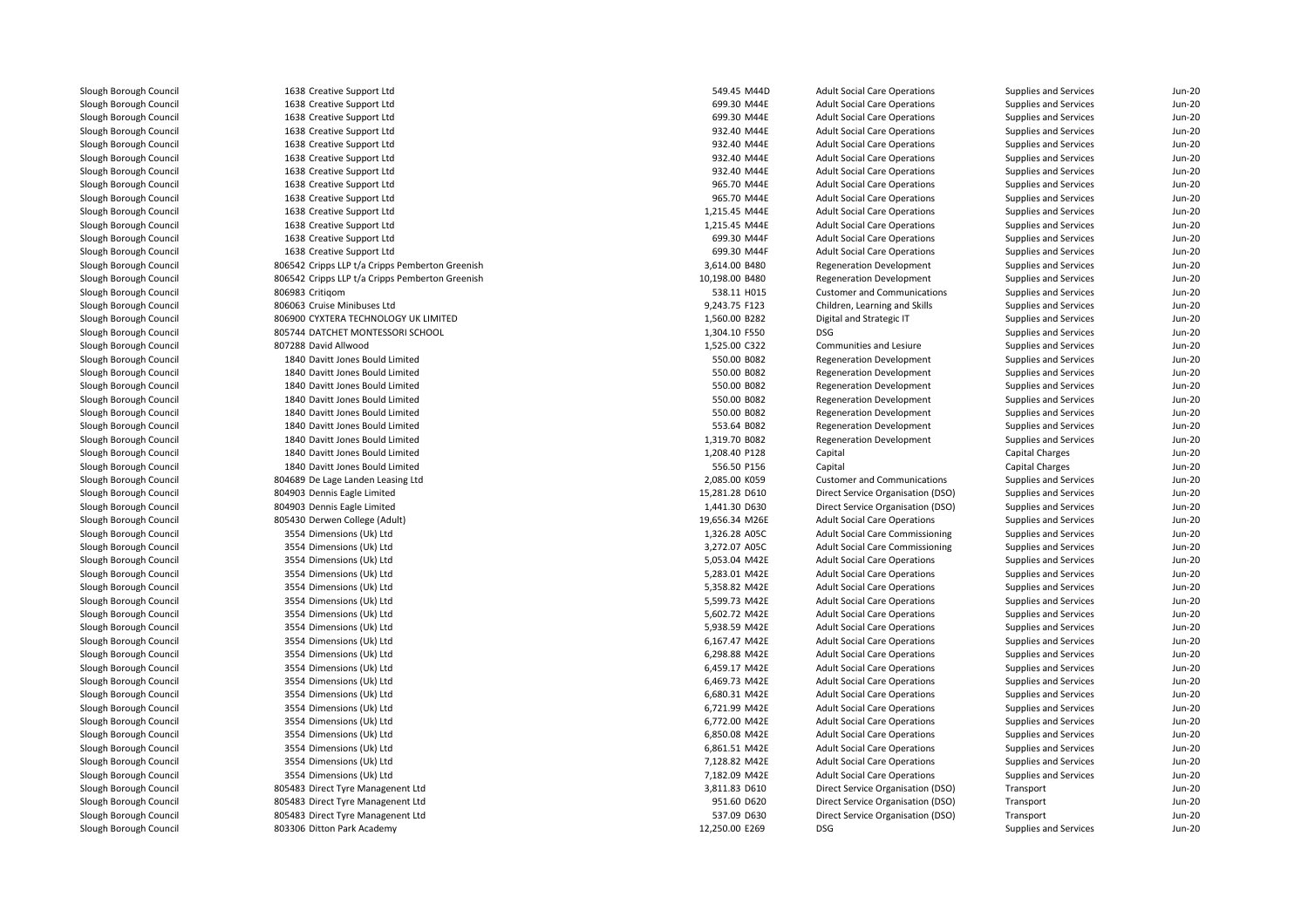| 805195 Downs View Nurseries Ltd                                           | 1,449.75 D320                  | <b>Regulatory Services</b>                                             | Premises                                       | $Jun-20$ |
|---------------------------------------------------------------------------|--------------------------------|------------------------------------------------------------------------|------------------------------------------------|----------|
| 1457 Dr Norman Gordon                                                     | 3,334.05 D320                  | <b>Regulatory Services</b>                                             | Premises                                       | $Jun-20$ |
| 803334 DX Network Services Limited                                        | 1,771.68 K077                  | <b>Building Management</b>                                             | Supplies and Services                          | Jun-20   |
| 803177 Early Steps Preschool                                              | 6,308.22 F909                  | DSG                                                                    | Supplies and Services                          | $Jun-20$ |
| 780 East Sussex County Council                                            | 58,000.00 D015                 | Planning and Transport                                                 | Supplies and Services                          | $Jun-20$ |
| 803301 Eden Girls School                                                  | 1,833.33 E279                  | <b>DSG</b>                                                             | Supplies and Services                          | Jun-20   |
| 1299 Edf Energy                                                           | 47,091.22 K526                 | <b>Building Management</b>                                             | Premises                                       | $Jun-20$ |
| 1299 Edf Energy                                                           | 20,915.52 D413                 | Major Infrastructure Projects                                          | Supplies and Services                          | $Jun-20$ |
| 806057 Elliott UK                                                         | -678.96 P101                   | Capital                                                                | Capital Charges                                | Jun-20   |
| 806057 Elliott UK                                                         | -551.92 P101                   | Capital                                                                | Capital Charges                                | Jun-20   |
| 806057 Elliott UK                                                         | 559.13 P101                    | Capital                                                                | Capital Charges                                | $Jun-2C$ |
| 806057 Elliott UK                                                         | 4,243.75 P101                  | Capital                                                                | Capital Charges                                | Jun-20   |
| 806057 Elliott UK                                                         | 5,137.87 P101                  | Capital                                                                | Capital Charges                                | $Jun-20$ |
| 1088 Empublishing                                                         | 590.75 D308                    | Major Infrastructure Projects                                          | Supplies and Services                          | $Jun-20$ |
| 805423 Enriched Care                                                      | 2,787.00 M44F                  | <b>Adult Social Care Operations</b>                                    | Supplies and Services                          | $Jun-2C$ |
| 805423 Enriched Care                                                      | 1,701.30 M80F                  | <b>Adult Social Care Operations</b>                                    | Supplies and Services                          | Jun-20   |
| 805423 Enriched Care                                                      | 1,982.10 M80F                  | <b>Adult Social Care Operations</b>                                    | Supplies and Services                          | Jun-20   |
| 807310 Enterprise Rent-A-Car UK Limited trading as Enterprise Flex-E-Rent | 644.58 D750                    | Direct Service Organisation (DSO)                                      | Transport                                      | $Jun-2C$ |
| 807310 Enterprise Rent-A-Car UK Limited trading as Enterprise Flex-E-Rent | 644.58 D750                    | Direct Service Organisation (DSO)                                      | Transport                                      | Jun-20   |
| 807310 Enterprise Rent-A-Car UK Limited trading as Enterprise Flex-E-Rent | 915.00 D750                    | Direct Service Organisation (DSO)                                      | Transport                                      | Jun-20   |
| 807310 Enterprise Rent-A-Car UK Limited trading as Enterprise Flex-E-Rent | 30,991.64 D910                 | Direct Service Organisation (DSO)                                      | Transport                                      | $Jun-2C$ |
| 803645 Esotec                                                             | 4,739.60 P871                  | Capital                                                                | Capital Charges                                | Jun-20   |
| 803645 Esotec                                                             | 4,600.20 P871                  | Capital                                                                | Capital Charges                                | Jun-20   |
| 803645 Esotec                                                             | 4,600.20 P871                  | Capital                                                                | Capital Charges                                | $Jun-2C$ |
| 805569 Ethical Commercial Services Ltd                                    | 14,350.00 B017                 | Finance                                                                | Supplies and Services                          | Jun-20   |
| 1995 Eton Wick C Of E First School                                        | 3,085.00 F552                  | DSG                                                                    | Supplies and Services                          | Jun-20   |
| 806501 Excellent Healthcare Services Ltd                                  | 533.75 M44C                    | <b>Adult Social Care Operations</b>                                    | Supplies and Services                          | $Jun-2C$ |
| 806501 Excellent Healthcare Services Ltd                                  | 854.00 M44F                    | <b>Adult Social Care Operations</b>                                    | Supplies and Services                          | Jun-20   |
| 1230 Extreme Enviromental Services Ltd                                    | 700.00 J017                    | Housing Revenue Account                                                | Supplies and Services                          | Jun-20   |
| 805225 Falcon Surfacing Ltd                                               | 942.48 D880                    | Direct Service Organisation (DSO)                                      | Supplies and Services                          | $Jun-2C$ |
| 805225 Falcon Surfacing Ltd                                               | 1,149.25 D880                  | Direct Service Organisation (DSO)                                      | Supplies and Services                          | Jun-20   |
| 805225 Falcon Surfacing Ltd                                               | 1,520.00 D880                  | Direct Service Organisation (DSO)                                      | Supplies and Services                          | $Jun-20$ |
| 805225 Falcon Surfacing Ltd                                               | 1,832.10 D880                  | Direct Service Organisation (DSO)                                      | Supplies and Services                          | $Jun-2C$ |
| 805225 Falcon Surfacing Ltd                                               | 1,870.00 D880                  | Direct Service Organisation (DSO)                                      | Supplies and Services                          | Jun-20   |
| 805225 Falcon Surfacing Ltd                                               | 2,235.32 D880                  | Direct Service Organisation (DSO)                                      | Supplies and Services                          | $Jun-20$ |
| 805225 Falcon Surfacing Ltd                                               | 2,643.50 D880                  | Direct Service Organisation (DSO)                                      | Supplies and Services                          | $Jun-20$ |
| 805225 Falcon Surfacing Ltd                                               | 2,688.00 D880                  | Direct Service Organisation (DSO)                                      | Supplies and Services                          | Jun-20   |
| 805225 Falcon Surfacing Ltd                                               | 2,907.60 D880                  | Direct Service Organisation (DSO)                                      | Supplies and Services                          | $Jun-20$ |
| 805225 Falcon Surfacing Ltd                                               | 3,062.38 D880                  | Direct Service Organisation (DSO)                                      | Supplies and Services                          | $Jun-20$ |
| 805225 Falcon Surfacing Ltd                                               | 3,190.00 D880                  | Direct Service Organisation (DSO)                                      | Supplies and Services                          | Jun-20   |
| 805225 Falcon Surfacing Ltd                                               | 3,874.63 D880                  | Direct Service Organisation (DSO)                                      | Supplies and Services                          | $Jun-20$ |
| 805225 Falcon Surfacing Ltd                                               | 3,904.34 D880                  | Direct Service Organisation (DSO)                                      | Supplies and Services                          | $Jun-20$ |
| 805225 Falcon Surfacing Ltd                                               | 4,213.60 D880                  | Direct Service Organisation (DSO)                                      | Supplies and Services                          | Jun-20   |
| 805225 Falcon Surfacing Ltd                                               | 4,575.00 D880                  | Direct Service Organisation (DSO)                                      | Supplies and Services                          | $Jun-20$ |
|                                                                           |                                |                                                                        |                                                | $Jun-20$ |
| 805225 Falcon Surfacing Ltd<br>805225 Falcon Surfacing Ltd                | 7,259.00 D880<br>9,150.00 D880 | Direct Service Organisation (DSO)<br>Direct Service Organisation (DSO) | Supplies and Services<br>Supplies and Services | Jun-20   |
|                                                                           |                                |                                                                        |                                                |          |
| 805225 Falcon Surfacing Ltd                                               | 11,237.00 D880                 | Direct Service Organisation (DSO)                                      | Supplies and Services                          | $Jun-20$ |
| 805225 Falcon Surfacing Ltd                                               | 13,588.28 D880                 | Direct Service Organisation (DSO)                                      | Supplies and Services                          | $Jun-20$ |
| 805225 Falcon Surfacing Ltd                                               | 17,194.00 D880                 | Direct Service Organisation (DSO)                                      | Supplies and Services                          | Jun-20   |
| 805225 Falcon Surfacing Ltd                                               | 60,234.24 D880                 | Direct Service Organisation (DSO)                                      | Supplies and Services                          | $Jun-20$ |
| 805225 Falcon Surfacing Ltd                                               | 69,813.28 D880                 | Direct Service Organisation (DSO)                                      | Supplies and Services                          | $Jun-20$ |
| 4031 Family Support Practise Limited                                      | 1,350.00 B277                  | Digital and Strategic IT                                               | Supplies and Services                          | Jun-20   |
| 4031 Family Support Practise Limited                                      | 1,665.00 B277                  | Digital and Strategic IT                                               | Supplies and Services                          | $Jun-20$ |
| 4031 Family Support Practise Limited                                      | 1,665.00 B277                  | Digital and Strategic IT                                               | Supplies and Services                          | $Jun-20$ |
| 4031 Family Support Practise Limited                                      | 1,665.00 B277                  | Digital and Strategic IT                                               | Supplies and Services                          | Jun-20   |
| 2678 Farnham Common Nurseries Ltd                                         | 3,316.50 P192                  | Capital                                                                | Capital Charges                                | $Jun-20$ |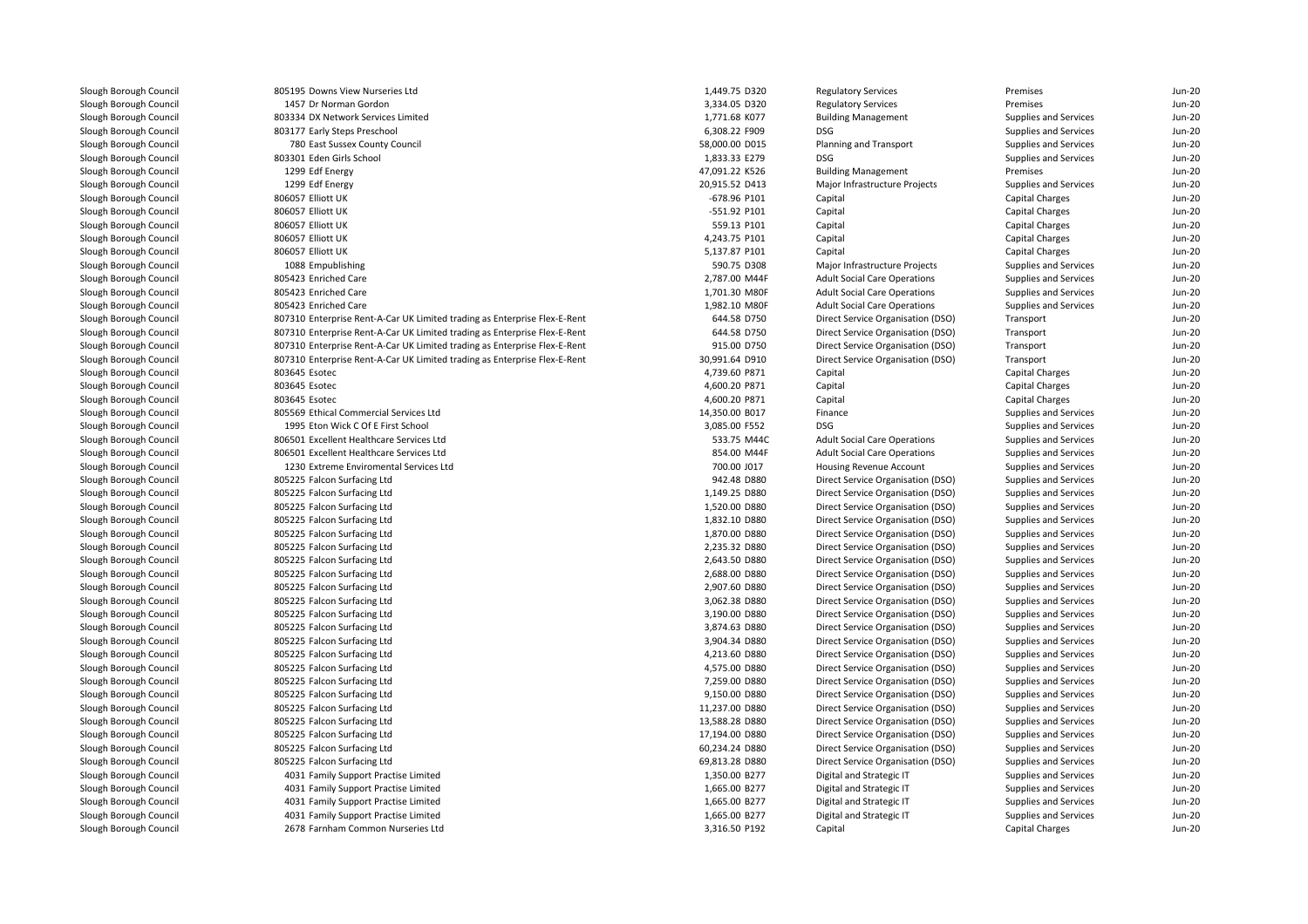| 475 Farnham Road Surgery                            | 13,343.66 A04C | <b>Adult Social Care Commissioning</b> | Supplies and Services | $Jun-20$ |
|-----------------------------------------------------|----------------|----------------------------------------|-----------------------|----------|
| 3187 Federation Of Burial And Cremation Authorities | 500.00 D320    | <b>Regulatory Services</b>             | Supplies and Services | $Jun-20$ |
| 754 First Steps Day Nursery                         | 11,190.70 F909 | <b>DSG</b>                             | Supplies and Services | $Jun-2C$ |
| 1626 Five Star Radio Cars Limited                   | 630.00 F123    | Children, Learning and Skills          | Supplies and Services | Jun-20   |
| 2519 Fleet Tutors                                   | 3,448.00 F416  | DSG                                    | Supplies and Services | Jun-20   |
| 2519 Fleet Tutors                                   | 1,100.00 F446  | <b>DSG</b>                             | Supplies and Services | $Jun-2C$ |
| 3826 Forever Homecare Ltd                           | 536.00 M44C    | <b>Adult Social Care Operations</b>    | Supplies and Services | Jun-20   |
| 3826 Forever Homecare Ltd                           | 536.00 M44C    | <b>Adult Social Care Operations</b>    | Supplies and Services | Jun-20   |
| 3826 Forever Homecare Ltd                           | 536.00 M44C    | <b>Adult Social Care Operations</b>    | Supplies and Services | $Jun-2C$ |
| 3826 Forever Homecare Ltd                           | 536.00 M44C    | <b>Adult Social Care Operations</b>    | Supplies and Services | Jun-20   |
| 3826 Forever Homecare Ltd                           | 787.25 M44C    | <b>Adult Social Care Operations</b>    | Supplies and Services | $Jun-20$ |
| 3826 Forever Homecare Ltd                           | 787.25 M44C    | <b>Adult Social Care Operations</b>    | Supplies and Services | $Jun-2C$ |
| 3826 Forever Homecare Ltd                           | 804.00 M44C    | <b>Adult Social Care Operations</b>    | Supplies and Services | Jun-20   |
| 3826 Forever Homecare Ltd                           | 837.50 M44C    | <b>Adult Social Care Operations</b>    | Supplies and Services | $Jun-20$ |
| 3826 Forever Homecare Ltd                           | 938.00 M44C    | <b>Adult Social Care Operations</b>    | Supplies and Services | $Jun-2C$ |
| 3826 Forever Homecare Ltd                           | 938.00 M44C    | <b>Adult Social Care Operations</b>    | Supplies and Services | Jun-20   |
| 3826 Forever Homecare Ltd                           | 1,005.00 M44C  | <b>Adult Social Care Operations</b>    | Supplies and Services | $Jun-20$ |
| 3826 Forever Homecare Ltd                           | 1,055.25 M44C  | <b>Adult Social Care Operations</b>    | Supplies and Services | $Jun-2C$ |
| 3826 Forever Homecare Ltd                           | 1,490.75 M44C  | <b>Adult Social Care Operations</b>    | Supplies and Services | Jun-20   |
| 3826 Forever Homecare Ltd                           | 1,675.00 M44C  | <b>Adult Social Care Operations</b>    | Supplies and Services | $Jun-20$ |
| 3826 Forever Homecare Ltd                           | 2,077.00 M44C  | <b>Adult Social Care Operations</b>    | Supplies and Services | $Jun-2C$ |
| 3826 Forever Homecare Ltd                           | 2,110.50 M44C  | <b>Adult Social Care Operations</b>    | Supplies and Services | Jun-20   |
| 3826 Forever Homecare Ltd                           | 2,110.50 M44C  | <b>Adult Social Care Operations</b>    | Supplies and Services | $Jun-20$ |
| 3826 Forever Homecare Ltd                           | 2,110.50 M44C  | <b>Adult Social Care Operations</b>    | Supplies and Services | $Jun-2C$ |
| 3826 Forever Homecare Ltd                           | 2,177.50 M44C  | <b>Adult Social Care Operations</b>    | Supplies and Services | Jun-20   |
| 3826 Forever Homecare Ltd                           | 2,177.50 M44C  | <b>Adult Social Care Operations</b>    | Supplies and Services | $Jun-20$ |
| 3826 Forever Homecare Ltd                           | 3,048.50 M44C  | <b>Adult Social Care Operations</b>    | Supplies and Services | $Jun-2C$ |
| 3826 Forever Homecare Ltd                           | 3,048.50 M44C  | <b>Adult Social Care Operations</b>    | Supplies and Services | Jun-20   |
| 3826 Forever Homecare Ltd                           | 938.00 M44D    | <b>Adult Social Care Operations</b>    | Supplies and Services | $Jun-20$ |
| 3826 Forever Homecare Ltd                           | 938.00 M44D    | <b>Adult Social Care Operations</b>    | Supplies and Services | $Jun-2C$ |
| 3826 Forever Homecare Ltd                           | 1,273.00 M44D  | <b>Adult Social Care Operations</b>    | Supplies and Services | Jun-20   |
| 3826 Forever Homecare Ltd                           | 1,289.75 M44D  | <b>Adult Social Care Operations</b>    | Supplies and Services | $Jun-20$ |
| 3826 Forever Homecare Ltd                           | 2,881.00 M44D  | <b>Adult Social Care Operations</b>    | Supplies and Services | $Jun-2C$ |
| 3826 Forever Homecare Ltd                           | 2,881.00 M44D  | <b>Adult Social Care Operations</b>    | Supplies and Services | Jun-20   |
| 3826 Forever Homecare Ltd                           | 1,072.00 M44E  | <b>Adult Social Care Operations</b>    | Supplies and Services | $Jun-20$ |
| 3826 Forever Homecare Ltd                           | 1,072.00 M44E  | <b>Adult Social Care Operations</b>    | Supplies and Services | $Jun-2C$ |
| 3826 Forever Homecare Ltd                           | 737.00 M44F    | <b>Adult Social Care Operations</b>    | Supplies and Services | $Jun-2C$ |
| 3826 Forever Homecare Ltd                           | 737.00 M44F    | <b>Adult Social Care Operations</b>    | Supplies and Services | Jun-20   |
| 3826 Forever Homecare Ltd                           | 703.50 M48C    | <b>Adult Social Care Operations</b>    | Supplies and Services | $Jun-2C$ |
| 3826 Forever Homecare Ltd                           | 1,876.00 M48C  | <b>Adult Social Care Operations</b>    | Supplies and Services | $Jun-2C$ |
| 3826 Forever Homecare Ltd                           | 1,909.50 M48C  | <b>Adult Social Care Operations</b>    | Supplies and Services | Jun-20   |
| 3826 Forever Homecare Ltd                           | 2,110.50 M48C  | <b>Adult Social Care Operations</b>    | Supplies and Services | Jun-20   |
| 1204 Forget Me Not                                  | -8,444.64 A05C | <b>Adult Social Care Commissioning</b> | Supplies and Services | $Jun-2C$ |
| 1204 Forget Me Not                                  | 8,444.64 A05C  | <b>Adult Social Care Commissioning</b> | Supplies and Services | Jun-20   |
| 1204 Forget Me Not                                  | 8,444.64 A05C  | <b>Adult Social Care Commissioning</b> | Supplies and Services | Jun-20   |
| 1204 Forget Me Not                                  | 3,000.00 M25C  | <b>Adult Social Care Operations</b>    | Supplies and Services | $Jun-2C$ |
| 1204 Forget Me Not                                  | 3,000.00 M27C  | <b>Adult Social Care Operations</b>    | Supplies and Services | Jun-20   |
| 1204 Forget Me Not                                  | 3,400.00 M27C  | <b>Adult Social Care Operations</b>    | Supplies and Services | Jun-20   |
| 807250 Forthmeadow Limited                          | 2,328.00 M25C  | <b>Adult Social Care Operations</b>    | Supplies and Services | $Jun-2C$ |
| 647 Foxborough Primary School                       | 6,076.67 E229  | DSG                                    | Supplies and Services | Jun-20   |
| 806480 Frontier NX Limited                          | 607.30 A04C    | <b>Adult Social Care Commissioning</b> | Supplies and Services | Jun-20   |
| 806480 Frontier NX Limited                          | 3,328.50 A04C  | <b>Adult Social Care Commissioning</b> | Supplies and Services | $Jun-2C$ |
| 806700 G3 Comms Limited                             | -4,112.50 B342 | Digital and Strategic IT               | Supplies and Services | $Jun-20$ |
| 806700 G3 Comms Limited                             | 11,620.00 B342 | Digital and Strategic IT               | Supplies and Services | Jun-20   |
| 806700 G3 Comms Limited                             | 1,646.15 A106  | <b>Customer and Communications</b>     | Supplies and Services | $Jun-2C$ |
| 1555 Gallagher Bassett                              | 8,867.64 B018  | Finance                                | Supplies and Services | $Jun-2C$ |
|                                                     |                |                                        |                       |          |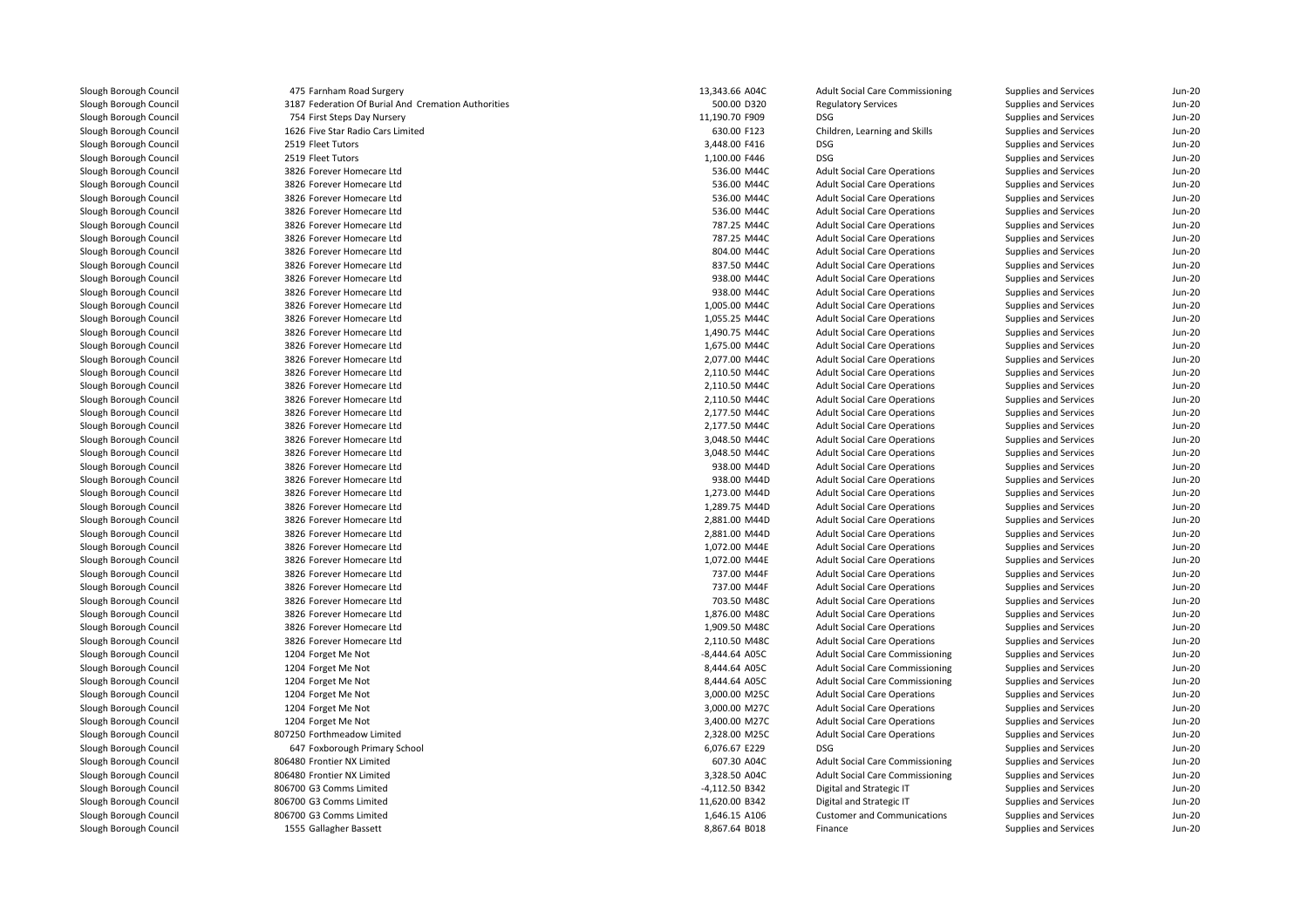| 806137 Gallanch Entreprises Limitied | 3,150.00 B409   | People                                 | Supplies and Services        | Jun-20   |
|--------------------------------------|-----------------|----------------------------------------|------------------------------|----------|
| 804911 GAP Group Limited             | 882.00 D630     | Direct Service Organisation (DSO)      | Supplies and Services        | $Jun-2C$ |
| 804911 GAP Group Limited             | 595.84 D750     | Direct Service Organisation (DSO)      | Supplies and Services        | Jun-20   |
| 804911 GAP Group Limited             | 1,899.80 D750   | Direct Service Organisation (DSO)      | Supplies and Services        | Jun-20   |
| 804911 GAP Group Limited             | 855.38 D880     | Direct Service Organisation (DSO)      | Supplies and Services        | $Jun-2C$ |
| 804911 GAP Group Limited             | 924.00 D880     | Direct Service Organisation (DSO)      | Supplies and Services        | Jun-20   |
| 806026 GARIMA AGRAWAL                | 2,206.00 F446   | <b>DSG</b>                             | Supplies and Services        | $Jun-2C$ |
| 806026 GARIMA AGRAWAL                | 1,120.00 F558   | <b>DSG</b>                             | Supplies and Services        | $Jun-2C$ |
| 806619 Gate One                      | 125,215.00 B203 | <b>Chief Executive</b>                 | Supplies and Services        | Jun-20   |
| 806619 Gate One                      | 126,055.00 B203 | <b>Chief Executive</b>                 | Supplies and Services        | $Jun-20$ |
| 806619 Gate One                      | 4,950.00 B417   | Economic Development                   | Supplies and Services        | $Jun-2C$ |
| 805190 GB Sport & Leisure UK Ltd     | 520.80 D750     | Direct Service Organisation (DSO)      | Supplies and Services        | Jun-20   |
| 1729 Geomatics Limited T/A Land-Surv | 2,200.00 P214   | Capital                                | Capital Charges              | $Jun-20$ |
| 805667 Glenside                      | 8,100.00 M25D   | <b>Adult Social Care Operations</b>    | Supplies and Services        | $Jun-2C$ |
| 807341 Global Care Limited           | 1,157.64 A05C   | <b>Adult Social Care Commissioning</b> | Supplies and Services        | Jun-20   |
| 652 Godolphin Infant School          | 25,563.70 E289  | <b>DSG</b>                             | Supplies and Services        | $Jun-2C$ |
| 807340 Goldcrest Care Services       | 3,762.33 A05C   | <b>Adult Social Care Commissioning</b> | Supplies and Services        | $Jun-2C$ |
| 2830 Golden Rose Comm Care Ltd       | 2,701.16 A05C   | <b>Adult Social Care Commissioning</b> | Supplies and Services        | Jun-20   |
| 2830 Golden Rose Comm Care Ltd       | 665.00 M44C     | <b>Adult Social Care Operations</b>    | Supplies and Services        | $Jun-2C$ |
| 2830 Golden Rose Comm Care Ltd       | 1,064.00 M44C   | <b>Adult Social Care Operations</b>    | Supplies and Services        | $Jun-2C$ |
| 2830 Golden Rose Comm Care Ltd       | 1,330.00 M44C   | <b>Adult Social Care Operations</b>    | Supplies and Services        | Jun-20   |
| 2830 Golden Rose Comm Care Ltd       | 1,604.94 M44C   | <b>Adult Social Care Operations</b>    | Supplies and Services        | $Jun-2C$ |
| 2830 Golden Rose Comm Care Ltd       | 1,672.00 M44C   | <b>Adult Social Care Operations</b>    | Supplies and Services        | $Jun-2C$ |
| 2830 Golden Rose Comm Care Ltd       | 1,862.00 M44C   | <b>Adult Social Care Operations</b>    | Supplies and Services        | Jun-20   |
| 2830 Golden Rose Comm Care Ltd       | 2,128.00 M44C   | <b>Adult Social Care Operations</b>    | Supplies and Services        | $Jun-2C$ |
| 2830 Golden Rose Comm Care Ltd       | 2,128.00 M44C   | <b>Adult Social Care Operations</b>    | Supplies and Services        | $Jun-2C$ |
| 2830 Golden Rose Comm Care Ltd       | 2,128.00 M44C   | <b>Adult Social Care Operations</b>    | Supplies and Services        | Jun-20   |
| 2830 Golden Rose Comm Care Ltd       | 2,128.00 M44C   | <b>Adult Social Care Operations</b>    | Supplies and Services        | $Jun-2C$ |
| 2830 Golden Rose Comm Care Ltd       | 2,394.00 M44C   | <b>Adult Social Care Operations</b>    | Supplies and Services        | $Jun-2C$ |
| 2830 Golden Rose Comm Care Ltd       | 2,394.00 M44C   | <b>Adult Social Care Operations</b>    | Supplies and Services        | Jun-20   |
| 2830 Golden Rose Comm Care Ltd       | 2,394.00 M44C   | <b>Adult Social Care Operations</b>    | Supplies and Services        | $Jun-2C$ |
| 2830 Golden Rose Comm Care Ltd       | 2,394.00 M44C   | <b>Adult Social Care Operations</b>    | Supplies and Services        | $Jun-2C$ |
| 2830 Golden Rose Comm Care Ltd       | 2,394.00 M44C   | <b>Adult Social Care Operations</b>    | Supplies and Services        | Jun-20   |
| 2830 Golden Rose Comm Care Ltd       | 2,470.00 M44C   | <b>Adult Social Care Operations</b>    | Supplies and Services        | $Jun-2C$ |
| 2830 Golden Rose Comm Care Ltd       | 2,584.00 M44C   | <b>Adult Social Care Operations</b>    | Supplies and Services        | $Jun-2C$ |
| 2830 Golden Rose Comm Care Ltd       | 969.00 M44D     | <b>Adult Social Care Operations</b>    | Supplies and Services        | Jun-20   |
| 2830 Golden Rose Comm Care Ltd       | 1,463.00 M44D   | <b>Adult Social Care Operations</b>    | Supplies and Services        | $Jun-2C$ |
| 2830 Golden Rose Comm Care Ltd       | 1,596.00 M44D   | <b>Adult Social Care Operations</b>    | Supplies and Services        | $Jun-2C$ |
| 2830 Golden Rose Comm Care Ltd       | 2,394.00 M44D   | <b>Adult Social Care Operations</b>    | Supplies and Services        | Jun-20   |
| 2830 Golden Rose Comm Care Ltd       | 3,192.00 M44D   | <b>Adult Social Care Operations</b>    | Supplies and Services        | Jun-20   |
| 2830 Golden Rose Comm Care Ltd       | 3,211.00 M44D   | <b>Adult Social Care Operations</b>    | Supplies and Services        | Jun-20   |
| 2830 Golden Rose Comm Care Ltd       | 2,128.00 M44F   | <b>Adult Social Care Operations</b>    | Supplies and Services        | Jun-20   |
| 2830 Golden Rose Comm Care Ltd       | 798.00 M45C     | <b>Adult Social Care Operations</b>    | Supplies and Services        | Jun-20   |
| 2830 Golden Rose Comm Care Ltd       | 2,394.00 M48C   | <b>Adult Social Care Operations</b>    | Supplies and Services        | Jun-20   |
| 2830 Golden Rose Comm Care Ltd       | 2,736.00 M48C   | <b>Adult Social Care Operations</b>    | Supplies and Services        | Jun-20   |
| 2830 Golden Rose Comm Care Ltd       | 14,400.00 A06C  | <b>Adult Social Care Commissioning</b> | Supplies and Services        | Jun-20   |
| 807307 Gosh Project Management       | 862.54 F002     | Communities and Lesiure                | Supplies and Services        | Jun-20   |
| 805693 Gowrings Mobility Group LTD   | 855.00 M50A     | Major Infrastructure Projects          | Transport                    | $Jun-20$ |
| 805186 Grafton Merchanting GB Ltd    | 4,027.84 D880   | Direct Service Organisation (DSO)      | Supplies and Services        | Jun-20   |
| 848 Graham Peters Ltd                | 4,585.07 P547   | Capital                                | Capital Charges              | Jun-20   |
| 803296 Grant Thornton UK LLP         | 24,548.25 B007  | Finance                                | Supplies and Services        | $Jun-20$ |
| 805191 Graphiti Art Ltd              | 1,672.00 D880   | Direct Service Organisation (DSO)      | Supplies and Services        | Jun-20   |
| 805191 Graphiti Art Ltd              | 2,492.50 D880   | Direct Service Organisation (DSO)      | Supplies and Services        | $Jun-20$ |
| 807255 Green Corridor                | 5,155.51 F558   | DSG                                    | <b>Supplies and Services</b> | $Jun-2C$ |
| 807255 Green Corridor                | 5,155.51 F558   | <b>DSG</b>                             | Supplies and Services        | Jun-20   |
| 807255 Green Corridor                | 5,155.52 F558   | <b>DSG</b>                             | Supplies and Services        | Jun-20   |
|                                      |                 |                                        |                              |          |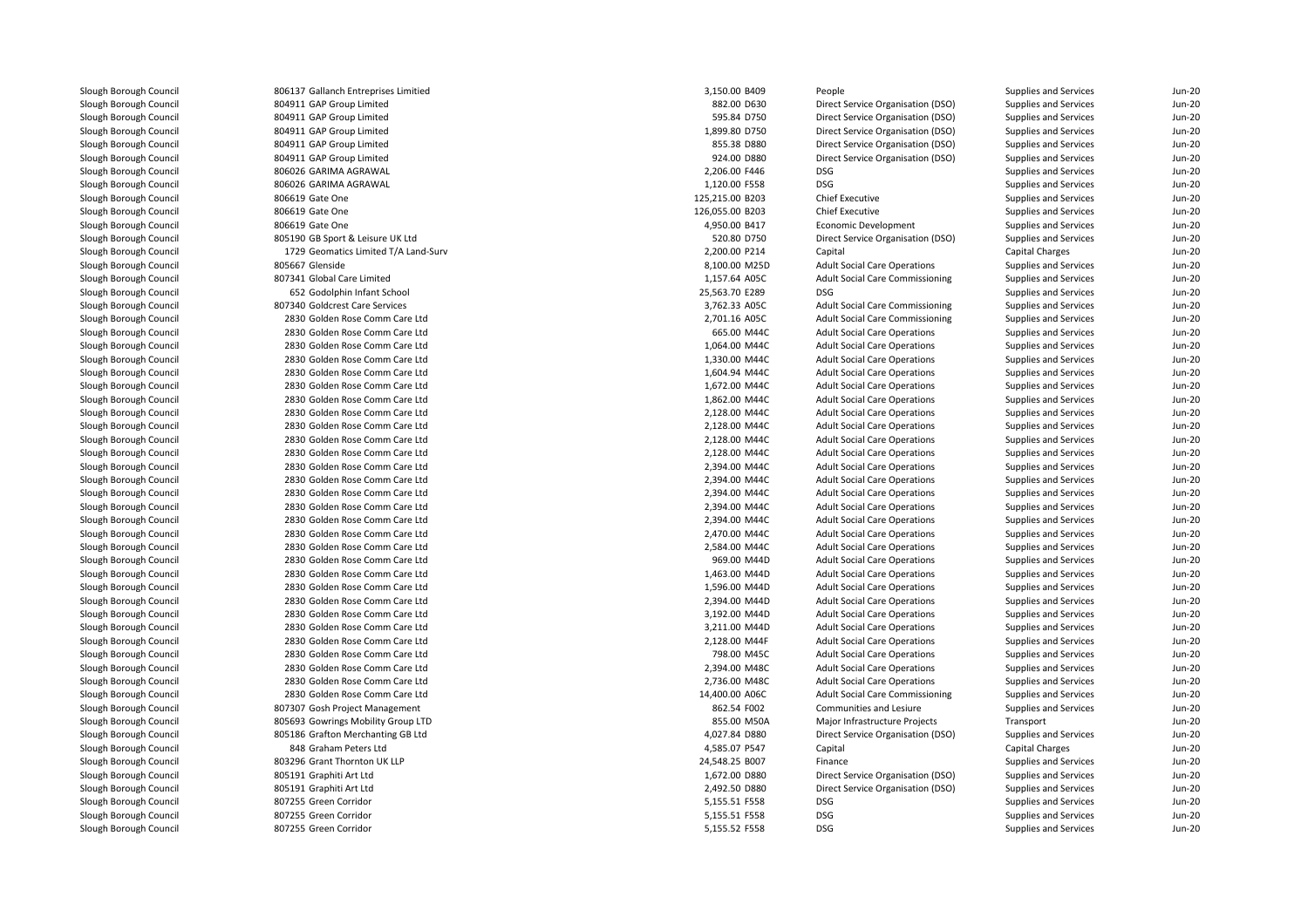| 804577 Green Monarch ZC2016 c/o Savills(UK) Limited         | 2,000.00 B417   | Economic Development                   | Premises                     | Jun-20   |
|-------------------------------------------------------------|-----------------|----------------------------------------|------------------------------|----------|
| 804577 Green Monarch ZC2016 c/o Savills(UK) Limited         | 3,583.33 H205   | <b>Strategic Housing Services</b>      | Premises                     | $Jun-20$ |
| 805069 Grove Academy                                        | 4,666.67 E299   | DSG                                    | Supplies and Services        | $Jun-20$ |
| 804447 Grundon Waste Management Limited                     | 845.00 D342     | <b>Environmental Services</b>          | Supplies and Services        | $Jun-20$ |
| 804447 Grundon Waste Management Limited                     | 1,306.55 D342   | <b>Environmental Services</b>          | Supplies and Services        | $Jun-20$ |
| 804447 Grundon Waste Management Limited                     | 1,441.00 D342   | <b>Environmental Services</b>          | Supplies and Services        | $Jun-20$ |
| 804447 Grundon Waste Management Limited                     | 472,467.38 D342 | <b>Environmental Services</b>          | Supplies and Services        | $Jun-2C$ |
| 3228 H Plus Care Ltd                                        | 4,045.71 M15F   | <b>Adult Social Care Operations</b>    | Supplies and Services        | $Jun-20$ |
| 3228 H Plus Care Ltd                                        | 4,045.71 M17C   | <b>Adult Social Care Operations</b>    | Supplies and Services        | Jun-20   |
| 3228 H Plus Care Ltd                                        | 4,045.71 M17C   | <b>Adult Social Care Operations</b>    | Supplies and Services        | Jun-20   |
| 3228 H Plus Care Ltd                                        | 4,045.71 M18C   | <b>Adult Social Care Operations</b>    | Supplies and Services        | $Jun-20$ |
| 3228 H Plus Care Ltd                                        | 12,685.71 M26E  | <b>Adult Social Care Operations</b>    | Supplies and Services        | Jun-20   |
| 806681 Hako Machines Ltd                                    | 597.42 D620     | Direct Service Organisation (DSO)      | Supplies and Services        | Jun-20   |
| 744 Hampshire County Council                                | 856.94 D303     | <b>Regulatory Services</b>             | Supplies and Services        | $Jun-20$ |
| 806899 Hampton Hill Nursery School                          | 900.00 F417     | <b>DSG</b>                             | <b>Supplies and Services</b> | Jun-20   |
|                                                             | 2,500.00 F552   | <b>DSG</b>                             |                              | Jun-20   |
| 806899 Hampton Hill Nursery School                          |                 | <b>DSG</b>                             | Supplies and Services        |          |
| 806899 Hampton Hill Nursery School                          | 2,500.00 F552   |                                        | Supplies and Services        | $Jun-20$ |
| 806899 Hampton Hill Nursery School                          | 2,500.00 F552   | <b>DSG</b>                             | Supplies and Services        | Jun-20   |
| 806899 Hampton Hill Nursery School                          | 2,500.00 F552   | DSG                                    | Supplies and Services        | $Jun-20$ |
| 805540 harrison.evans LTD                                   | 12,200.00 J020  | <b>HRA Housing Development</b>         | Supplies and Services        | $Jun-20$ |
| 1465 HAS Technology Limited                                 | 1,937.35 M44C   | <b>Adult Social Care Operations</b>    | Supplies and Services        | Jun-20   |
| 1465 HAS Technology Limited                                 | 567.15 A02F     | <b>Adult Social Care Commissioning</b> | Supplies and Services        | $Jun-20$ |
| 1465 HAS Technology Limited                                 | 880.75 A07R     | <b>Adult Social Care Operations</b>    | Supplies and Services        | $Jun-2C$ |
| 804986 Havencare Ltd                                        | 5,118.00 M26E   | <b>Adult Social Care Operations</b>    | Supplies and Services        | Jun-20   |
| 1381 Haybrook College                                       | 1,200.00 F417   | DSG                                    | Supplies and Services        | $Jun-20$ |
| 1381 Haybrook College                                       | 120,386.94 E809 | <b>DSG</b>                             | Supplies and Services        | $Jun-2C$ |
| 1381 Haybrook College                                       | 42,831.00 F123  | Children, Learning and Skills          | Supplies and Services        | Jun-20   |
| 3784 Haybrook College Pru                                   | 54,200.00 E809  | <b>DSG</b>                             | Supplies and Services        | $Jun-2C$ |
| 803753 Healthcare Homes                                     | 2,734.29 M15D   | <b>Adult Social Care Operations</b>    | Supplies and Services        | $Jun-2C$ |
| 803753 Healthcare Homes                                     | 3,214.29 M18C   | <b>Adult Social Care Operations</b>    | Supplies and Services        | Jun-20   |
| 803753 Healthcare Homes                                     | 3,000.00 M27C   | <b>Adult Social Care Operations</b>    | Supplies and Services        | $Jun-2C$ |
| 805368 Heathermount School                                  | 14,262.67 F462  | DSG                                    | Supplies and Services        | Jun-20   |
| 805368 Heathermount School                                  | 17,445.67 F462  | DSG                                    | Supplies and Services        | Jun-20   |
| 805368 Heathermount School                                  | 17,445.67 F462  | <b>DSG</b>                             | Supplies and Services        | Jun-20   |
| 1956 Heathlands School                                      | 7,585.75 F551   | <b>DSG</b>                             | Supplies and Services        | $Jun-20$ |
| 803447 Herewards House Residential Home                     | 2,785.71 M27C   | <b>Adult Social Care Operations</b>    | Supplies and Services        | $Jun-20$ |
| 3387 Herschel Grammar School                                | 1,250.00 E309   | <b>DSG</b>                             | Supplies and Services        | Jun-20   |
| 806731 High Hurlands Homes                                  | 6,761.23 M26E   | <b>Adult Social Care Operations</b>    | Supplies and Services        | Jun-20   |
| 806452 Hire Station Ltd t/a ESS Safeforce                   | 2,163.00 D750   | Direct Service Organisation (DSO)      | Supplies and Services        | $Jun-2C$ |
| 3250 Hodge Hill Grange H C One Ltd                          | 2,380.00 M15D   | <b>Adult Social Care Operations</b>    | Supplies and Services        | Jun-20   |
| 850 Holy Family Catholic Primary School                     | 166,720.68 E259 | DSG                                    | Supplies and Services        | $Jun-20$ |
| 351 Imperial Polythene Products Ltd                         | 600.75 D620     | Direct Service Organisation (DSO)      | Supplies and Services        | $Jun-2C$ |
| 351 Imperial Polythene Products Ltd                         | 1,246.00 D620   | Direct Service Organisation (DSO)      | Supplies and Services        | Jun-20   |
| 351 Imperial Polythene Products Ltd                         | 1,800.00 D620   | Direct Service Organisation (DSO)      | Supplies and Services        | $Jun-2C$ |
| 351 Imperial Polythene Products Ltd                         | 2,670.00 D620   | Direct Service Organisation (DSO)      | Supplies and Services        | $Jun-2C$ |
| 351 Imperial Polythene Products Ltd                         | 3,584.00 D620   | Direct Service Organisation (DSO)      | Supplies and Services        | Jun-20   |
| 868 Improvement And Development Agency For Local Government | 2,750.00 B409   | People                                 | Supplies and Services        | $Jun-2C$ |
| 3570 Independent Supported Living And Disabilities Ltd      | 2,025.87 A05C   | <b>Adult Social Care Commissioning</b> | Supplies and Services        | $Jun-2C$ |
| 3570 Independent Supported Living And Disabilities Ltd      | 3,000.28 M42E   | <b>Adult Social Care Operations</b>    | Supplies and Services        | $Jun-20$ |
| 3570 Independent Supported Living And Disabilities Ltd      | 880.00 M44D     | <b>Adult Social Care Operations</b>    | Supplies and Services        | $Jun-2C$ |
| 3570 Independent Supported Living And Disabilities Ltd      | 3,044.16 M44D   | <b>Adult Social Care Operations</b>    | Supplies and Services        | $Jun-20$ |
|                                                             | 1,049.72 M44E   | <b>Adult Social Care Operations</b>    | Supplies and Services        | $Jun-2C$ |
| 3570 Independent Supported Living And Disabilities Ltd      |                 |                                        |                              |          |
| 3570 Independent Supported Living And Disabilities Ltd      | 1,440.00 M44E   | <b>Adult Social Care Operations</b>    | Supplies and Services        | $Jun-20$ |
| 3570 Independent Supported Living And Disabilities Ltd      | 3,570.00 M44E   | <b>Adult Social Care Operations</b>    | Supplies and Services        | $Jun-20$ |
| 3570 Independent Supported Living And Disabilities Ltd      | 4,212.00 M44E   | <b>Adult Social Care Operations</b>    | Supplies and Services        | Jun-20   |
| 807231 Initial Projects Limited                             | 8,237.50 D308   | Major Infrastructure Projects          | Supplies and Services        | $Jun-20$ |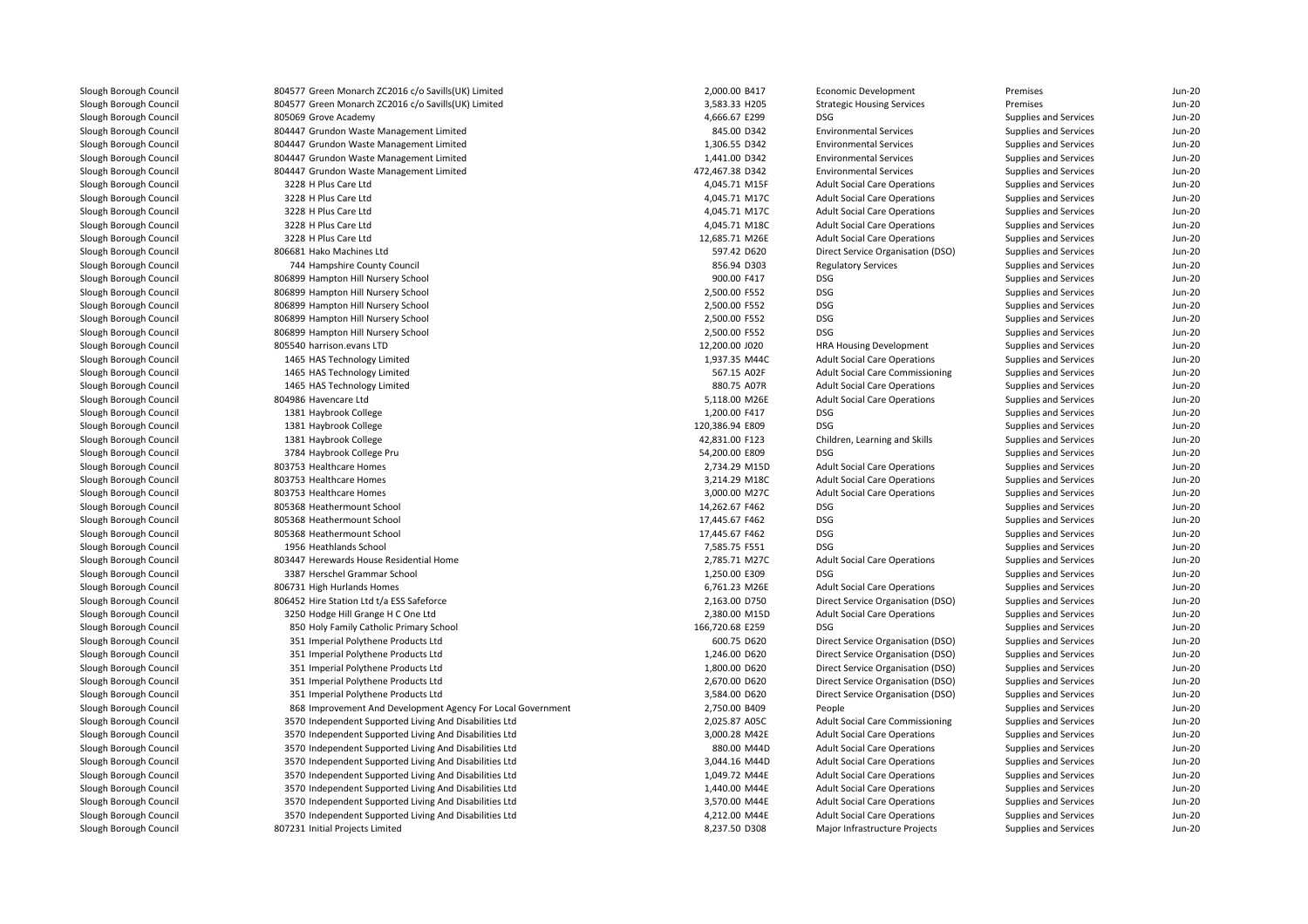| 807136 Innovation Arts Ltd                               | 5,000.00 B203   | Chief Executive                        | Supplies and Services | $Jun-20$ |
|----------------------------------------------------------|-----------------|----------------------------------------|-----------------------|----------|
| 803651 Insight Direct (UK) Ltd                           | 611.30 A01F     | Communities and Lesiure                | <b>Agency Staff</b>   | $Jun-20$ |
| 803651 Insight Direct (UK) Ltd                           | 559.80 B342     | Digital and Strategic IT               | Supplies and Services | Jun-20   |
| 803651 Insight Direct (UK) Ltd                           | 808.60 B342     | Digital and Strategic IT               | Supplies and Services | $Jun-20$ |
| 803651 Insight Direct (UK) Ltd                           | 1,244.00 B342   | Digital and Strategic IT               | Supplies and Services | $Jun-20$ |
| 803651 Insight Direct (UK) Ltd                           | 1,582.10 B342   | Digital and Strategic IT               | Supplies and Services | $Jun-2C$ |
| 803651 Insight Direct (UK) Ltd                           | 3,103.00 B342   | Digital and Strategic IT               | Supplies and Services | $Jun-20$ |
| 803651 Insight Direct (UK) Ltd                           | 59,983.00 B342  | Digital and Strategic IT               | Supplies and Services | $Jun-20$ |
| 803651 Insight Direct (UK) Ltd                           | 60,603.50 B342  | Digital and Strategic IT               | Supplies and Services | Jun-20   |
| 3172 Intelligent Transport Services                      | 6,357.00 D508   | Major Infrastructure Projects          | Supplies and Services | $Jun-20$ |
| 806710 Intercity Managed Services Limited                | 27,368.81 B342  | Digital and Strategic IT               | Supplies and Services | $Jun-2C$ |
| 806710 Intercity Managed Services Limited                | 5,319.95 P577   | Capital                                | Capital Charges       | Jun-20   |
| 807054 Internal Systems Ltd                              | 5,199.96 B342   | Digital and Strategic IT               | Supplies and Services | $Jun-20$ |
| 3500 Iqra Slough Islamic Primary School                  | 55,566.85 E489  | DSG                                    | Supplies and Services | $Jun-20$ |
| 998 Iron Mountain Uk Ltd                                 | 568.28 B282     | Digital and Strategic IT               | Supplies and Services | $Jun-2C$ |
| 998 Iron Mountain Uk Ltd                                 | 709.49 B282     | Digital and Strategic IT               | Supplies and Services | Jun-20   |
| 998 Iron Mountain Uk Ltd                                 | 2,303.71 B282   | Digital and Strategic IT               | Supplies and Services | $Jun-20$ |
| 2919 Islamic Shakhsiyah Foundation                       | 9,275.38 F909   | DSG                                    | Supplies and Services | $Jun-2C$ |
| 753 Jack In The Box Day Nursery                          | 9,492.83 F909   | <b>DSG</b>                             | Supplies and Services | Jun-20   |
| 804671 Jacobs U.K Limited                                | 9,752.18 P160   | Capital                                | Capital Charges       | Jun-20   |
| 807347 Jadu Creative Limited                             | 1,650.00 B342   | Digital and Strategic IT               | Supplies and Services | $Jun-2C$ |
| 733 James Elliman School                                 | 28,661.67 E319  | DSG                                    | Supplies and Services | Jun-20   |
| 805226 JD Surfacing & Civil Engineering Limited          | 750.00 D880     | Direct Service Organisation (DSO)      | Supplies and Services | Jun-20   |
| 805226 JD Surfacing & Civil Engineering Limited          | 866.20 D880     | Direct Service Organisation (DSO)      | Supplies and Services | $Jun-2C$ |
| 805226 JD Surfacing & Civil Engineering Limited          | 1,783.50 D880   | Direct Service Organisation (DSO)      | Supplies and Services | Jun-20   |
| 805226 JD Surfacing & Civil Engineering Limited          | 2,004.75 D880   | Direct Service Organisation (DSO)      | Supplies and Services | Jun-20   |
| 805226 JD Surfacing & Civil Engineering Limited          | 2,285.00 D880   | Direct Service Organisation (DSO)      | Supplies and Services | $Jun-2C$ |
| 805226 JD Surfacing & Civil Engineering Limited          | 2,856.25 D880   | Direct Service Organisation (DSO)      | Supplies and Services | Jun-20   |
| 805226 JD Surfacing & Civil Engineering Limited          | 2,876.25 D880   | Direct Service Organisation (DSO)      | Supplies and Services | Jun-20   |
| 805226 JD Surfacing & Civil Engineering Limited          | 2,986.33 D880   | Direct Service Organisation (DSO)      | Supplies and Services | $Jun-2C$ |
| 805226 JD Surfacing & Civil Engineering Limited          | 3,067.25 D880   | Direct Service Organisation (DSO)      | Supplies and Services | Jun-20   |
| 805226 JD Surfacing & Civil Engineering Limited          | 8,445.00 D880   | Direct Service Organisation (DSO)      | Supplies and Services | $Jun-20$ |
| 805226 JD Surfacing & Civil Engineering Limited          | 10,034.30 D880  | Direct Service Organisation (DSO)      | Supplies and Services | $Jun-2C$ |
| 805226 JD Surfacing & Civil Engineering Limited          | 10,213.64 D880  | Direct Service Organisation (DSO)      | Supplies and Services | Jun-20   |
| 805226 JD Surfacing & Civil Engineering Limited          | 11,750.00 D880  | Direct Service Organisation (DSO)      | Supplies and Services | $Jun-20$ |
| 805226 JD Surfacing & Civil Engineering Limited          | 12,893.61 D880  | Direct Service Organisation (DSO)      | Supplies and Services | $Jun-20$ |
| 1835 Jlt Speciality Limited                              | 5,665.18 B018   | Finance                                | Supplies and Services | Jun-20   |
| 1835 Jlt Speciality Limited                              | 28,000.00 B018  | Finance                                | Supplies and Services | $Jun-20$ |
| 1835 Jlt Speciality Limited                              | 32,762.24 B018  | Finance                                | Supplies and Services | $Jun-20$ |
| 1835 Jlt Speciality Limited                              | 178,651.20 B018 | Finance                                | Supplies and Services | Jun-20   |
| 1835 Jlt Speciality Limited                              | 285,483.82 B018 | Finance                                | Supplies and Services | $Jun-20$ |
| 1835 Jlt Speciality Limited                              | 298,571.13 B018 | Finance                                | Supplies and Services | $Jun-20$ |
| 956 John Murphy & Company Ltd                            | 1,540.00 P095   | Capital                                | Capital Charges       | Jun-20   |
| 2200 Joshua Pilmore                                      | 1,010.00 C322   | Communities and Lesiure                | Supplies and Services | $Jun-20$ |
| 803706 JP Mc Dougall & co Ltd T/A Dulux Decorator Centre | 1,260.46 J605   | Housing Revenue Account                | Supplies and Services | $Jun-20$ |
| 804848 JPH Social Work LTD                               | 750.00 B409     | People                                 | Supplies and Services | Jun-20   |
| 1164 K & S Signs Limited                                 | 696.00 C001     | Communities and Lesiure                | Premises              | $Jun-20$ |
| 805699 K&J Carers Ltd                                    | 675.29 A05C     | <b>Adult Social Care Commissioning</b> | Supplies and Services | $Jun-20$ |
| 803815 Kathys Childcare                                  | 2,326.39 F909   | <b>DSG</b>                             | Supplies and Services | Jun-20   |
| 2620 Kcare Nursing Agency Ltd                            | 1,832.93 A05C   | <b>Adult Social Care Commissioning</b> | Supplies and Services | $Jun-20$ |
| 2620 Kcare Nursing Agency Ltd                            | 7,906.00 A05C   | <b>Adult Social Care Commissioning</b> | Supplies and Services | $Jun-20$ |
| 2620 Kcare Nursing Agency Ltd                            | 672.00 M44C     | <b>Adult Social Care Operations</b>    | Supplies and Services | Jun-20   |
| 2620 Kcare Nursing Agency Ltd                            | 1,056.00 M44C   | <b>Adult Social Care Operations</b>    | Supplies and Services | $Jun-20$ |
| 2620 Kcare Nursing Agency Ltd                            | 1,968.00 M44C   | <b>Adult Social Care Operations</b>    | Supplies and Services | $Jun-20$ |
| 2620 Kcare Nursing Agency Ltd                            | 2,016.00 M44C   | <b>Adult Social Care Operations</b>    | Supplies and Services | Jun-20   |
| 2620 Kcare Nursing Agency Ltd                            | 2,016.00 M44C   | <b>Adult Social Care Operations</b>    | Supplies and Services | $Jun-20$ |
|                                                          |                 |                                        |                       |          |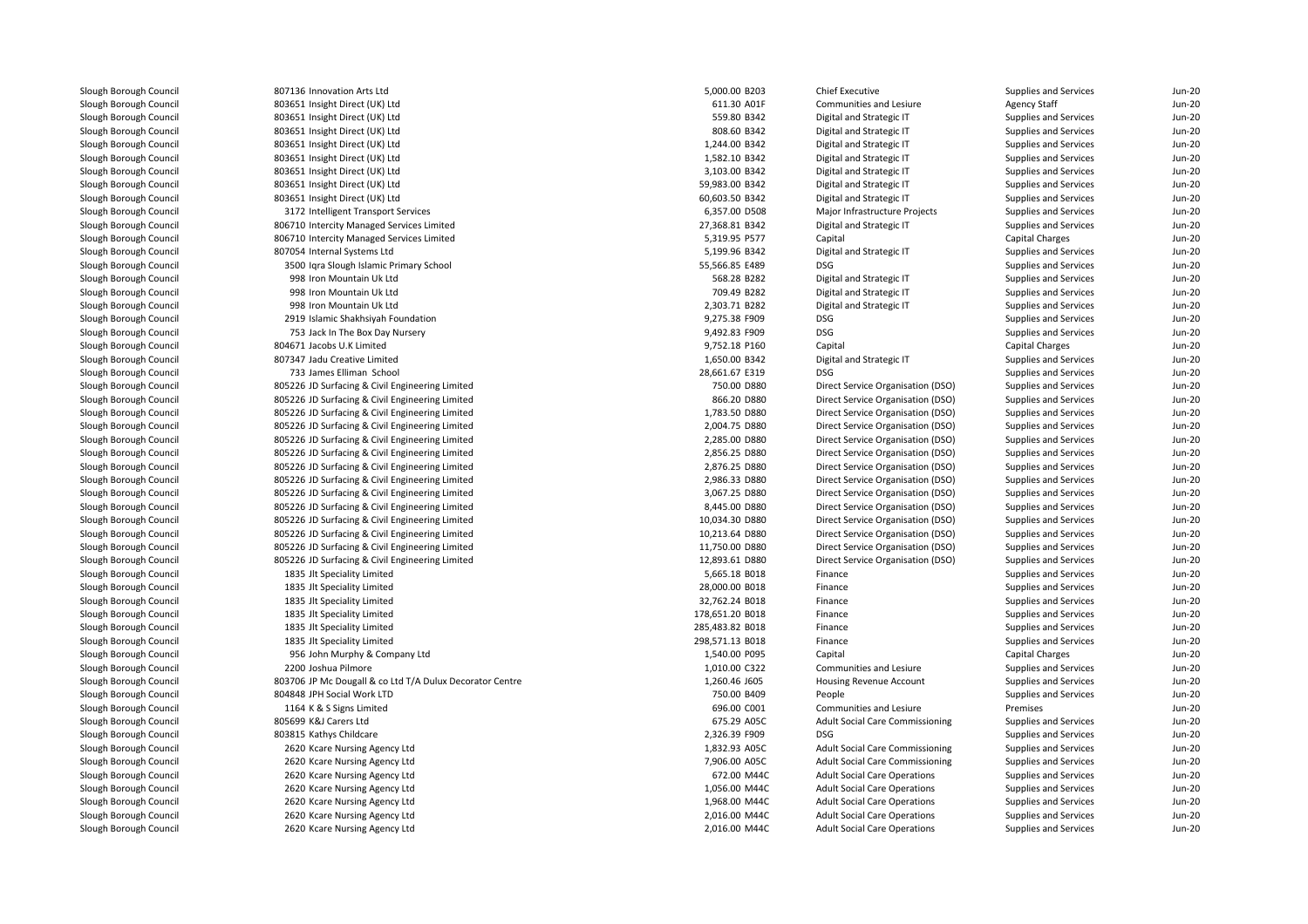2620 Kcare Nursing Agency Ltd 2620 Kcare Nursing Agency Ltd 2620 Kcare Nursing Agency Ltd 2620 Kcare Nursing Agency Ltd 2620 Kcare Nursing Agency Ltd803916 Kharis Solutions 6 Kharis Solutions 3,955.27 A05C 803916 Kharis Solutions 6 Kharis Solutions 5,997.00 A05C بالمستخدم المستخدم المستخدم المستخدم المستخدم المستخدم المستخدم المستخدم المستخدم المستخدم المستخدم المستخدم المستخدم المستخدم المستخدم المستخدم المستخدم المستخدم المستخدم المستخدم المستخدم 803916 Kharis Solutions 6 Kharis Solutions **1,848.00 M44C** 803916 Kharis Solutions 6 Kharis Solutions **1,848.00 M44C** 803916 Kharis Solutions 6 Kharis Solutions **1,856.25** M44C 803916 Kharis Solutions 2,079.00 M44C803916 Kharis Solutions 6 Kharis Solutions 2007 2007 2008 2009 2009 2012 2013 2014 2014 2020 2031 204 205 207 208 209 209 2012 2020 20 803916 Kharis Solutions 2,079.00 M44C803916 Kharis Solutions Kharis Solutions 2,079.00 M44C803916 Kharis Solutions 6 Kharis Solutions 2,211.00 M44C 803916 Kharis Solutions 2,062.50 M44D803916 Kharis Solutions 803916 Kharis Solutions 803916 Kharis Solutions 803916 Kharis Solutions 6 Kharis Solutions 1,551.00 M45C 803916 Kharis Solutions 6 Kharis Solutions **1,848.00 M48C**  803916 Kharis Solutions 2,079.00 M48C 806579 Kisimul Group Ltd804546 Korn Ferry 664 Langley Grammar School 833.33 E329 DSG 1699 Langley Hall Primary Academy 2,833.33 E739 DSG 3001 Langley Haven Care Homes Ltd 3001 Langley Haven Care Homes Ltd 3001 Langley Haven Care Homes Ltd 3001 Langley Haven Care Homes Ltd 3001 Langley Haven Care Homes Ltd 3001 Langley Haven Care Homes Ltd 3001 Langley Haven Care Homes Ltd 3001 Langley Haven Care Homes Ltd 3001 Langley Haven Care Homes Ltd 3001 Langley Haven Care Homes Ltd 3001 Langley Haven Care Homes Ltd 3001 Langley Haven Care Homes Ltd 3001 Langley Haven Care Homes Ltd 3001 Langley Haven Care Homes Ltd 3001 Langley Haven Care Homes Ltd 803686 Lascelles Park Nursery 19,666.17 F909 DSG 803222 Learning Pool Limited1 **3482** Leonard Cheshire Disability **643.00 A05C** 643.00 A05C 3482 Leonard Cheshire Disability 887.03 M25D 3482 Leonard Cheshire Disability 5,295.56 M25D 3482 Leonard Cheshire Disability 5,472.08 M25D 3482 Leonard Cheshire Disability 5,472.08 M25D 3482 Leonard Cheshire Disability 5,472.08 M25D 3482 Leonard Cheshire Disability 5,472.08 M25D365 Lexisnexis Butterworths 807007 Liam Russell Architects Ltd 301 Liberata Uk Limited 469 Lime Blue Innovation Ltd397 Liquidlogic Liquidlogic 20,304.00 M39A397 Liquidlogic

| 0 Kcare Nursing Agency Ltd     | 2,240.00 M44C  | <b>Adult Social Care Operations</b>    | Supplies and Services      | Jun-20   |
|--------------------------------|----------------|----------------------------------------|----------------------------|----------|
| 0 Kcare Nursing Agency Ltd     | 736.00 M44D    | <b>Adult Social Care Operations</b>    | Supplies and Services      | $Jun-20$ |
| 0 Kcare Nursing Agency Ltd     | 1,264.00 M44D  | <b>Adult Social Care Operations</b>    | Supplies and Services      | $Jun-20$ |
| 0 Kcare Nursing Agency Ltd     | 672.00 M48C    | <b>Adult Social Care Operations</b>    | Supplies and Services      | $Jun-2C$ |
| 0 Kcare Nursing Agency Ltd     | 2,480.00 M48C  | <b>Adult Social Care Operations</b>    | Supplies and Services      | $Jun-20$ |
| 6 Kharis Solutions             | 3,955.27 A05C  | <b>Adult Social Care Commissioning</b> | Supplies and Services      | Jun-20   |
| 6 Kharis Solutions             | 5,997.00 A05C  | <b>Adult Social Care Commissioning</b> | Supplies and Services      | $Jun-2C$ |
| 6 Kharis Solutions             | 1,848.00 M44C  | <b>Adult Social Care Operations</b>    | Supplies and Services      | $Jun-20$ |
| 6 Kharis Solutions             | 1,848.00 M44C  | <b>Adult Social Care Operations</b>    | Supplies and Services      | $Jun-2C$ |
| 6 Kharis Solutions             | 1,856.25 M44C  | <b>Adult Social Care Operations</b>    | Supplies and Services      | $Jun-20$ |
| 6 Kharis Solutions             | 2,079.00 M44C  | <b>Adult Social Care Operations</b>    | Supplies and Services      | $Jun-2C$ |
| 6 Kharis Solutions             | 2,079.00 M44C  | <b>Adult Social Care Operations</b>    | Supplies and Services      | $Jun-20$ |
| 6 Kharis Solutions             | 2,079.00 M44C  | <b>Adult Social Care Operations</b>    | Supplies and Services      | $Jun-20$ |
| 6 Kharis Solutions             | 2,079.00 M44C  | <b>Adult Social Care Operations</b>    | Supplies and Services      | $Jun-2C$ |
| 6 Kharis Solutions             | 2,211.00 M44C  | <b>Adult Social Care Operations</b>    | Supplies and Services      | Jun-20   |
| 6 Kharis Solutions             | 2,062.50 M44D  | <b>Adult Social Care Operations</b>    | Supplies and Services      | $Jun-2C$ |
| 6 Kharis Solutions             | 9,702.00 M44E  | <b>Adult Social Care Operations</b>    | Supplies and Services      | $Jun-20$ |
| 6 Kharis Solutions             | 9,702.00 M44E  | <b>Adult Social Care Operations</b>    | Supplies and Services      | $Jun-20$ |
| 6 Kharis Solutions             | 11,088.00 M44E | <b>Adult Social Care Operations</b>    | Supplies and Services      | $Jun-2C$ |
| 6 Kharis Solutions             | 1,551.00 M45C  | <b>Adult Social Care Operations</b>    | Supplies and Services      | $Jun-20$ |
| 6 Kharis Solutions             | 1,848.00 M48C  | <b>Adult Social Care Operations</b>    | Supplies and Services      | $Jun-2C$ |
| 6 Kharis Solutions             | 2,079.00 M48C  | <b>Adult Social Care Operations</b>    | Supplies and Services      | $Jun-20$ |
| 9 Kisimul Group Ltd            | 26,192.30 F462 | <b>DSG</b>                             | Supplies and Services      | $Jun-20$ |
| 6 Korn Ferry                   | 616.00 F253    | Children, Learning and Skills          | Supplies and Services      | $Jun-2C$ |
| 4 Langley Grammar School       | 833.33 E329    | <b>DSG</b>                             | Supplies and Services      | $Jun-20$ |
| 9 Langley Hall Primary Academy | 2,833.33 E739  | <b>DSG</b>                             | Supplies and Services      | $Jun-2C$ |
| 1 Langley Haven Care Homes Ltd | 1,539.00 A05C  | <b>Adult Social Care Commissioning</b> | Supplies and Services      | Jun-20   |
| 1 Langley Haven Care Homes Ltd | 1,542.00 A05C  | <b>Adult Social Care Commissioning</b> | Supplies and Services      | Jun-20   |
| 1 Langley Haven Care Homes Ltd | 2,823.27 A05C  | <b>Adult Social Care Commissioning</b> | Supplies and Services      | $Jun-2C$ |
| 1 Langley Haven Care Homes Ltd | 18,472.65 A05C | <b>Adult Social Care Commissioning</b> | Supplies and Services      | $Jun-20$ |
| 1 Langley Haven Care Homes Ltd | 3,257.14 M25C  | <b>Adult Social Care Operations</b>    | Supplies and Services      | $Jun-2C$ |
| 1 Langley Haven Care Homes Ltd | 3,428.57 M25C  | <b>Adult Social Care Operations</b>    | Supplies and Services      | $Jun-20$ |
| 1 Langley Haven Care Homes Ltd | 3,600.00 M26E  | <b>Adult Social Care Operations</b>    | Supplies and Services      | $Jun-2C$ |
|                                |                |                                        |                            | $Jun-20$ |
| 1 Langley Haven Care Homes Ltd | 3,600.00 M26E  | <b>Adult Social Care Operations</b>    | Supplies and Services      |          |
| 1 Langley Haven Care Homes Ltd | 3,257.14 M27C  | <b>Adult Social Care Operations</b>    | Supplies and Services      | $Jun-20$ |
| 1 Langley Haven Care Homes Ltd | 3,257.14 M27C  | <b>Adult Social Care Operations</b>    | Supplies and Services      | $Jun-2C$ |
| 1 Langley Haven Care Homes Ltd | 1,800.00 M27F  | <b>Adult Social Care Operations</b>    | Supplies and Services      | $Jun-20$ |
| 1 Langley Haven Care Homes Ltd | 3,257.14 M27F  | <b>Adult Social Care Operations</b>    | Supplies and Services      | $Jun-2C$ |
| 1 Langley Haven Care Homes Ltd | 3,857.14 M27F  | <b>Adult Social Care Operations</b>    | Supplies and Services      | $Jun-2C$ |
| 1 Langley Haven Care Homes Ltd | 2,714.29 M28C  | <b>Adult Social Care Operations</b>    | Supplies and Services      | $Jun-20$ |
| 1 Langley Haven Care Homes Ltd | 3,257.14 M29C  | <b>Adult Social Care Operations</b>    | Supplies and Services      | $Jun-2C$ |
| 6 Lascelles Park Nursery       | 19,666.17 F909 | <b>DSG</b>                             | Supplies and Services      | $Jun-2C$ |
| 2 Learning Pool Limited        | 4,000.00 B409  | People                                 | Indirect Employee Expenses | $Jun-2C$ |
| 2 Leonard Cheshire Disability  | 643.00 A05C    | <b>Adult Social Care Commissioning</b> | Supplies and Services      | Jun-20   |
| 2 Leonard Cheshire Disability  | 887.03 M25D    | <b>Adult Social Care Operations</b>    | Supplies and Services      | $Jun-20$ |
| 2 Leonard Cheshire Disability  | 5,295.56 M25D  | <b>Adult Social Care Operations</b>    | Supplies and Services      | $Jun-2C$ |
| 2 Leonard Cheshire Disability  | 5,472.08 M25D  | <b>Adult Social Care Operations</b>    | Supplies and Services      | $Jun-20$ |
| 2 Leonard Cheshire Disability  | 5,472.08 M25D  | <b>Adult Social Care Operations</b>    | Supplies and Services      | $Jun-2C$ |
| 2 Leonard Cheshire Disability  | 5,472.08 M25D  | <b>Adult Social Care Operations</b>    | Supplies and Services      | $Jun-20$ |
| 2 Leonard Cheshire Disability  | 5,472.08 M25D  | <b>Adult Social Care Operations</b>    | Supplies and Services      | Jun-20   |
| 5 Lexisnexis Butterworths      | 559.99 B246    | Governance                             | Supplies and Services      | $Jun-2C$ |
| 7 Liam Russell Architects Ltd  | 40,135.00 P208 | Capital                                | <b>Capital Charges</b>     | $Jun-20$ |
| 1 Liberata Uk Limited          | 6,832.39 B048  | <b>Customer and Communications</b>     | Supplies and Services      | $Jun-2C$ |
| 9 Lime Blue Innovation Ltd     | 700.00 H213    | <b>Strategic Housing Services</b>      | Supplies and Services      | $Jun-2C$ |
| 7 Liquidlogic                  | 20,304.00 M39A | <b>Adult Social Care Operations</b>    | Supplies and Services      | $Jun-2C$ |
| 7 Liquidlogic                  | 3,000.00 P331  | Capital                                | <b>Capital Charges</b>     | $Jun-20$ |
|                                |                |                                        |                            |          |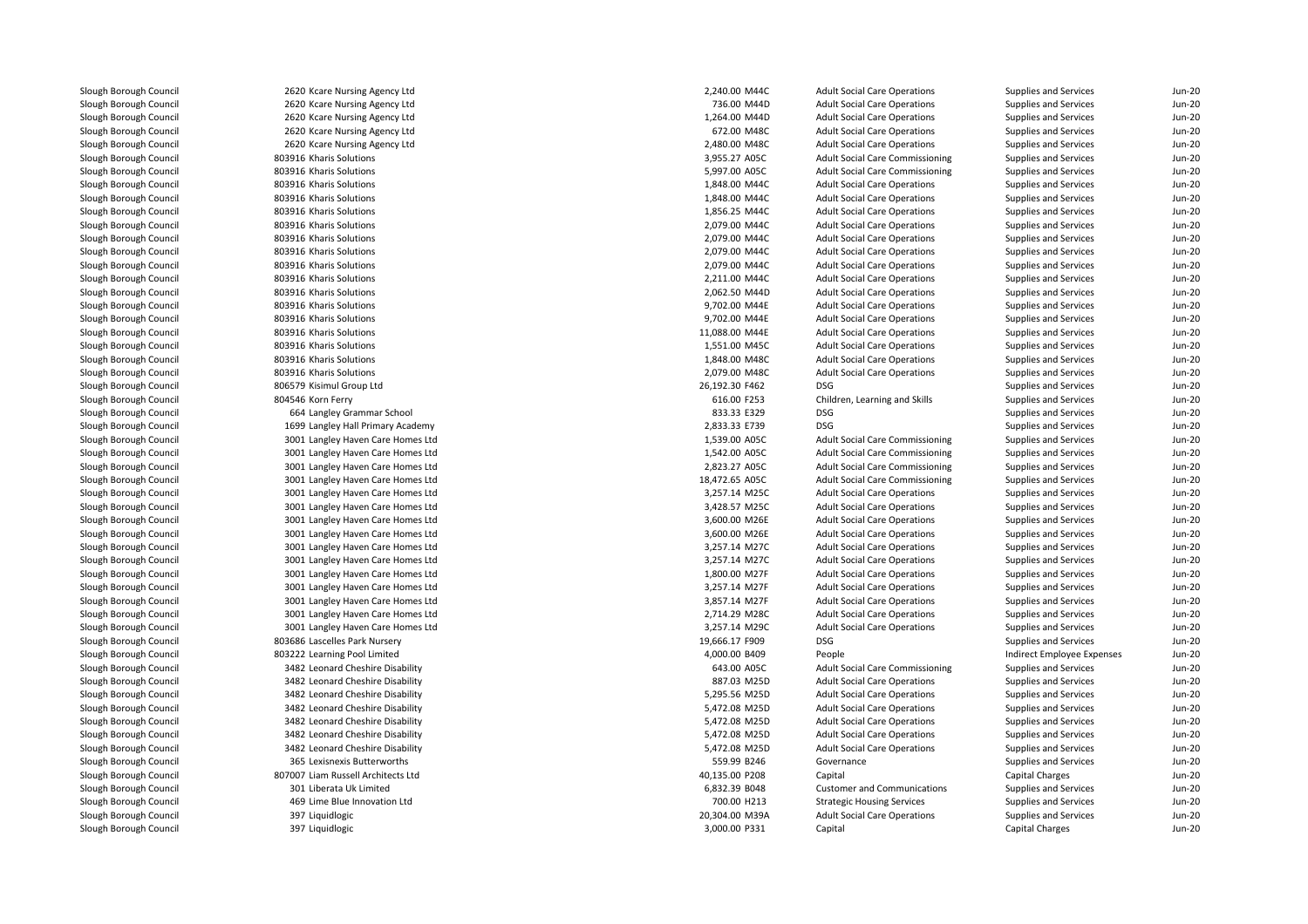| 804692 Little Diamonds Pre School            | 15,460.26 F909  | DSG                                    | Supplies and Services        | Jun-20   |
|----------------------------------------------|-----------------|----------------------------------------|------------------------------|----------|
| 3791 Littledown Pru                          | 17,100.00 E807  | <b>DSG</b>                             | Supplies and Services        | Jun-20   |
| 667 Littledown School                        | 64,914.34 E807  | <b>DSG</b>                             | Supplies and Services        | $Jun-20$ |
| 804544 London Borough of Harrow              | 69,477.93 B096  | Governance                             | Indirect Employee Expenses   | $Jun-2C$ |
| 668 London Borough Of Hounslow               | 5,846.00 F551   | <b>DSG</b>                             | Supplies and Services        | Jun-20   |
| 668 London Borough Of Hounslow               | 7,085.00 F552   | DSG                                    | Supplies and Services        | $Jun-20$ |
| 668 London Borough Of Hounslow               | 5,939.00 F553   | <b>DSG</b>                             | Supplies and Services        | Jun-20   |
| 668 London Borough Of Hounslow               | 7,185.00 F553   | <b>DSG</b>                             | Supplies and Services        | Jun-20   |
| 668 London Borough Of Hounslow               | 7,796.00 F553   | <b>DSG</b>                             | Supplies and Services        | $Jun-2C$ |
| 1282 Long Close School                       | 10,332.18 F909  | <b>DSG</b>                             | Supplies and Services        | Jun-20   |
| 804585 Longlea Ltd                           | 3,857.14 M18C   | <b>Adult Social Care Operations</b>    | Supplies and Services        | Jun-20   |
| 2302 Look Ahead Care And Support             | 527.29 A05C     | <b>Adult Social Care Commissioning</b> | Supplies and Services        | Jun-20   |
| 2302 Look Ahead Care And Support             | 17,392.83 M42F  | <b>Adult Social Care Operations</b>    | Supplies and Services        | Jun-20   |
| 2302 Look Ahead Care And Support             | 17,392.83 M42F  | <b>Adult Social Care Operations</b>    | Supplies and Services        | $Jun-2C$ |
| 2302 Look Ahead Care And Support             | 17,392.83 M42F  | <b>Adult Social Care Operations</b>    | Supplies and Services        | Jun-20   |
| 2302 Look Ahead Care And Support             | 17,392.83 M42F  | <b>Adult Social Care Operations</b>    | Supplies and Services        | Jun-20   |
| 2302 Look Ahead Care And Support             | 17,392.83 M42F  | <b>Adult Social Care Operations</b>    | Supplies and Services        | $Jun-2C$ |
| 2302 Look Ahead Care And Support             | 17,392.83 M42F  | <b>Adult Social Care Operations</b>    | Supplies and Services        | Jun-20   |
| 2302 Look Ahead Care And Support             | 17,392.83 M42F  | <b>Adult Social Care Operations</b>    | Supplies and Services        | $Jun-20$ |
| 2302 Look Ahead Care And Support             | 2,266.72 H216   | <b>Strategic Housing Services</b>      | Supplies and Services        | $Jun-2C$ |
| 3910 Lookahead Care & Support                | 2,193.60 H216   | <b>Strategic Housing Services</b>      | Supplies and Services        | Jun-20   |
| 3910 Lookahead Care & Support                | 2,221.46 H216   | <b>Strategic Housing Services</b>      | Supplies and Services        | $Jun-2C$ |
| 803596 Lorensbergs Limited                   | -2,650.44 C104  | Communities and Lesiure                | Supplies and Services        | $Jun-2C$ |
| 804919 Louise Seddon (Louise's Little Peeps) | 672.53 F909     | <b>DSG</b>                             | Supplies and Services        | Jun-20   |
| 1195 Lynch Hill (Foundation Primary) School  | 29,054.99 E749  | <b>DSG</b>                             | Supplies and Services        | $Jun-2C$ |
| 1771 Lynch Hill Academy                      | 6,086.17 E359   | DSG                                    | Supplies and Services        | $Jun-20$ |
| 290 Lyreco Uk Limited                        | 546.98 B064     | <b>Building Management</b>             | <b>Supplies and Services</b> | Jun-20   |
| 290 Lyreco Uk Limited                        | 1,080.00 B064   | <b>Building Management</b>             | Supplies and Services        | Jun-20   |
| 3424 M D Homes                               | 4,714.29 M15F   | <b>Adult Social Care Operations</b>    | Supplies and Services        | $Jun-2C$ |
| 807217 Macadamia Support Limited             | 897.28 M42E     | <b>Adult Social Care Operations</b>    | Supplies and Services        | Jun-20   |
| 807217 Macadamia Support Limited             | 897.28 M42E     | <b>Adult Social Care Operations</b>    | Supplies and Services        | $Jun-20$ |
| 807217 Macadamia Support Limited             | 897.28 M42E     | <b>Adult Social Care Operations</b>    | Supplies and Services        | $Jun-2C$ |
| 807217 Macadamia Support Limited             | 897.28 M42E     | <b>Adult Social Care Operations</b>    | Supplies and Services        | Jun-20   |
| 807217 Macadamia Support Limited             | 897.89 M42E     | <b>Adult Social Care Operations</b>    | Supplies and Services        | $Jun-20$ |
| 807217 Macadamia Support Limited             | 897.89 M42E     | <b>Adult Social Care Operations</b>    | Supplies and Services        | $Jun-2C$ |
| 807217 Macadamia Support Limited             | 897.89 M42E     | <b>Adult Social Care Operations</b>    | Supplies and Services        | Jun-20   |
| 807217 Macadamia Support Limited             | 897.89 M42E     | <b>Adult Social Care Operations</b>    | Supplies and Services        | $Jun-2C$ |
| 807217 Macadamia Support Limited             | 1,678.25 M42E   | <b>Adult Social Care Operations</b>    | Supplies and Services        | Jun-20   |
| 807217 Macadamia Support Limited             | 1,678.25 M42E   | <b>Adult Social Care Operations</b>    | Supplies and Services        | $Jun-20$ |
| 807217 Macadamia Support Limited             | 1,678.25 M42E   | <b>Adult Social Care Operations</b>    | Supplies and Services        | Jun-20   |
| 807217 Macadamia Support Limited             | 1,678.25 M42E   | <b>Adult Social Care Operations</b>    | Supplies and Services        | Jun-20   |
| 1874 Maccabee Pets Hotel                     | 510.00 H253     | Neighbourhood Services                 | Supplies and Services        | $Jun-2C$ |
| 1874 Maccabee Pets Hotel                     | 1,003.00 H253   | Neighbourhood Services                 | Supplies and Services        | Jun-20   |
| 1874 Maccabee Pets Hotel                     | 2,040.00 H253   | Neighbourhood Services                 | Supplies and Services        | $Jun-20$ |
| 1874 Maccabee Pets Hotel                     | 2,108.00 H253   | Neighbourhood Services                 | Supplies and Services        | $Jun-2C$ |
| 4001 Manpower Direct Uk Limited              | 8,569.77 B159   | <b>Building Management</b>             | Supplies and Services        | Jun-20   |
| 529 Marish Primary School                    | 70,707.33 E759  | <b>DSG</b>                             | Supplies and Services        | $Jun-20$ |
| 2751 Martin Conway                           | 676.62 M28E     | <b>Adult Social Care Operations</b>    | Supplies and Services        | $Jun-2C$ |
| 2751 Martin Conway                           | 618.39 M80F     | <b>Adult Social Care Operations</b>    | Supplies and Services        | Jun-20   |
| 2751 Martin Conway                           | 618.40 M80F     | <b>Adult Social Care Operations</b>    | Supplies and Services        | $Jun-2C$ |
| 2751 Martin Conway                           | 735.00 M80F     | <b>Adult Social Care Operations</b>    | Supplies and Services        | $Jun-2C$ |
| 803582 Mary Hare                             | 10,007.00 F462  | <b>DSG</b>                             | Supplies and Services        | $Jun-2C$ |
| 1886 Matrix Scm                              | 238,826.31 B023 | Finance                                | <b>Agency Staff</b>          | $Jun-2C$ |
| 1886 Matrix Scm                              | 258,024.84 B023 | Finance                                | <b>Agency Staff</b>          | $Jun-20$ |
| 1886 Matrix Scm                              | 264,983.28 B023 | Finance                                | <b>Agency Staff</b>          | Jun-20   |
| 807009 Medigold Health Consultancy Ltd       | 6,998.25 B349   | People                                 | Supplies and Services        | $Jun-20$ |
|                                              |                 |                                        |                              |          |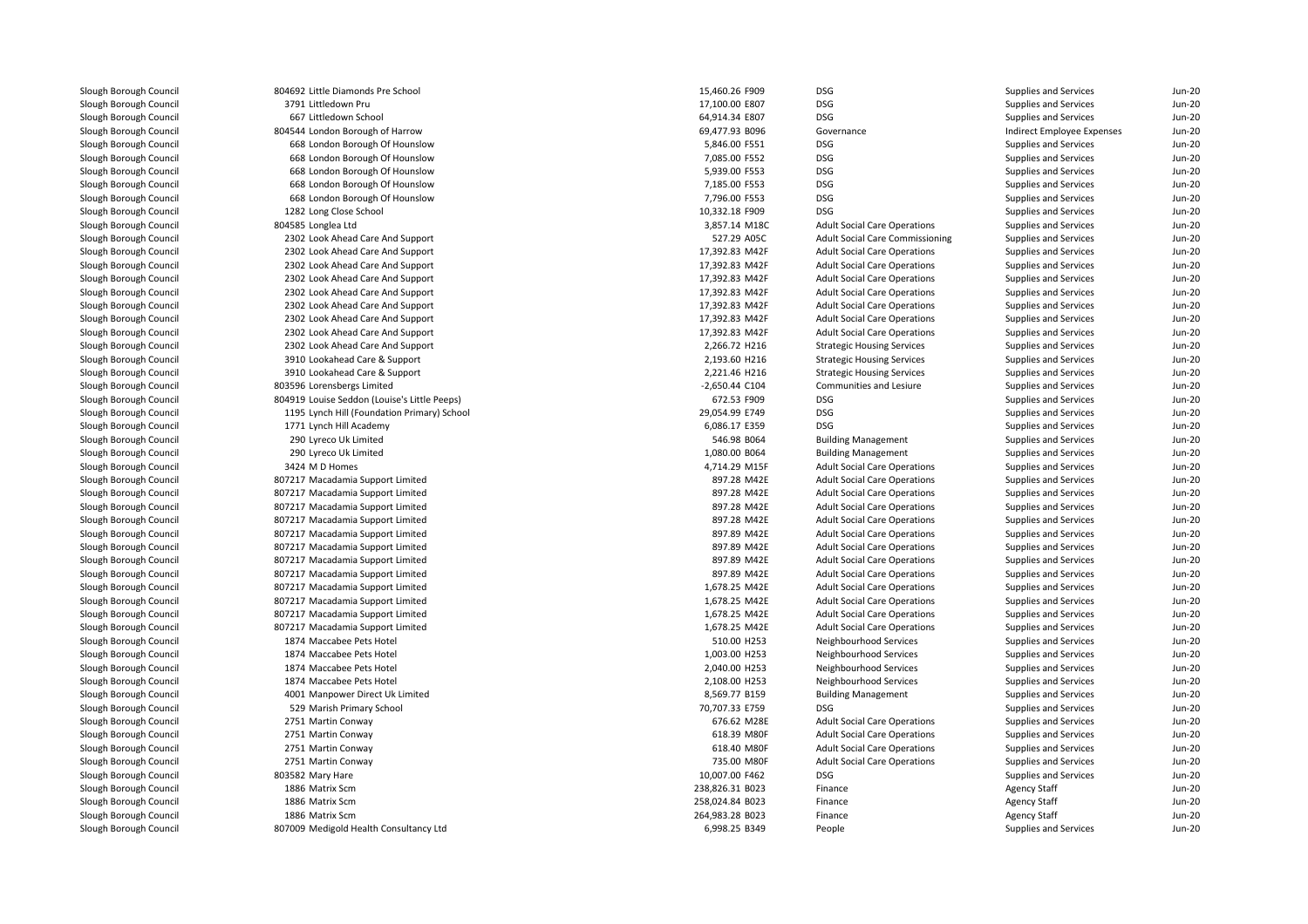806349 MEL Research Ltd 805218 Merit Thornton Planning and Community Consultants Ltd 805981 Metastreet Limited 1496 Mighty Acorns Day Nursery Ltd 806737 Mishcon de Reya LLP 805121 MMCG (2) Limited 27,972.87 A05C 805121 MMCG (2) Limitedd  $3,321.43$  M15D 805121 MMCG (2) Limitedd  $3,321.43$  M15D 805121 MMCG (2) Limitedd  $3,321.43 \text{ M15D}$  805121 MMCG (2) Limitedd  $3,321.43 \text{ M}$  805121 MMCG (2) Limitedd  $3,321.43 \text{ M}$  805121 MMCG (2) Limitedd  $3,952.50 \text{ M}$  805121 MMCG (2) Limitedd  $3,321.43 \text{ M}180$  805121 MMCG (2) Limitedd  $3,321.43 \text{ M}180$  805121 MMCG (2) Limitedd  $3,321.43 \text{ M}180$  805121 MMCG (2) Limitedd  $3,321.43 \text{ M}180$  805121 MMCG (2) Limitedd  $3,321.43 \text{ M}180$  805121 MMCG (2) Limitedd  $3,321.43 \text{ M}180$  805121 MMCG (2) Limitedd 4,301.25 M18C 805121 MMCG (2) Limitedd  $3,321.43$  M25C 805121 MMCG (2) Limitedd  $3,321.43$  M25C 805121 MMCG (2) Limitedd  $3,321.43$  M25C 805121 MMCG (2) Limited 1,392.86 M26D 805121 MMCG (2) Limited 2,035.71 M27C 805121 MMCG (2) Limitedd  $2,142.86$  M27C 805121 MMCG (2) Limitedd  $3,321.43$  M27C 805121 MMCG (2) Limitedd  $3,321.43$  M27C 805121 MMCG (2) Limited 750.00 M28C 805121 MMCG (2) Limited 3,321.43 M28C 805121 MMCG (2) Limited 1,285.71 M29C 805121 MMCG (2) Limited 3,214.29 M29C 2645 Modus Care Ltd 2115 Montagu Evans Llp 2115 Montagu Evans Llp 2115 Montagu Evans Llp 2115 Montagu Evans Llp 2166 Montague Swift Recruitment Ltd1140 Montem Guesthouse **675.00 M81D** 675.00 M81D 1140 Montem Guesthouse 1,235.00 M81D 1140 Montem Guesthouse 1,950.00 M81D 1140 Montem Guesthouse 2,015.00 M81D 3302 Montem Primary School 28,898.33 E339 DSG 807160 Moot Hill Limitedl 5,590.00 F462 DSG 3372 More House School 5,590.00 F462 DSG 3572 More House School 5,590.00 F462 DSG 805053 Mr Thomas Graham 806264 NAL Ltd 805369 NAS Services Limited 672 Ncc Services Ltd1796 Ncer Cic 1945 Neem Tree Care Ltd 2,785.71 M17C 1945 Neem Tree Care Ltdd 2,878.57 M17C 805863 NEW REFLEXIONS LIMITED 805863 NEW REFLEXIONS LIMITED 2684 Newman & Son 1117 Newsquest Media Group Limited805932 NHS East Berkshire CCG

| 9 MEL Research Ltd                                      | 12,312.00 J028 | Housing Revenue Account                | Supplies and Services        | Jun-20   |
|---------------------------------------------------------|----------------|----------------------------------------|------------------------------|----------|
| 8 Merit Thornton Planning and Community Consultants Ltd | 4,335.00 D012  | Major Infrastructure Projects          | Supplies and Services        | $Jun-20$ |
| 1 Metastreet Limited                                    | 10,000.00 H221 | Neighbourhood Services                 | Supplies and Services        | $Jun-20$ |
| 6 Mighty Acorns Day Nursery Ltd                         | 16,488.69 F909 | <b>DSG</b>                             | Supplies and Services        | $Jun-2C$ |
| 7 Mishcon de Reya LLP                                   | 12,462.00 P405 | Capital                                | <b>Capital Charges</b>       | $Jun-2C$ |
| 1 MMCG (2) Limited                                      | 27,972.87 A05C | <b>Adult Social Care Commissioning</b> | Supplies and Services        | $Jun-20$ |
| 1 MMCG (2) Limited                                      | 3,321.43 M15D  | <b>Adult Social Care Operations</b>    | <b>Supplies and Services</b> | $Jun-2C$ |
| 1 MMCG (2) Limited                                      | 3,321.43 M15D  | <b>Adult Social Care Operations</b>    | Supplies and Services        | $Jun-20$ |
| 1 MMCG (2) Limited                                      | 3,321.43 M15D  | <b>Adult Social Care Operations</b>    | Supplies and Services        | $Jun-20$ |
| 1 MMCG (2) Limited                                      | 3,321.43 M17C  | <b>Adult Social Care Operations</b>    | <b>Supplies and Services</b> | $Jun-2C$ |
| 1 MMCG (2) Limited                                      | 3,321.43 M17C  | <b>Adult Social Care Operations</b>    | Supplies and Services        | $Jun-20$ |
| 1 MMCG (2) Limited                                      | 3,952.50 M17C  | <b>Adult Social Care Operations</b>    | Supplies and Services        | Jun-20   |
| 1 MMCG (2) Limited                                      | 3,321.43 M18C  | <b>Adult Social Care Operations</b>    | Supplies and Services        | $Jun-2C$ |
| 1 MMCG (2) Limited                                      | 3,321.43 M18C  | <b>Adult Social Care Operations</b>    | Supplies and Services        | $Jun-20$ |
| 1 MMCG (2) Limited                                      | 3,321.43 M18C  | <b>Adult Social Care Operations</b>    | Supplies and Services        | $Jun-20$ |
| 1 MMCG (2) Limited                                      | 3,321.43 M18C  | <b>Adult Social Care Operations</b>    | Supplies and Services        | $Jun-2C$ |
| 1 MMCG (2) Limited                                      | 3,321.43 M18C  | <b>Adult Social Care Operations</b>    | Supplies and Services        | $Jun-20$ |
| 1 MMCG (2) Limited                                      | 3,321.43 M18C  | <b>Adult Social Care Operations</b>    | Supplies and Services        | $Jun-2C$ |
| 1 MMCG (2) Limited                                      | 4,301.25 M18C  | <b>Adult Social Care Operations</b>    | Supplies and Services        | $Jun-2C$ |
| 1 MMCG (2) Limited                                      | 3,321.43 M25C  | <b>Adult Social Care Operations</b>    | Supplies and Services        | $Jun-20$ |
| 1 MMCG (2) Limited                                      | 3,321.43 M25C  | <b>Adult Social Care Operations</b>    | Supplies and Services        | $Jun-2C$ |
| 1 MMCG (2) Limited                                      | 3,321.43 M25C  | <b>Adult Social Care Operations</b>    | Supplies and Services        | $Jun-2C$ |
| 1 MMCG (2) Limited                                      | 1,392.86 M26D  | <b>Adult Social Care Operations</b>    | Supplies and Services        | $Jun-20$ |
| 1 MMCG (2) Limited                                      | 2,035.71 M27C  | <b>Adult Social Care Operations</b>    | Supplies and Services        | $Jun-2C$ |
| 1 MMCG (2) Limited                                      | 2,142.86 M27C  | <b>Adult Social Care Operations</b>    | Supplies and Services        | $Jun-2C$ |
| 1 MMCG (2) Limited                                      | 3,321.43 M27C  | <b>Adult Social Care Operations</b>    | Supplies and Services        | $Jun-20$ |
| 1 MMCG (2) Limited                                      | 3,321.43 M27C  | <b>Adult Social Care Operations</b>    | Supplies and Services        | $Jun-2C$ |
| 1 MMCG (2) Limited                                      | 750.00 M28C    | <b>Adult Social Care Operations</b>    | Supplies and Services        | $Jun-20$ |
| 1 MMCG (2) Limited                                      | 3,321.43 M28C  | <b>Adult Social Care Operations</b>    | Supplies and Services        | $Jun-2C$ |
| 1 MMCG (2) Limited                                      | 1,285.71 M29C  | <b>Adult Social Care Operations</b>    | Supplies and Services        | $Jun-2C$ |
| 1 MMCG (2) Limited                                      | 3,214.29 M29C  | <b>Adult Social Care Operations</b>    | Supplies and Services        | $Jun-20$ |
| 5 Modus Care Ltd                                        | 10,455.86 M26E | <b>Adult Social Care Operations</b>    | Supplies and Services        | $Jun-2C$ |
| 5 Montagu Evans Llp                                     | 2,000.00 B079  | Regeneration Development               | Supplies and Services        | $Jun-2C$ |
| 5 Montagu Evans Llp                                     | 2,500.00 P128  | Capital                                | Capital Charges              | $Jun-20$ |
| 5 Montagu Evans Llp                                     | 10,050.00 P172 | Capital                                | <b>Capital Charges</b>       | $Jun-2C$ |
| 5 Montagu Evans Llp                                     | 15,000.00 P172 | Capital                                | <b>Capital Charges</b>       | $Jun-2C$ |
| 6 Montague Swift Recruitment Ltd                        | 3,915.00 F640  | Children, Learning and Skills          | <b>Agency Staff</b>          | $Jun-20$ |
| 0 Montem Guesthouse                                     | 675.00 M81D    | <b>Adult Social Care Operations</b>    | Supplies and Services        | $Jun-2C$ |
| 0 Montem Guesthouse                                     | 1,235.00 M81D  | <b>Adult Social Care Operations</b>    | Supplies and Services        | $Jun-2C$ |
| 0 Montem Guesthouse                                     | 1,950.00 M81D  | <b>Adult Social Care Operations</b>    | Supplies and Services        | $Jun-20$ |
| 0 Montem Guesthouse                                     | 2,015.00 M81D  | <b>Adult Social Care Operations</b>    | Supplies and Services        | $Jun-2C$ |
| 2 Montem Primary School                                 | 28,898.33 E339 | <b>DSG</b>                             | Supplies and Services        | $Jun-20$ |
| 0 Moot Hill Limited                                     | 4,312.50 B096  | Governance                             | Supplies and Services        | Jun-20   |
| 2 More House School                                     | 5,590.00 F462  | <b>DSG</b>                             | Supplies and Services        | $Jun-2C$ |
| 3 Mr Thomas Graham                                      | 840.00 B096    | Governance                             | Supplies and Services        | $Jun-20$ |
| 4 NAL Ltd                                               | 3,605.99 D880  | Direct Service Organisation (DSO)      | Supplies and Services        | $Jun-2C$ |
| 9 NAS Services Limited                                  | 7,897.82 M42E  | <b>Adult Social Care Operations</b>    | Supplies and Services        | $Jun-2C$ |
| 2 Ncc Services Ltd                                      | 630.00 B282    | Digital and Strategic IT               | Supplies and Services        | $Jun-20$ |
| 6 Ncer Cic                                              | 7,097.58 F200  | Children, Learning and Skills          | Supplies and Services        | $Jun-2C$ |
| 5 Neem Tree Care Ltd                                    | 2,785.71 M17C  | <b>Adult Social Care Operations</b>    | Supplies and Services        | $Jun-2C$ |
| 5 Neem Tree Care Ltd                                    | 2,878.57 M17C  | <b>Adult Social Care Operations</b>    | Supplies and Services        | Jun-20   |
| 3 NEW REFLEXIONS LIMITED                                | 2,879.28 F462  | <b>DSG</b>                             | Supplies and Services        | $Jun-2C$ |
| 3 NEW REFLEXIONS LIMITED                                | 3,077.85 F462  | <b>DSG</b>                             | Supplies and Services        | $Jun-20$ |
| 4 Newman & Son                                          | 1,725.00 H250  | Neighbourhood Services                 | Supplies and Services        | $Jun-20$ |
| 7 Newsquest Media Group Limited                         | 638.60 D224    | Planning and Transport                 | Supplies and Services        | $Jun-20$ |
| 2 NHS East Berkshire CCG                                | 9,252.61 A04C  | <b>Adult Social Care Commissioning</b> | Supplies and Services        | $Jun-20$ |
|                                                         |                |                                        |                              |          |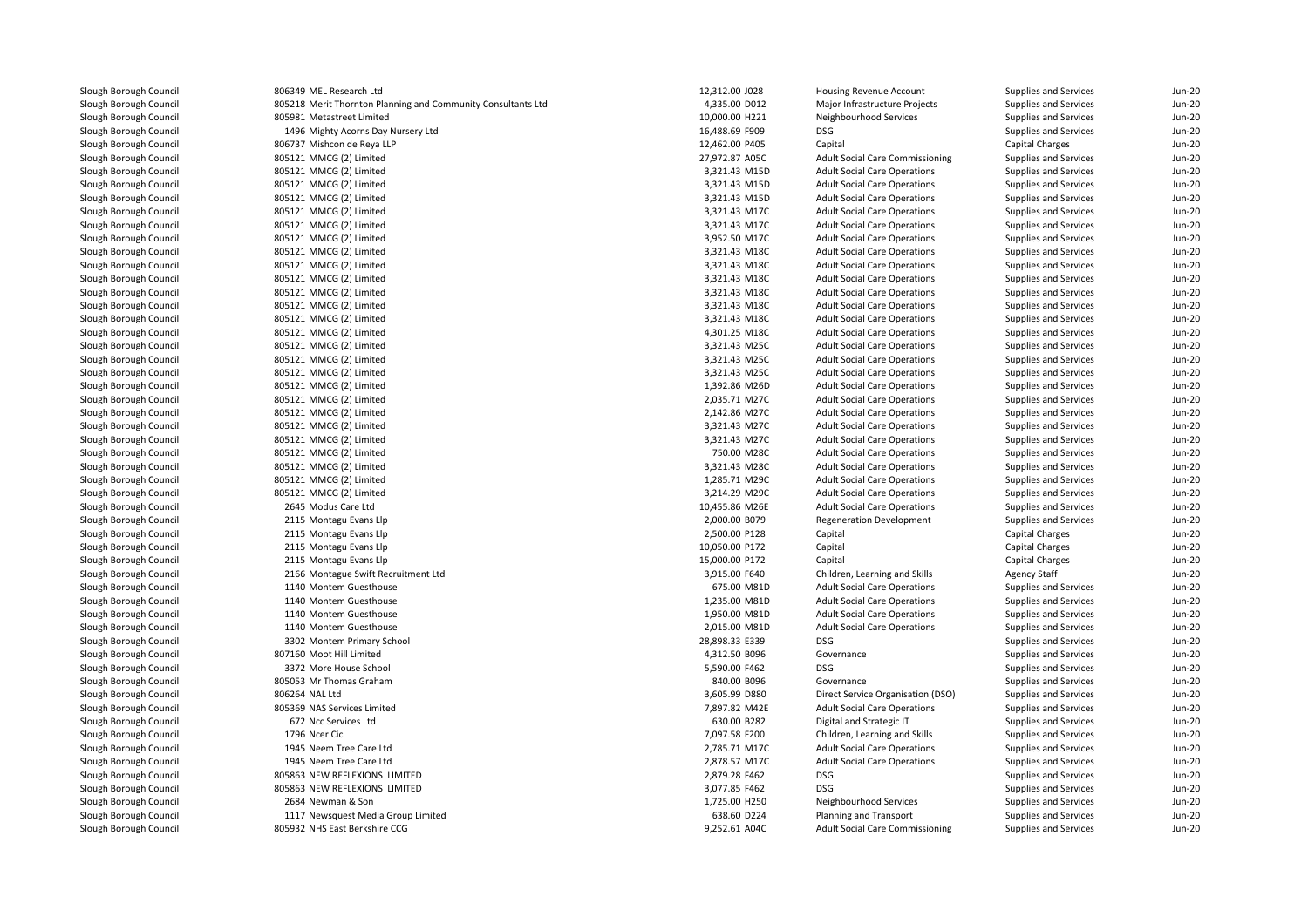1864 Noahs Ark Environmental Services Ltd 1864 Noahs Ark Environmental Services Ltd 1864 Noahs Ark Environmental Services Ltd 805330 Norden Farm Centre Trust Limited 3717 Norwood Schools Limited 3717 Norwood Schools Limited 3717 Norwood Schools Limited 3717 Norwood Schools Limited 3717 Norwood Schools Limited 3717 Norwood Schools Limited 3717 Norwood Schools Limited803238 Oasis Care and Training Agency 1,147.43 M42C 1,147.43 M42C **803238 Oasis Care and Training Agency 601.64 M44C** 601.64 M44C 601.64 M44C 803238 Oasis Care and Training Agency **601.64 M44C** 601.64 M44C 803238 Oasis Care and Training Agency **120 Company 120 Company 120 Company 120 Company 120 Company 130 Company 130 Company 130 Company 130 Company 130 Company 130 Company 130 Company 130 Company 130 Company 130 Company 130** 803238 Oasis Care and Training Agency **962.64 M44C** 962.64 M44C 803238 Oasis Care and Training Agency 1,082.96 M44C 803238 Oasis Care and Training Agency 1,082.96 M44C 803238 Oasis Care and Training Agency 1,082.96 M44C 803238 Oasis Care and Training Agency 2,165.96 M44C 803238 Oasis Care and Training Agency 2,544.12 M44C 803238 Oasis Care and Training Agency 2,728.92 M44C 803238 Oasis Care and Training Agency 2,784.80 M44C 803238 Oasis Care and Training Agency 3,369.24 M44C 803238 Oasis Care and Training Agency 842.32 M44D 803238 Oasis Care and Training Agency 979.84 M44D**1** 803238 Oasis Care and Training Agency 1,340.84 M44D and the state of the state of the state of the state of the state of the state of the state of the state of the state of the state of the state of the state of the st **1** 803238 Oasis Care and Training Agency 1,375.20 M44D and the state of the state of the state of the state of the state of the state of the state of the state of the state of the state of the state of the state of the st 803238 Oasis Care and Training Agency 2,165.96 M44D 803238 Oasis Care and Training Agency 3,151.31 M44D 803238 Oasis Care and Training Agency 1,203.32 M48C 803238 Oasis Care and Training Agency 2,406.60 M48C282 Ocn Contract Services 1552 Octink 806960 OG Sport Limited 1767 Olive Tree Montessori Ltd 3603 Olympia Transport Limited 3603 Olympia Transport Limited 805968 One File Ltd 804687 Optalis Limited 804687 Optalis Limited 804687 Optalis Limited 803490 Optimum Specialised Home Limited 803490 Optimum Specialised Home Limited 805804 OPTIONS AUTISM SERVICES LIMITED 805804 OPTIONS AUTISM SERVICES LIMITED 805804 OPTIONS AUTISM SERVICES LIMITED 805804 OPTIONS AUTISM SERVICES LIMITED 805804 OPTIONS AUTISM SERVICES LIMITED 805804 OPTIONS AUTISM SERVICES LIMITED 805804 OPTIONS AUTISM SERVICES LIMITED 805804 OPTIONS AUTISM SERVICES LIMITED 805804 OPTIONS AUTISM SERVICES LIMITED 805011 Osborne Property Services Limited 805011 Osborne Property Services Limited805011 Osborne Property Services Limited

| 4 Noahs Ark Environmental Services Ltd | 2,583.16 H253                | Neighbourhood Services                 | #N/A                         | $Jun-20$ |
|----------------------------------------|------------------------------|----------------------------------------|------------------------------|----------|
| 4 Noahs Ark Environmental Services Ltd | 2,110.40 H253                | Neighbourhood Services                 | <b>External Receipts</b>     | $Jun-20$ |
| 4 Noahs Ark Environmental Services Ltd | 2,538.16 H253                | Neighbourhood Services                 | Supplies and Services        | $Jun-20$ |
| 0 Norden Farm Centre Trust Limited     | 1,480.00 B175                | <b>Building Management</b>             | <b>External Receipts</b>     | Jun-20   |
| 7 Norwood Schools Limited              | 3,799.60 M26E                | <b>Adult Social Care Operations</b>    | Supplies and Services        | Jun-20   |
| 7 Norwood Schools Limited              | 3,997.28 M26E                | <b>Adult Social Care Operations</b>    | Supplies and Services        | Jun-20   |
| 7 Norwood Schools Limited              | 4,022.44 M26E                | <b>Adult Social Care Operations</b>    | Supplies and Services        | Jun-20   |
| 7 Norwood Schools Limited              | 4,022.44 M26E                | <b>Adult Social Care Operations</b>    | Supplies and Services        | Jun-20   |
| 7 Norwood Schools Limited              | -552.40 M26E                 | <b>Adult Social Care Operations</b>    | <b>External Receipts</b>     | $Jun-2C$ |
| 7 Norwood Schools Limited              | -552.40 M26E                 | <b>Adult Social Care Operations</b>    | <b>External Receipts</b>     | $Jun-20$ |
| 7 Norwood Schools Limited              | -552.40 M26E                 | <b>Adult Social Care Operations</b>    | <b>External Receipts</b>     | $Jun-2C$ |
| 8 Oasis Care and Training Agency       | 1,147.43 M42C                | <b>Adult Social Care Operations</b>    | Supplies and Services        | $Jun-2C$ |
| 8 Oasis Care and Training Agency       | 601.64 M44C                  | <b>Adult Social Care Operations</b>    | Supplies and Services        | $Jun-20$ |
| 8 Oasis Care and Training Agency       | 601.64 M44C                  | <b>Adult Social Care Operations</b>    | Supplies and Services        | $Jun-20$ |
| 8 Oasis Care and Training Agency       | 945.44 M44C                  | <b>Adult Social Care Operations</b>    | Supplies and Services        | $Jun-2C$ |
| 8 Oasis Care and Training Agency       | 962.64 M44C                  | <b>Adult Social Care Operations</b>    | Supplies and Services        | $Jun-20$ |
| 8 Oasis Care and Training Agency       | 1,082.96 M44C                | <b>Adult Social Care Operations</b>    | Supplies and Services        | $Jun-20$ |
| 8 Oasis Care and Training Agency       | 1,082.96 M44C                | <b>Adult Social Care Operations</b>    | Supplies and Services        | $Jun-2C$ |
| 8 Oasis Care and Training Agency       | 1,082.96 M44C                | <b>Adult Social Care Operations</b>    | Supplies and Services        | Jun-20   |
| 8 Oasis Care and Training Agency       | 2,165.96 M44C                | <b>Adult Social Care Operations</b>    | Supplies and Services        | $Jun-20$ |
| 8 Oasis Care and Training Agency       | 2,544.12 M44C                | <b>Adult Social Care Operations</b>    | Supplies and Services        | $Jun-20$ |
| 8 Oasis Care and Training Agency       | 2,728.92 M44C                | <b>Adult Social Care Operations</b>    | Supplies and Services        | Jun-20   |
| 8 Oasis Care and Training Agency       | 2,784.80 M44C                | <b>Adult Social Care Operations</b>    | Supplies and Services        | Jun-20   |
|                                        |                              |                                        |                              | Jun-20   |
| 8 Oasis Care and Training Agency       | 3,369.24 M44C<br>842.32 M44D | <b>Adult Social Care Operations</b>    | Supplies and Services        |          |
| 8 Oasis Care and Training Agency       |                              | <b>Adult Social Care Operations</b>    | <b>Supplies and Services</b> | $Jun-20$ |
| 8 Oasis Care and Training Agency       | 979.84 M44D                  | <b>Adult Social Care Operations</b>    | Supplies and Services        | $Jun-2C$ |
| 8 Oasis Care and Training Agency       | 1,340.84 M44D                | <b>Adult Social Care Operations</b>    | Supplies and Services        | $Jun-2C$ |
| 8 Oasis Care and Training Agency       | 1,375.20 M44D                | <b>Adult Social Care Operations</b>    | Supplies and Services        | Jun-20   |
| 8 Oasis Care and Training Agency       | 2,165.96 M44D                | <b>Adult Social Care Operations</b>    | Supplies and Services        | $Jun-2C$ |
| 8 Oasis Care and Training Agency       | 3,151.31 M44D                | <b>Adult Social Care Operations</b>    | Supplies and Services        | $Jun-2C$ |
| 8 Oasis Care and Training Agency       | 1,203.32 M48C                | <b>Adult Social Care Operations</b>    | Supplies and Services        | $Jun-20$ |
| 8 Oasis Care and Training Agency       | 2,406.60 M48C                | <b>Adult Social Care Operations</b>    | Supplies and Services        | $Jun-20$ |
| 2 Ocn Contract Services                | 560.00 H205                  | <b>Strategic Housing Services</b>      | Supplies and Services        | $Jun-2C$ |
| 2 Octink                               | 7,885.00 P218                | Capital                                | <b>Capital Charges</b>       | $Jun-2C$ |
| 0 OG Sport Limited                     | 4,420.00 P577                | Capital                                | Capital Charges              | Jun-20   |
| 7 Olive Tree Montessori Ltd            | 18,236.94 F909               | <b>DSG</b>                             | Supplies and Services        | $Jun-2C$ |
| 3 Olympia Transport Limited            | 3,327.92 F123                | Children, Learning and Skills          | Supplies and Services        | Jun-20   |
| 3 Olympia Transport Limited            | 4,516.88 F123                | Children, Learning and Skills          | Supplies and Services        | Jun-20   |
| 8 One File Ltd                         | 1,225.00 B409                | People                                 | Indirect Employee Expenses   | $Jun-20$ |
| 7 Optalis Limited                      | 5,642.13 M26E                | <b>Adult Social Care Operations</b>    | Supplies and Services        | $Jun-2C$ |
| 7 Optalis Limited                      | 5,642.13 M26E                | <b>Adult Social Care Operations</b>    | Supplies and Services        | Jun-20   |
| 7 Optalis Limited                      | 4,807.26 M42E                | <b>Adult Social Care Operations</b>    | Supplies and Services        | Jun-20   |
| 0 Optimum Specialised Home Limited     | 3,166.74 A05C                | <b>Adult Social Care Commissioning</b> | <b>Supplies and Services</b> | $Jun-20$ |
| 0 Optimum Specialised Home Limited     | 8,400.00 M26E                | <b>Adult Social Care Operations</b>    | Supplies and Services        | $Jun-2C$ |
| 4 OPTIONS AUTISM SERVICES LIMITED      | 4,028.00 F462                | <b>DSG</b>                             | Supplies and Services        | $Jun-2C$ |
| 4 OPTIONS AUTISM SERVICES LIMITED      | 1,914.00 F558                | <b>DSG</b>                             | Supplies and Services        | $Jun-20$ |
| 4 OPTIONS AUTISM SERVICES LIMITED      | 2,470.00 F558                | <b>DSG</b>                             | Supplies and Services        | $Jun-2C$ |
| 4 OPTIONS AUTISM SERVICES LIMITED      | 3,306.00 F558                | <b>DSG</b>                             | Supplies and Services        | $Jun-2C$ |
| 4 OPTIONS AUTISM SERVICES LIMITED      | 4,028.00 F558                | <b>DSG</b>                             | Supplies and Services        | $Jun-20$ |
| 4 OPTIONS AUTISM SERVICES LIMITED      | 4,028.00 F558                | <b>DSG</b>                             | Supplies and Services        | Jun-20   |
| 4 OPTIONS AUTISM SERVICES LIMITED      | 4,028.00 F558                | <b>DSG</b>                             | Supplies and Services        | $Jun-2C$ |
| 4 OPTIONS AUTISM SERVICES LIMITED      | 4,028.00 F558                | <b>DSG</b>                             | Supplies and Services        | $Jun-20$ |
| 4 OPTIONS AUTISM SERVICES LIMITED      | 4,028.00 F558                | <b>DSG</b>                             | Supplies and Services        | Jun-20   |
| 1 Osborne Property Services Limited    | 96,573.64 J606               | Housing Revenue Account                | Premises                     | $Jun-2C$ |
| 1 Osborne Property Services Limited    | 8,999.87 J606                | Housing Revenue Account                | Premises                     | $Jun-2C$ |
| 1 Osborne Property Services Limited    | 58,538.42 J606               | Housing Revenue Account                | Premises                     | $Jun-20$ |
|                                        |                              |                                        |                              |          |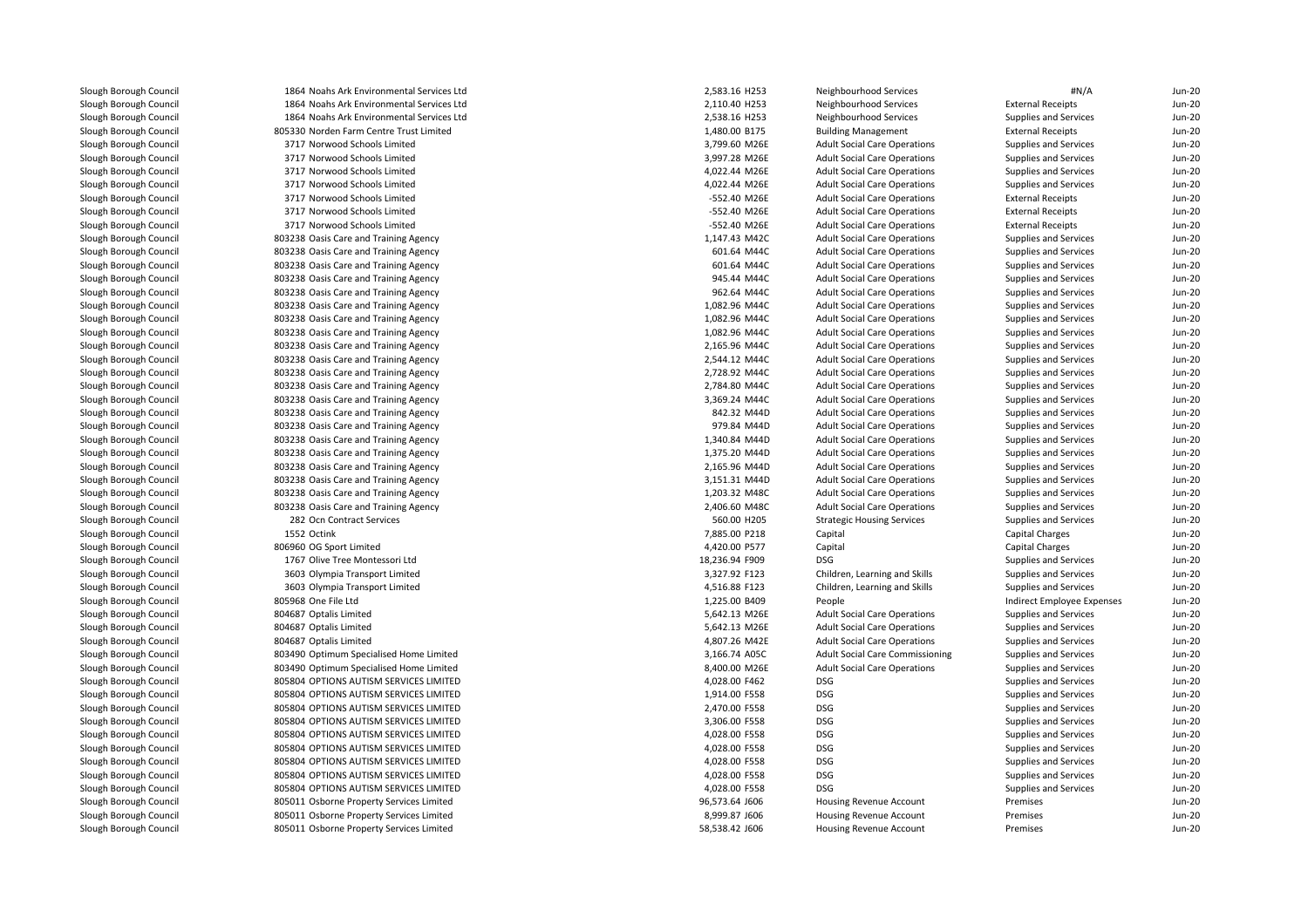| 805011 Osborne Property Services Limited                           | 219,500.18 J606  | Housing Revenue Account                                                    | Supplies and Services                          | <b>Jun-20</b> |
|--------------------------------------------------------------------|------------------|----------------------------------------------------------------------------|------------------------------------------------|---------------|
| 805011 Osborne Property Services Limited                           | 13,787.62 P409   | Capital                                                                    | <b>Capital Charges</b>                         | <b>Jun-20</b> |
| 805011 Osborne Property Services Limited                           | 62,082.25 P409   | Capital                                                                    | <b>Capital Charges</b>                         | <b>Jun-20</b> |
| 805011 Osborne Property Services Limited                           | 73,705.65 J606   | Housing Revenue Account                                                    | Supplies and Services                          | <b>Jun-20</b> |
| 805011 Osborne Property Services Limited                           | 74,472.42 J606   | Housing Revenue Account                                                    | Supplies and Services                          | <b>Jun-20</b> |
| 805011 Osborne Property Services Limited                           | 224,961.10 J606  | Housing Revenue Account                                                    | Supplies and Services                          | <b>Jun-20</b> |
| 805011 Osborne Property Services Limited                           | 224,961.10 J606  | Housing Revenue Account                                                    | Supplies and Services                          | <b>Jun-20</b> |
| 805011 Osborne Property Services Limited                           | 887.53 J606      | Housing Revenue Account                                                    | Supplies and Services                          | <b>Jun-20</b> |
| 805011 Osborne Property Services Limited                           | 154,730.68 P431  | Capital                                                                    | Supplies and Services                          | <b>Jun-20</b> |
| 3371 Our Lady Of Peace Catholic Primary and Nursery School         | 17,860.87 E349   | <b>DSG</b>                                                                 | Supplies and Services                          | <b>Jun-20</b> |
| 680 Oxford House Community Care                                    | 510.40 M44C      | <b>Adult Social Care Operations</b>                                        | Supplies and Services                          | <b>Jun-20</b> |
| 680 Oxford House Community Care                                    | 545.60 M44C      | <b>Adult Social Care Operations</b>                                        | Supplies and Services                          | <b>Jun-20</b> |
| 680 Oxford House Community Care                                    | 567.60 M44C      | <b>Adult Social Care Operations</b>                                        | Supplies and Services                          | <b>Jun-20</b> |
| 680 Oxford House Community Care                                    | 616.00 M44C      | <b>Adult Social Care Operations</b>                                        | Supplies and Services                          | <b>Jun-20</b> |
| 680 Oxford House Community Care                                    | 721.60 M44C      | <b>Adult Social Care Operations</b>                                        | Supplies and Services                          | <b>Jun-20</b> |
| 680 Oxford House Community Care                                    | 730.40 M44C      | <b>Adult Social Care Operations</b>                                        | Supplies and Services                          | <b>Jun-20</b> |
| 680 Oxford House Community Care                                    | 739.20 M44C      | <b>Adult Social Care Operations</b>                                        | Supplies and Services                          | <b>Jun-20</b> |
| 680 Oxford House Community Care                                    | 778.80 M44C      | <b>Adult Social Care Operations</b>                                        | Supplies and Services                          | <b>Jun-20</b> |
| 680 Oxford House Community Care                                    | 849.49 M44C      | <b>Adult Social Care Operations</b>                                        | Supplies and Services                          | <b>Jun-20</b> |
| 680 Oxford House Community Care                                    | 862.40 M44C      | <b>Adult Social Care Operations</b>                                        | Supplies and Services                          | <b>Jun-20</b> |
| 680 Oxford House Community Care                                    | 968.00 M44C      | <b>Adult Social Care Operations</b>                                        | Supplies and Services                          | <b>Jun-20</b> |
| 680 Oxford House Community Care                                    | 985.60 M44C      | <b>Adult Social Care Operations</b>                                        | Supplies and Services                          | <b>Jun-20</b> |
| 680 Oxford House Community Care                                    | 992.93 M44C      | <b>Adult Social Care Operations</b>                                        | Supplies and Services                          | <b>Jun-20</b> |
| 680 Oxford House Community Care                                    | 1,016.40 M44C    | <b>Adult Social Care Operations</b>                                        | Supplies and Services                          | <b>Jun-20</b> |
| 680 Oxford House Community Care                                    | 1,051.60 M44C    | <b>Adult Social Care Operations</b>                                        | Supplies and Services                          | <b>Jun-20</b> |
| 680 Oxford House Community Care                                    | 1,056.00 M44C    | <b>Adult Social Care Operations</b>                                        | Supplies and Services                          | <b>Jun-20</b> |
| 680 Oxford House Community Care                                    | 1,060.40 M44C    | <b>Adult Social Care Operations</b>                                        | Supplies and Services                          | <b>Jun-20</b> |
| 680 Oxford House Community Care                                    | 1,108.80 M44C    | <b>Adult Social Care Operations</b>                                        | Supplies and Services                          | <b>Jun-20</b> |
| 680 Oxford House Community Care                                    | 1,108.80 M44C    | <b>Adult Social Care Operations</b>                                        | Supplies and Services                          | <b>Jun-20</b> |
| 680 Oxford House Community Care                                    | 1,108.80 M44C    | <b>Adult Social Care Operations</b>                                        | Supplies and Services                          | <b>Jun-20</b> |
| 680 Oxford House Community Care                                    | 1,126.40 M44C    | <b>Adult Social Care Operations</b>                                        | Supplies and Services                          | <b>Jun-20</b> |
| 680 Oxford House Community Care                                    | 1,153.39 M44C    | <b>Adult Social Care Operations</b>                                        | Supplies and Services                          | <b>Jun-20</b> |
| 680 Oxford House Community Care                                    | 1,276.00 M44C    | <b>Adult Social Care Operations</b>                                        | Supplies and Services                          | <b>Jun-20</b> |
| 680 Oxford House Community Care                                    | 2,094.40 M44C    | <b>Adult Social Care Operations</b>                                        | Supplies and Services                          | <b>Jun-20</b> |
| 680 Oxford House Community Care                                    | 2,226.40 M44C    | <b>Adult Social Care Operations</b>                                        | Supplies and Services                          | <b>Jun-20</b> |
| 680 Oxford House Community Care                                    | 2,230.80 M44C    | <b>Adult Social Care Operations</b>                                        | Supplies and Services                          | <b>Jun-20</b> |
| 680 Oxford House Community Care                                    | 2,270.40 M44C    | <b>Adult Social Care Operations</b>                                        | Supplies and Services                          | <b>Jun-20</b> |
| 680 Oxford House Community Care                                    | 2,455.20 M44C    | <b>Adult Social Care Operations</b>                                        | Supplies and Services                          | <b>Jun-20</b> |
| 680 Oxford House Community Care                                    | 535.04 M44D      | <b>Adult Social Care Operations</b>                                        | Supplies and Services                          | <b>Jun-20</b> |
| 680 Oxford House Community Care                                    | 616.00 M44D      | <b>Adult Social Care Operations</b>                                        | Supplies and Services                          | <b>Jun-20</b> |
| 680 Oxford House Community Care                                    | 651.20 M44D      | <b>Adult Social Care Operations</b>                                        | Supplies and Services                          | <b>Jun-20</b> |
| 680 Oxford House Community Care                                    | 1,108.80 M44D    | <b>Adult Social Care Operations</b>                                        | Supplies and Services                          | <b>Jun-20</b> |
| 680 Oxford House Community Care                                    | 1,034.00 M44E    | <b>Adult Social Care Operations</b>                                        | Supplies and Services                          | <b>Jun-20</b> |
|                                                                    | 804.61 M44F      |                                                                            |                                                | <b>Jun-20</b> |
| 680 Oxford House Community Care<br>680 Oxford House Community Care | 633.60 M47D      | <b>Adult Social Care Operations</b><br><b>Adult Social Care Operations</b> | Supplies and Services<br>Supplies and Services | <b>Jun-20</b> |
|                                                                    |                  |                                                                            |                                                |               |
| 680 Oxford House Community Care                                    | 884.40 M48C      | <b>Adult Social Care Operations</b>                                        | Supplies and Services                          | <b>Jun-20</b> |
| 680 Oxford House Community Care                                    | 1,095.60 M48C    | <b>Adult Social Care Operations</b>                                        | Supplies and Services                          | <b>Jun-20</b> |
| 680 Oxford House Community Care                                    | 1,104.40 M48C    | <b>Adult Social Care Operations</b>                                        | Supplies and Services                          | <b>Jun-20</b> |
| 518 Oxford House Nursing Home                                      | -17,944.86 A05C  | <b>Adult Social Care Commissioning</b>                                     | Supplies and Services                          | <b>Jun-20</b> |
| 518 Oxford House Nursing Home                                      | $-1,176.00$ A05C | <b>Adult Social Care Commissioning</b>                                     | Supplies and Services                          | <b>Jun-20</b> |
| 518 Oxford House Nursing Home                                      | 1,176.00 A05C    | <b>Adult Social Care Commissioning</b>                                     | Supplies and Services                          | <b>Jun-20</b> |
| 518 Oxford House Nursing Home                                      | 17,944.86 A05C   | <b>Adult Social Care Commissioning</b>                                     | Supplies and Services                          | <b>Jun-20</b> |
| 518 Oxford House Nursing Home                                      | -3,209.00 A05C   | <b>Adult Social Care Commissioning</b>                                     | Supplies and Services                          | <b>Jun-20</b> |
| 518 Oxford House Nursing Home                                      | 3,209.00 A05C    | <b>Adult Social Care Commissioning</b>                                     | Supplies and Services                          | <b>Jun-20</b> |
| 518 Oxford House Nursing Home                                      | 3,005.12 M15D    | <b>Adult Social Care Operations</b>                                        | Supplies and Services                          | <b>Jun-20</b> |
| 518 Oxford House Nursing Home                                      | 3.005.12 M18C    | <b>Adult Social Care Operations</b>                                        | Supplies and Services                          | <b>Jun-20</b> |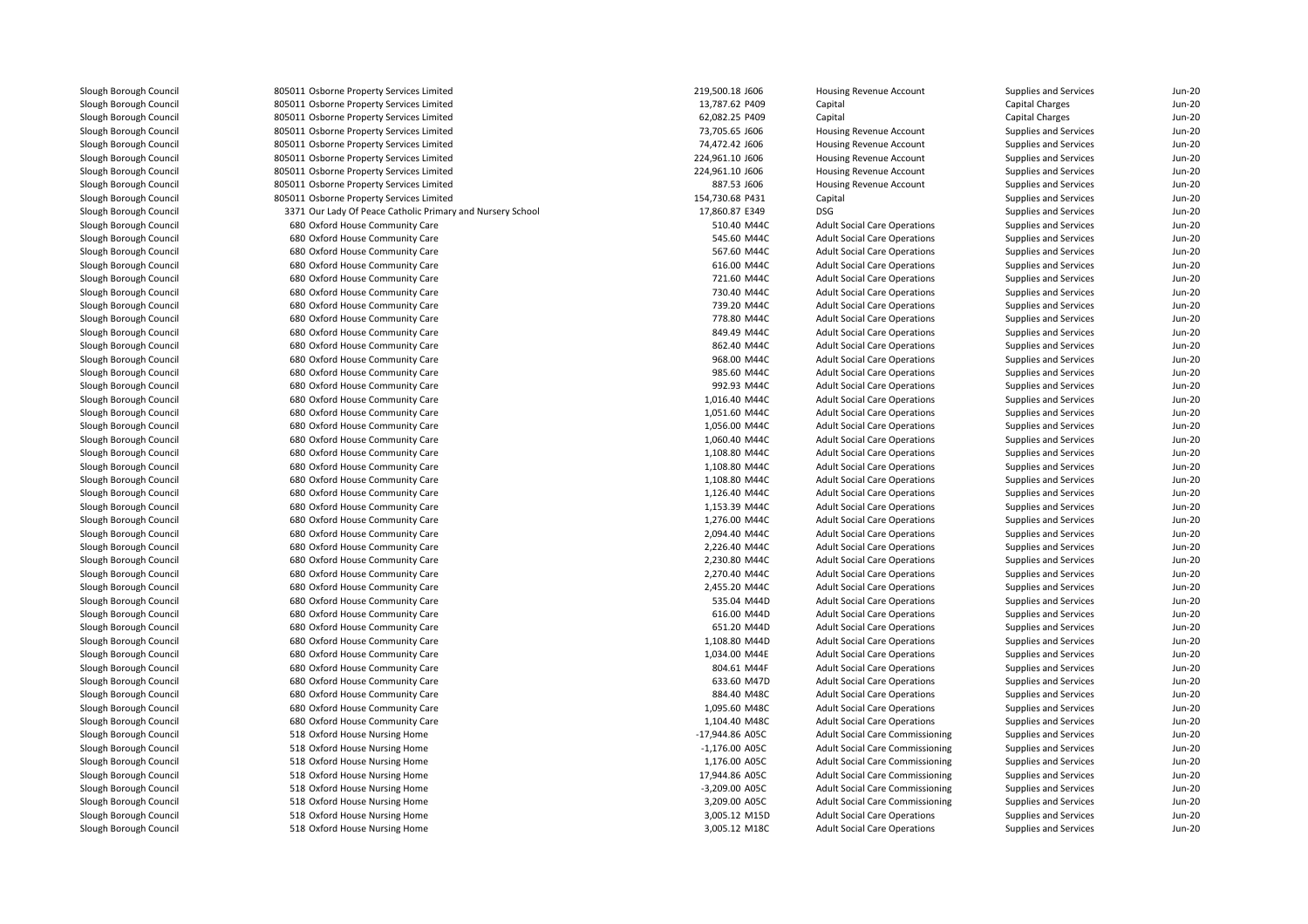518 Oxford House Nursing Home 3,005.12 M18C 518 Oxford House Nursing Home 3,005.12 M18C 518 Oxford House Nursing Home 3,005.12 M18C 333 P W Secure-It Ltd 2520 Paradigm Housing Group Ltd 2520 Paradigm Housing Group Ltd 2520 Paradigm Housing Group Ltd 2520 Paradigm Housing Group Ltd 2461 PARK NOW LIMITED 3271 Partnership In Care Ltdl and 2509 Parvaaz Project 3,665.86 A05C 3,665.86 A05C 3,665.86 A05C 3,665.86 A05C 3,665.86 A05C 3,665.86 A05C l 1990.00 M44D and the set of the set of the set of the set of the set of the set of the set of the set of the set of the set of the set of the set of the set of the set of the set of the set of the set of the set of the s 2509 Parvaaz Project 9 Parvaaz Project **900.00 M44D** 2509 Parvaaz Project 2509 Parvaaz Project 2509 Parvaaz Project 2509 Parvaaz Project 2509 Parvaaz Project 2509 Parvaaz Project 2509 Parvaaz Project 824 Penn Wood Primary and Nursery School 266,590.96 E459 DSG 806857 PENNA PLC 1504 Permanent Futures Limited 806519 Peter Brett Associates LLP3359 Pippins School Pippins School 7,105.08 E379 DSG 807120 PJ Care Limitedd 9,514.50 M15D 807120 PJ Care Limitedd 9,514.50 M15D 807120 PJ Care Limited 9,831.65 M15D 807120 PJ Care Limited 9,831.65 M15D 39 803188 Pre Paid Financial Services Ltd2537 Pre School Stars Pre School Stars 7,609.70 F909 DSG 1780 Premier Plants 2693 Pressbeau Ltdd  $-1,540.00 \text{ M17C}$  2693 Pressbeau Ltd 3,214.29 M18C 2693 Pressbeau Ltdd 3,857.14 M18C 2693 Pressbeau Ltdd 3,857.14 M18C 2693 Pressbeau Ltdd 3,985.71 M18C 2693 Pressbeau Ltdd 3,985.71 M18C 807214 Priors Court Services Ltd 807214 Priors Court Services Ltd 849 Priory Primary School 386,698.55 E389 DSG 805500 Privilege Care Ltd 1,157.64 A05C 805500 Privilege Care Ltd 1,243.00 A05C 807313 proAV Limited 806931 Proclus Mediation Limited 806645 QA Ltd 1138 Qed Slough Ltd 1138 Qed Slough Ltd 805746 Qfree (Bristol) UK Ltd 805746 Qfree (Bristol) UK Ltd 2376 Quality Care Homes Uk Ltd 2376 Quality Care Homes Uk Ltd 1979 R Bensons Property Maintenance Ltd 1979 R Bensons Property Maintenance Ltd2685 R.E.A.C.H

| 18 Oxford House Nursing Home            | 3,005.12 M18C   | <b>Adult Social Care Operations</b>               | Supplies and Services      | <b>Jun-20</b> |
|-----------------------------------------|-----------------|---------------------------------------------------|----------------------------|---------------|
| 18 Oxford House Nursing Home            | 3,005.12 M18C   | <b>Adult Social Care Operations</b>               | Supplies and Services      | <b>Jun-20</b> |
| 18 Oxford House Nursing Home            | 3,005.12 M18C   | <b>Adult Social Care Operations</b>               | Supplies and Services      | <b>Jun-20</b> |
| 33 P W Secure-It Ltd                    | 551.20 D610     | Direct Service Organisation (DSO)                 | Supplies and Services      | <b>Jun-20</b> |
| 20 Paradigm Housing Group Ltd           | 726.59 H205     | <b>Strategic Housing Services</b>                 | Premises                   | <b>Jun-20</b> |
| 20 Paradigm Housing Group Ltd           | 26,870.00 H205  | <b>Strategic Housing Services</b>                 | Premises                   | <b>Jun-20</b> |
| 20 Paradigm Housing Group Ltd           | 5,200.00 H207   | <b>Strategic Housing Services</b>                 | Supplies and Services      | <b>Jun-20</b> |
| 20 Paradigm Housing Group Ltd           | 5,200.00 H207   | <b>Strategic Housing Services</b>                 | Supplies and Services      | <b>Jun-20</b> |
| 61 PARK NOW LIMITED                     | 2,904.61 D123   | Planning and Transport                            | Supplies and Services      | <b>Jun-20</b> |
| 71 Partnership In Care Ltd              | 3,876.55 M27F   | <b>Adult Social Care Operations</b>               | Supplies and Services      | <b>Jun-20</b> |
| 09 Parvaaz Project                      | 3,665.86 A05C   | <b>Adult Social Care Commissioning</b>            | Supplies and Services      | <b>Jun-20</b> |
| 09 Parvaaz Project                      | 900.00 M44D     | <b>Adult Social Care Operations</b>               | Supplies and Services      | <b>Jun-20</b> |
| 09 Parvaaz Project                      | 900.00 M44D     | <b>Adult Social Care Operations</b>               | Supplies and Services      | <b>Jun-20</b> |
| 09 Parvaaz Project                      | 675.00 M44E     | <b>Adult Social Care Operations</b>               | Supplies and Services      | <b>Jun-20</b> |
| 09 Parvaaz Project                      | 1,125.00 M44E   | <b>Adult Social Care Operations</b>               | Supplies and Services      | <b>Jun-20</b> |
| 09 Parvaaz Project                      | 1,350.00 M44E   | <b>Adult Social Care Operations</b>               | Supplies and Services      | <b>Jun-20</b> |
| 09 Parvaaz Project                      | 1,800.00 M44E   | <b>Adult Social Care Operations</b>               | Supplies and Services      | <b>Jun-20</b> |
| 09 Parvaaz Project                      | 2,062.50 M44E   | <b>Adult Social Care Operations</b>               | Supplies and Services      | Jun-20        |
| 09 Parvaaz Project                      | 2,925.00 M44E   | <b>Adult Social Care Operations</b>               | Supplies and Services      | <b>Jun-20</b> |
|                                         |                 |                                                   |                            | <b>Jun-20</b> |
| 09 Parvaaz Project                      | 3,680.00 M50E   | <b>Adult Social Care Operations</b><br><b>DSG</b> | Supplies and Services      |               |
| 24 Penn Wood Primary and Nursery School | 266,590.96 E459 |                                                   | Supplies and Services      | <b>Jun-20</b> |
| 57 PENNA PLC                            | 8,954.00 B015   | Finance                                           | <b>Agency Staff</b>        | <b>Jun-20</b> |
| 04 Permanent Futures Limited            | 12,650.00 P331  | Capital                                           | Supplies and Services      | <b>Jun-20</b> |
| 19 Peter Brett Associates LLP           | 6,375.00 P095   | Capital                                           | <b>Capital Charges</b>     | <b>Jun-20</b> |
| 59 Pippins School                       | 7,105.08 E379   | <b>DSG</b>                                        | Supplies and Services      | <b>Jun-20</b> |
| 20 PJ Care Limited                      | 9,514.50 M15D   | <b>Adult Social Care Operations</b>               | Supplies and Services      | <b>Jun-20</b> |
| 20 PJ Care Limited                      | 9,514.50 M15D   | <b>Adult Social Care Operations</b>               | Supplies and Services      | <b>Jun-20</b> |
| 20 PJ Care Limited                      | 9,831.65 M15D   | <b>Adult Social Care Operations</b>               | Supplies and Services      | <b>Jun-20</b> |
| 20 PJ Care Limited                      | 9,831.65 M15D   | <b>Adult Social Care Operations</b>               | Supplies and Services      | <b>Jun-20</b> |
| 39 Pravinpatel Training And Consultancy | 800.00 C400     | Communities and Lesiure                           | Supplies and Services      | <b>Jun-20</b> |
| 88 Pre Paid Financial Services Ltd      | 600.00 A01D     | <b>Adult Social Care Operations</b>               | Supplies and Services      | <b>Jun-20</b> |
| 37 Pre School Stars                     | 7,609.70 F909   | <b>DSG</b>                                        | Supplies and Services      | <b>Jun-20</b> |
| '80 Premier Plants                      | 2,490.00 D320   | <b>Regulatory Services</b>                        | Premises                   | <b>Jun-20</b> |
| 93 Pressbeau Ltd                        | -1,540.00 M17C  | <b>Adult Social Care Operations</b>               | Supplies and Services      | <b>Jun-20</b> |
| 93 Pressbeau Ltd                        | 3,214.29 M18C   | <b>Adult Social Care Operations</b>               | Supplies and Services      | <b>Jun-20</b> |
| 93 Pressbeau Ltd                        | 3,857.14 M18C   | <b>Adult Social Care Operations</b>               | Supplies and Services      | <b>Jun-20</b> |
| 693 Pressbeau Ltd                       | 3,857.14 M18C   | <b>Adult Social Care Operations</b>               | Supplies and Services      | <b>Jun-20</b> |
| 93 Pressbeau Ltd                        | 3,985.71 M18C   | <b>Adult Social Care Operations</b>               | Supplies and Services      | <b>Jun-20</b> |
| 93 Pressbeau Ltd                        | 3,985.71 M18C   | <b>Adult Social Care Operations</b>               | Supplies and Services      | <b>Jun-20</b> |
| 14 Priors Court Services Ltd            | 16,304.97 F462  | <b>DSG</b>                                        | Supplies and Services      | <b>Jun-20</b> |
| 14 Priors Court Services Ltd            | 43,455.84 F462  | <b>DSG</b>                                        | Supplies and Services      | <b>Jun-20</b> |
| 49 Priory Primary School                | 386,698.55 E389 | <b>DSG</b>                                        | Supplies and Services      | <b>Jun-20</b> |
| 00 Privilege Care Ltd                   | 1,157.64 A05C   | <b>Adult Social Care Commissioning</b>            | Supplies and Services      | <b>Jun-20</b> |
| 00 Privilege Care Ltd                   | 1,243.00 A05C   | <b>Adult Social Care Commissioning</b>            | Supplies and Services      | <b>Jun-20</b> |
| 13 proAV Limited                        | 61,065.21 B342  | Digital and Strategic IT                          | Supplies and Services      | <b>Jun-20</b> |
| 31 Proclus Mediation Limited            | 1,625.00 B096   | Governance                                        | Supplies and Services      | <b>Jun-20</b> |
| 45 QA Ltd                               | 2,840.00 B282   | Digital and Strategic IT                          | Indirect Employee Expenses | <b>Jun-20</b> |
| 38 Qed Slough Ltd                       | 4,332.48 F868   | Children, Learning and Skills                     | Supplies and Services      | <b>Jun-20</b> |
| 38 Qed Slough Ltd                       | 573,736.11 F868 | Children, Learning and Skills                     | Supplies and Services      | <b>Jun-20</b> |
| '46 Qfree (Bristol) UK Ltd              | 2,127.66 D500   | Major Infrastructure Projects                     | Premises                   | <b>Jun-20</b> |
| '46 Qfree (Bristol) UK Ltd              | 2,127.66 D500   | Major Infrastructure Projects                     | Premises                   | <b>Jun-20</b> |
| 76 Quality Care Homes Uk Ltd            | 7,150.00 M26E   | <b>Adult Social Care Operations</b>               | Supplies and Services      | <b>Jun-20</b> |
| 76 Quality Care Homes Uk Ltd            | 7,200.00 M26E   | <b>Adult Social Care Operations</b>               | Supplies and Services      | <b>Jun-20</b> |
| 79 R Bensons Property Maintenance Ltd   | 7,803.48 P577   | Capital                                           | <b>Capital Charges</b>     | <b>Jun-20</b> |
| 79 R Bensons Property Maintenance Ltd   | 15,729.90 P577  | Capital                                           | <b>Capital Charges</b>     | <b>Jun-20</b> |
| 85 R.E.A.C.H                            | 4,222.32 A05C   | <b>Adult Social Care Commissioning</b>            | Supplies and Services      | <b>Jun-20</b> |
|                                         |                 |                                                   |                            |               |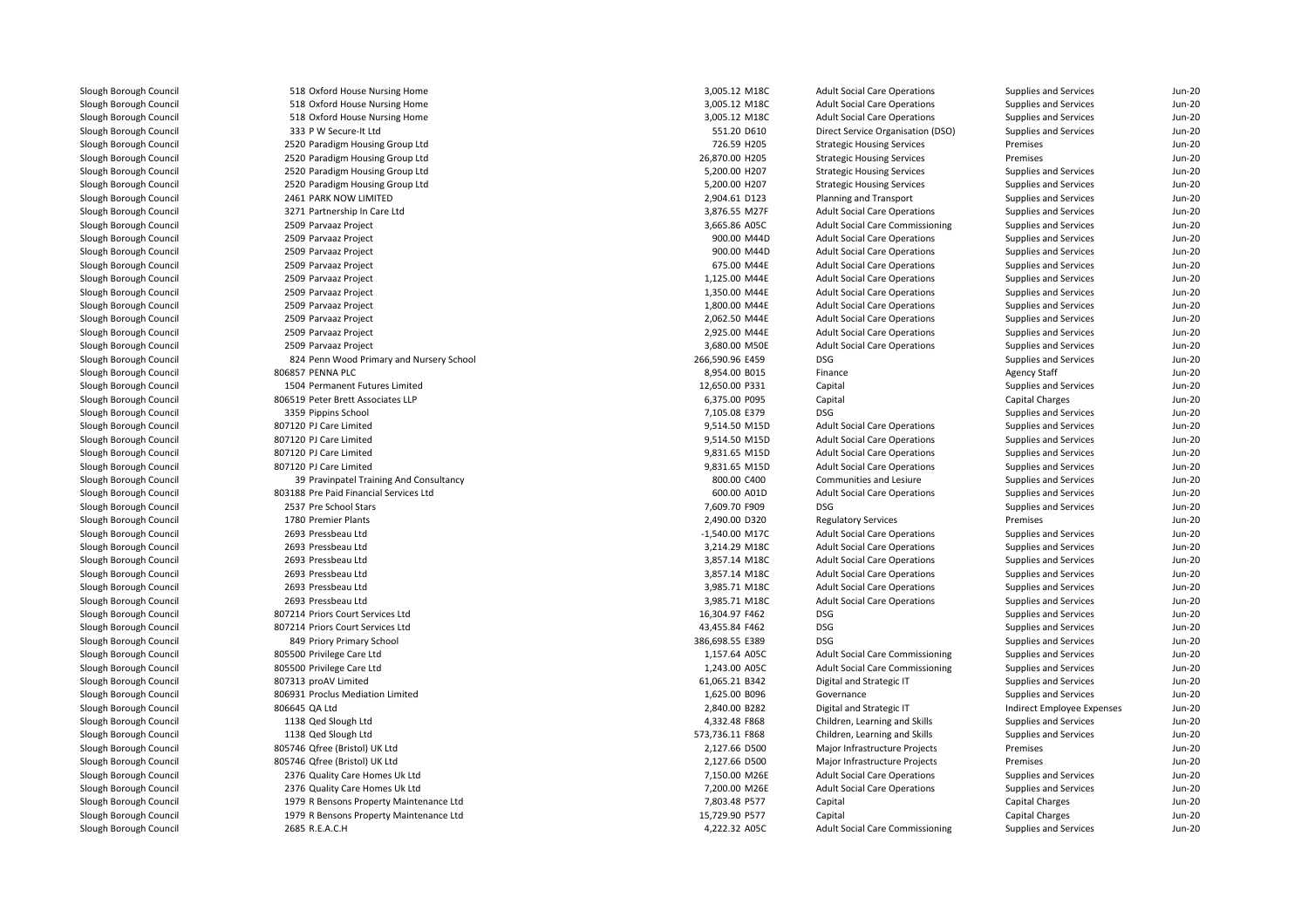| 2685 R.E.A.C.H                                             | 4,222.32 A05C  | <b>Adult Social Care Commissioning</b> | Supplies and Services        | $Jun-20$ |
|------------------------------------------------------------|----------------|----------------------------------------|------------------------------|----------|
| 2685 R.E.A.C.H                                             | 6,333.48 A05C  | <b>Adult Social Care Commissioning</b> | Supplies and Services        | $Jun-2C$ |
| 2685 R.E.A.C.H                                             | 4,757.52 M26E  | <b>Adult Social Care Operations</b>    | Supplies and Services        | Jun-20   |
| 2685 R.E.A.C.H                                             | 6,400.00 M26E  | <b>Adult Social Care Operations</b>    | Supplies and Services        | $Jun-20$ |
| 2685 R.E.A.C.H                                             | 7,056.00 M26E  | <b>Adult Social Care Operations</b>    | Supplies and Services        | $Jun-2C$ |
| 1305 Rackspace Limited                                     | 555.68 B342    | Digital and Strategic IT               | Supplies and Services        | Jun-20   |
| 690 Reading Borough Council                                | 7,399.62 F446  | DSG                                    | Supplies and Services        | Jun-20   |
| 690 Reading Borough Council                                | 17,193.25 F446 | <b>DSG</b>                             | Supplies and Services        | $Jun-2C$ |
| 805444 Reading Transport Ltd                               | 7,919.67 D512  | Major Infrastructure Projects          | Supplies and Services        | Jun-20   |
| 806766 Red Brick Care Ltd                                  | 964.70 A05C    | <b>Adult Social Care Commissioning</b> | Supplies and Services        | Jun-20   |
| 806371 Red Snapper Managed Services                        | 9,890.80 B417  | Economic Development                   | Supplies and Services        | $Jun-2C$ |
| 806371 Red Snapper Managed Services                        | 9,890.80 B417  | Economic Development                   | Supplies and Services        | Jun-20   |
| 806371 Red Snapper Managed Services                        | 9,890.80 B417  | Economic Development                   | Supplies and Services        | $Jun-20$ |
| 806671 Redacted                                            | 799.85 F374    | DSG                                    | Supplies and Services        | $Jun-20$ |
| 806484 Redacted                                            | 5,641.00 H205  | <b>Strategic Housing Services</b>      | Supplies and Services        | $Jun-2C$ |
| 807233 Redacted                                            | 891.36 F909    | <b>DSG</b>                             | Supplies and Services        | Jun-20   |
| 805267 Redacted                                            | 795.26 F909    | DSG                                    | Supplies and Services        | Jun-20   |
| 806541 Redacted                                            | 10,016.14 F909 | <b>DSG</b>                             | Supplies and Services        | $Jun-2C$ |
| 803807 Redacted                                            | 1,210.28 F909  | <b>DSG</b>                             | Supplies and Services        | Jun-20   |
| 804763 Redacted                                            | 860.43 F909    | DSG                                    | Supplies and Services        | Jun-20   |
| 805307 Redacted                                            | 907.71 F909    | <b>DSG</b>                             | Supplies and Services        | $Jun-2C$ |
| 1928 Redacted                                              | 543.51 F909    | <b>DSG</b>                             | Supplies and Services        | Jun-20   |
| 3834 Redacted                                              | 1,316.81 F909  | DSG                                    | Supplies and Services        | Jun-20   |
| 806671 Redacted                                            | 581.03 F909    | <b>DSG</b>                             | Supplies and Services        | $Jun-2C$ |
| 803886 Redacted                                            | 610.29 F909    | <b>DSG</b>                             | Supplies and Services        | Jun-20   |
| 803825 Redacted                                            | 1,119.30 F909  | DSG                                    | Supplies and Services        | Jun-20   |
| 804932 Redacted                                            | 828.29 F909    | <b>DSG</b>                             | Supplies and Services        | $Jun-2C$ |
| 804711 Redacted                                            | 786.44 F909    | <b>DSG</b>                             | Supplies and Services        | Jun-20   |
| 804963 Redacted                                            | 699.98 F909    | DSG                                    | Supplies and Services        | Jun-20   |
| 807233 Redacted                                            | 1,152.90 F909  | <b>DSG</b>                             | Supplies and Services        | $Jun-2C$ |
| 805779 Redacted                                            | 649.35 F909    | <b>DSG</b>                             | Supplies and Services        | Jun-20   |
| 803824 Redacted                                            | 572.36 F909    | DSG                                    | Supplies and Services        | Jun-20   |
| 3251 Redacted                                              | 1,245.43 F909  | <b>DSG</b>                             | Supplies and Services        | $Jun-2C$ |
| 803853 Redacted                                            | 581.85 F909    | <b>DSG</b>                             | Supplies and Services        | Jun-20   |
| 805309 Redacted                                            | 636.97 F909    | DSG                                    | Supplies and Services        | $Jun-20$ |
| 803884 Redacted                                            | 1,281.86 F909  | <b>DSG</b>                             | Supplies and Services        | $Jun-20$ |
| 803802 Redacted                                            | 807.09 F909    | <b>DSG</b>                             | Supplies and Services        | Jun-20   |
| 805806 Redacted                                            | 1,107.37 F909  | DSG                                    | Supplies and Services        | $Jun-20$ |
| 806854 Reed Specialist Recruitment                         | 631.25 B033    | People                                 | Salaries and Wages           | $Jun-20$ |
| 806854 Reed Specialist Recruitment                         | 740.73 B033    | People                                 | Salaries and Wages           | Jun-20   |
| 806854 Reed Specialist Recruitment                         | 757.50 B033    | People                                 | Salaries and Wages           | $Jun-20$ |
| 806854 Reed Specialist Recruitment                         | 762.55 B033    | People                                 | Salaries and Wages           | $Jun-20$ |
| 6 Re-Format Llp                                            | 21,365.00 P095 | Capital                                | Capital Charges              | Jun-20   |
| 6 Re-Format Llp                                            | 1,868.75 P153  | Capital                                | Capital Charges              | $Jun-20$ |
| 6 Re-Format Llp                                            | 18,631.00 P153 | Capital                                | Capital Charges              | $Jun-20$ |
| 805624 Rent Connect Housing ltd.                           | 8,370.00 H205  | <b>Strategic Housing Services</b>      | Premises                     | Jun-20   |
| 805624 Rent Connect Housing ltd.                           | 19,511.00 H205 | <b>Strategic Housing Services</b>      | Premises                     | $Jun-20$ |
| 806612 Rentokil Initial K Ltd T/A Initial Washroom Hygiene | 2,084.77 B068  | <b>Building Management</b>             | Supplies and Services        | $Jun-20$ |
| 3486 Response Organisation                                 | 1,818.60 M42F  | <b>Adult Social Care Operations</b>    | Supplies and Services        | Jun-20   |
| 3486 Response Organisation                                 | 2,453.92 M42F  | <b>Adult Social Care Operations</b>    | Supplies and Services        | $Jun-20$ |
| 2529 Richmond Fellowship                                   | 2,303.57 M27F  | <b>Adult Social Care Operations</b>    | Supplies and Services        | $Jun-20$ |
| 2529 Richmond Fellowship                                   | 2,303.57 M27F  | <b>Adult Social Care Operations</b>    | Supplies and Services        | Jun-20   |
|                                                            |                |                                        |                              |          |
| 2529 Richmond Fellowship                                   | 56,591.07 M27F | <b>Adult Social Care Operations</b>    | Supplies and Services        | $Jun-20$ |
| 805202 Rigby Taylor Ltd                                    | 818.88 D750    | Direct Service Organisation (DSO)      | Supplies and Services        | $Jun-20$ |
| 806930 Roselight Healthcare Service Limited                | 3,340.00 M42F  | <b>Adult Social Care Operations</b>    | <b>Supplies and Services</b> | Jun-20   |
| 806930 Roselight Healthcare Service Limited                | 2,600.00 M44F  | <b>Adult Social Care Operations</b>    | Supplies and Services        | $Jun-20$ |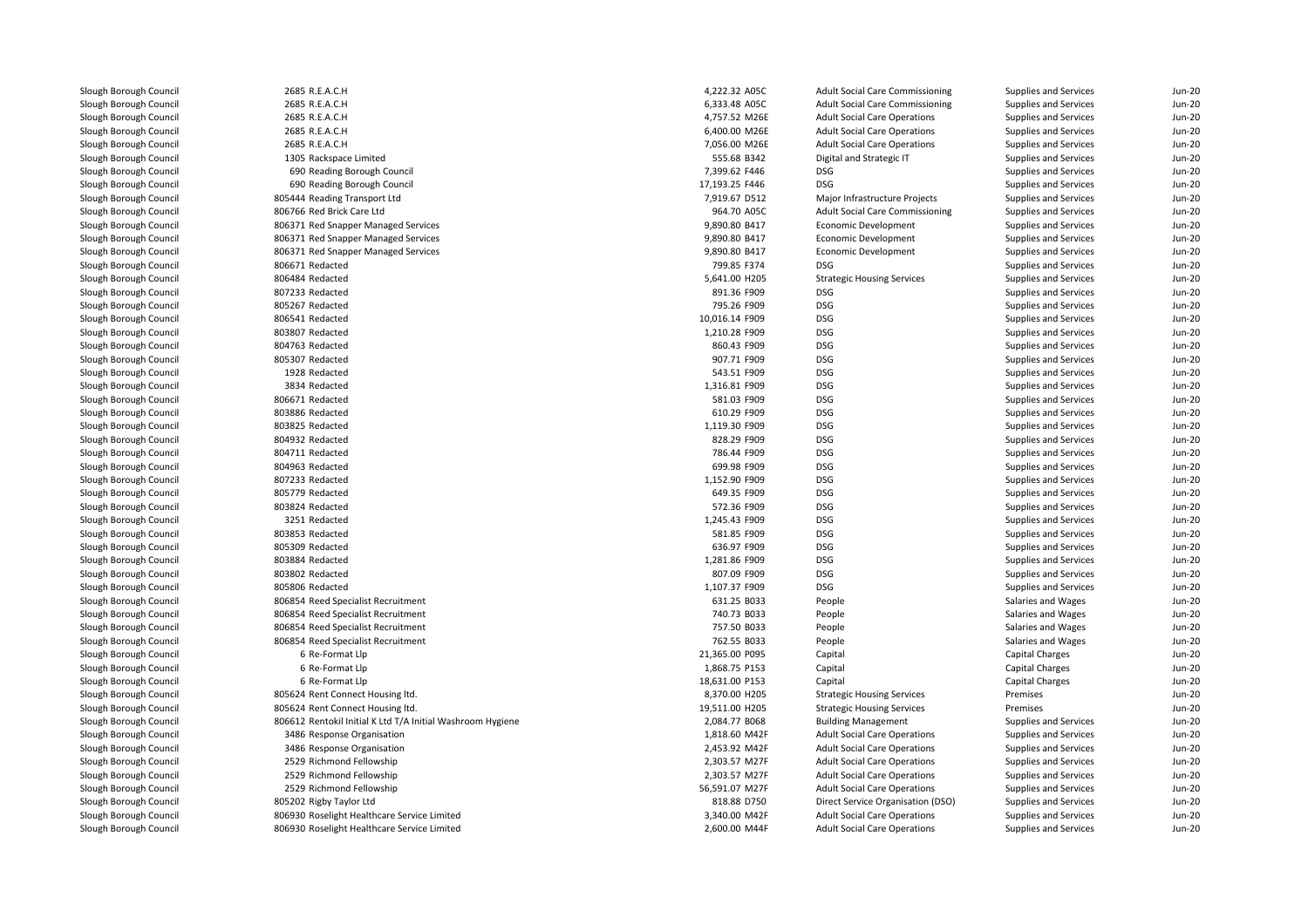| 806930 Roselight Healthcare Service Limited        | 3,340.00 M44F  | <b>Adult Social Care Operations</b>    | Supplies and Services        | Jun-20   |
|----------------------------------------------------|----------------|----------------------------------------|------------------------------|----------|
| 692 Ross Stonecraft Ltd                            | 532.40 D320    | <b>Regulatory Services</b>             | Supplies and Services        | $Jun-2C$ |
| 805580 Rouge Media                                 | 960.00 A01P    | Public Health                          | Supplies and Services        | $Jun-20$ |
| 807343 Royal Racketeers Badminton Club             | 500.00 C038    | Communities and Lesiure                | Supplies and Services        | $Jun-2C$ |
| 2168 RSM Risk Assurance Services LLP               | 7,500.00 B018  | Finance                                | Supplies and Services        | Jun-20   |
| 2168 RSM Risk Assurance Services LLP               | 21,613.00 B132 | Finance                                | Supplies and Services        | $Jun-2C$ |
| 2168 RSM Risk Assurance Services LLP               | 30,500.40 B132 | Finance                                | Supplies and Services        | $Jun-2C$ |
| 2168 RSM Risk Assurance Services LLP               | 34,423.50 B132 | Finance                                | <b>Supplies and Services</b> | $Jun-2C$ |
| 2168 RSM Risk Assurance Services LLP               | 34,497.40 B132 | Finance                                | Supplies and Services        | $Jun-2C$ |
| 2168 RSM Risk Assurance Services LLP               | 26,625.00 B146 | Governance                             | Supplies and Services        | $Jun-20$ |
| 2168 RSM Risk Assurance Services LLP               | 27,375.00 B146 | Governance                             | Supplies and Services        | $Jun-2C$ |
| 2168 RSM Risk Assurance Services LLP               | 4,275.00 P432  | Capital                                | Capital Charges              | $Jun-20$ |
| 2168 RSM Risk Assurance Services LLP               | 13,375.00 P432 | Capital                                | <b>Capital Charges</b>       | $Jun-2C$ |
| 2168 RSM Risk Assurance Services LLP               | 14,625.00 P432 | Capital                                | <b>Capital Charges</b>       | $Jun-2C$ |
| 842 Ryvers Primary School                          | 37,070.55 E399 | DSG                                    | Supplies and Services        | $Jun-20$ |
| 804771 S&C Slatter                                 | 3,991.33 P871  | Capital                                | <b>Capital Charges</b>       | Jun-20   |
| 804771 S&C Slatter                                 | 3,991.33 P871  | Capital                                | <b>Capital Charges</b>       | $Jun-20$ |
| 804771 S&C Slatter                                 | 3,991.34 P871  | Capital                                | Capital Charges              | Jun-20   |
| 806398 Saba Park UK Services Limited               | 39,840.00 D010 | Planning and Transport                 | Supplies and Services        | Jun-20   |
| 806398 Saba Park UK Services Limited               | 1,631.52 D123  | Planning and Transport                 | Supplies and Services        | $Jun-2C$ |
| 806398 Saba Park UK Services Limited               | 8,531.25 D123  | Planning and Transport                 | Supplies and Services        | Jun-20   |
| 806398 Saba Park UK Services Limited               | 2,843.75 D122  | Planning and Transport                 | Supplies and Services        | $Jun-20$ |
| 3729 Sainsburys Business Direct                    | 1,950.00 D305  | <b>Customer and Communications</b>     | Supplies and Services        | $Jun-2C$ |
| 3729 Sainsburys Business Direct                    | 1,950.00 D305  | <b>Customer and Communications</b>     | Supplies and Services        | Jun-20   |
| 3729 Sainsburys Business Direct                    | 1,950.00 D305  | <b>Customer and Communications</b>     | Supplies and Services        | $Jun-2C$ |
| 3729 Sainsburys Business Direct                    | 1,950.00 D305  | <b>Customer and Communications</b>     | Supplies and Services        | $Jun-20$ |
| 3729 Sainsburys Business Direct                    | 1,950.00 D305  | <b>Customer and Communications</b>     | <b>Supplies and Services</b> | Jun-20   |
| 805875 Salutem LD Bidco IV Limited T/A Ambito Care | 3,502.49 M25D  | <b>Adult Social Care Operations</b>    | Supplies and Services        | $Jun-2C$ |
| 805875 Salutem LD Bidco IV Limited T/A Ambito Care | 3,502.50 M25D  | <b>Adult Social Care Operations</b>    | Supplies and Services        | $Jun-2C$ |
| 805875 Salutem LD Bidco IV Limited T/A Ambito Care | 3,619.25 M25D  | <b>Adult Social Care Operations</b>    | Supplies and Services        | Jun-20   |
| 805875 Salutem LD Bidco IV Limited T/A Ambito Care | 4,349.57 M26E  | <b>Adult Social Care Operations</b>    | Supplies and Services        | $Jun-20$ |
| 805875 Salutem LD Bidco IV Limited T/A Ambito Care | -591.86 M26E   | <b>Adult Social Care Operations</b>    | <b>External Receipts</b>     | $Jun-2C$ |
| 804350 Sandra's Childcare                          | 1,078.15 F909  | <b>DSG</b>                             | Supplies and Services        | Jun-20   |
| 925 Sara Wood                                      | 600.00 D320    | <b>Regulatory Services</b>             | Supplies and Services        | $Jun-2C$ |
| 925 Sara Wood                                      | 600.00 D320    | <b>Regulatory Services</b>             | Supplies and Services        | $Jun-2C$ |
| 925 Sara Wood                                      | 625.00 D320    | <b>Regulatory Services</b>             | Supplies and Services        | $Jun-20$ |
| 925 Sara Wood                                      | 650.00 D320    | <b>Regulatory Services</b>             | Supplies and Services        | Jun-20   |
| 1022 Sdk Environmental Ltd                         | 5,745.33 H253  | Neighbourhood Services                 | Supplies and Services        | Jun-20   |
| 1022 Sdk Environmental Ltd                         | 510.00 J017    | Housing Revenue Account                | Supplies and Services        | $Jun-2C$ |
| 3169 Seeability                                    | 7,945.29 M26E  | <b>Adult Social Care Operations</b>    | Supplies and Services        | Jun-20   |
| 759 Segro Plc                                      | 54,687.50 B082 | <b>Regeneration Development</b>        | Premises                     | $Jun-2C$ |
| 1935 Selborne Chambers                             | 5,892.00 P128  | Capital                                | Capital Charges              | $Jun-2C$ |
| 803999 Sequence Care Group                         | 11,402.74 M26E | <b>Adult Social Care Operations</b>    | Supplies and Services        | $Jun-20$ |
| 807311 Servelec Youth Services Ltd                 | 19,825.03 C529 | Communities and Lesiure                | Supplies and Services        | $Jun-2C$ |
| 1680 Service Point                                 | 3,396.42 K059  | <b>Customer and Communications</b>     | Supplies and Services        | $Jun-2C$ |
| 2585 Seymour House                                 | 5,805.69 A05C  | <b>Adult Social Care Commissioning</b> | Supplies and Services        | $Jun-2C$ |
| 2585 Seymour House                                 | 1,440.00 M26E  | <b>Adult Social Care Operations</b>    | Supplies and Services        | $Jun-20$ |
| 2585 Seymour House                                 | 1,553.23 M26E  | <b>Adult Social Care Operations</b>    | Supplies and Services        | $Jun-2C$ |
| 2585 Seymour House                                 | 1,676.68 M26E  | <b>Adult Social Care Operations</b>    | Supplies and Services        | Jun-20   |
| 2585 Seymour House                                 | 5,457.08 M26E  | <b>Adult Social Care Operations</b>    | Supplies and Services        | $Jun-20$ |
| 2585 Seymour House                                 | 5,457.09 M26E  | <b>Adult Social Care Operations</b>    | Supplies and Services        | $Jun-2C$ |
| 2585 Seymour House                                 | 5,588.14 M26E  | <b>Adult Social Care Operations</b>    | Supplies and Services        | Jun-20   |
| 2585 Seymour House                                 | 5,588.14 M26E  | <b>Adult Social Care Operations</b>    | Supplies and Services        | $Jun-2C$ |
| 2585 Seymour House                                 | 5,638.99 M26E  | <b>Adult Social Care Operations</b>    | Supplies and Services        | Jun-20   |
| 2585 Seymour House                                 | 5,774.41 M26E  | <b>Adult Social Care Operations</b>    | Supplies and Services        | $Jun-2C$ |
| 2585 Seymour House                                 | 6,293.76 M26E  | <b>Adult Social Care Operations</b>    | Supplies and Services        | $Jun-2C$ |
|                                                    |                |                                        |                              |          |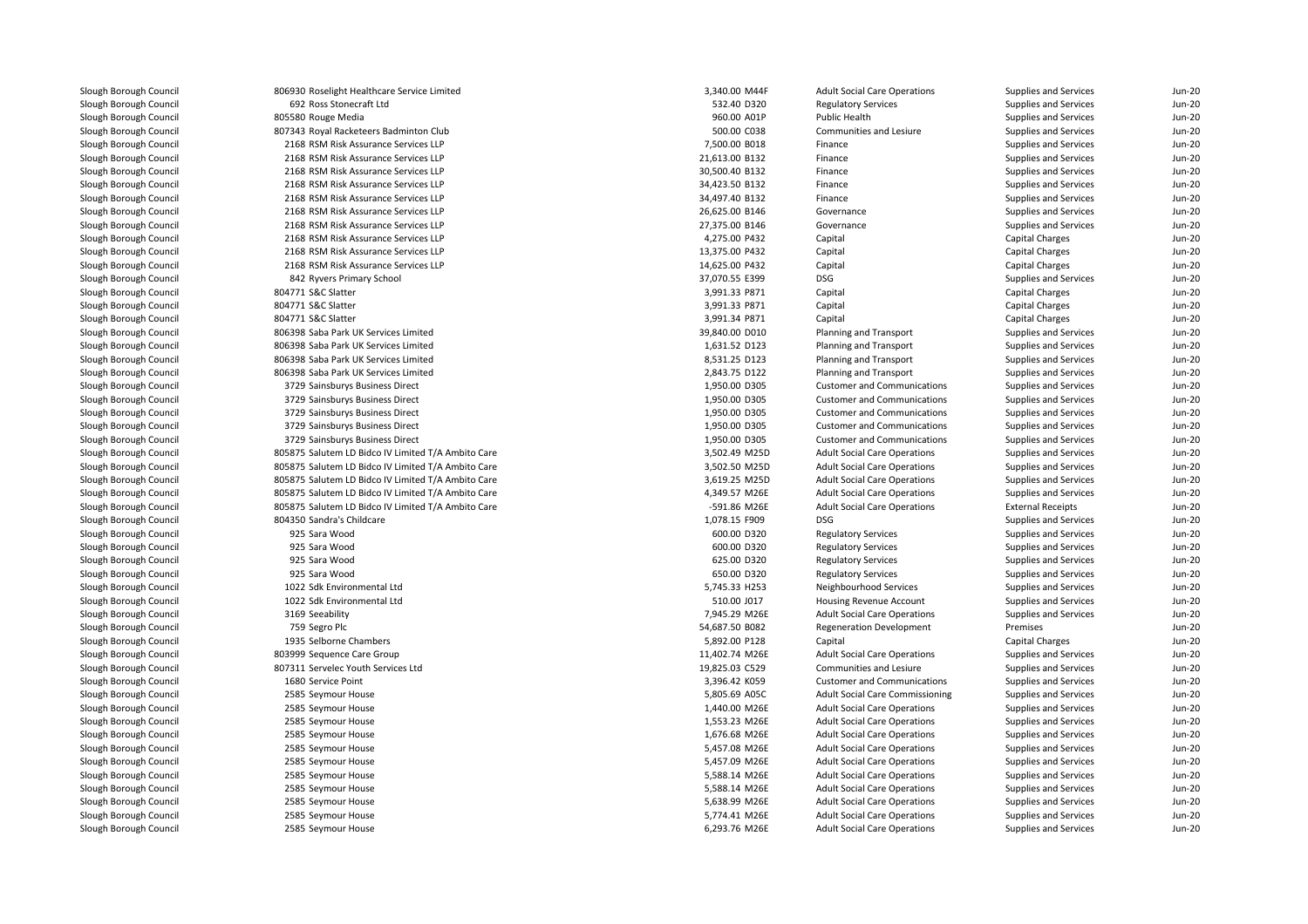| 2585 Seymour House                               | 6,293.77 M26E     | <b>Adult Social Care Operations</b>    | Supplies and Services    | $Jun-20$ |
|--------------------------------------------------|-------------------|----------------------------------------|--------------------------|----------|
| 2585 Seymour House                               | 6,503.56 M26E     | <b>Adult Social Care Operations</b>    | Supplies and Services    | $Jun-2C$ |
| 2585 Seymour House                               | 2,150.40 M42E     | <b>Adult Social Care Operations</b>    | Supplies and Services    | Jun-20   |
| 2585 Seymour House                               | 2,150.40 M42E     | <b>Adult Social Care Operations</b>    | Supplies and Services    | $Jun-20$ |
| 2585 Seymour House                               | 2,301.31 M42E     | <b>Adult Social Care Operations</b>    | Supplies and Services    | $Jun-2C$ |
| 2585 Seymour House                               | -594.98 M26E      | <b>Adult Social Care Operations</b>    | <b>External Receipts</b> | Jun-20   |
| 2585 Seymour House                               | -575.79 M26E      | <b>Adult Social Care Operations</b>    | <b>External Receipts</b> | $Jun-2C$ |
| 2585 Seymour House                               | -575.78 M26E      | <b>Adult Social Care Operations</b>    | <b>External Receipts</b> | $Jun-2C$ |
| 2003 Sharpe Pritchard Llp                        | 1,312.00 P407     | Capital                                | Supplies and Services    | Jun-20   |
| 2003 Sharpe Pritchard Llp                        | 714.00 J016       | Housing Revenue Account                | Supplies and Services    | $Jun-2C$ |
| 2003 Sharpe Pritchard Llp                        | 800.00 J606       | Housing Revenue Account                | Supplies and Services    | $Jun-20$ |
| 805203 Shorts Agricultural Services Ltd          | 11.875.66 D342    | <b>Environmental Services</b>          | Supplies and Services    | Jun-20   |
| 805203 Shorts Agricultural Services Ltd          | 21,729.76 D342    | <b>Environmental Services</b>          | Supplies and Services    | $Jun-2C$ |
| 805807 Siemens Mobility Limited                  | 2,987.44 D500     | Major Infrastructure Projects          | Premises                 | $Jun-2C$ |
| 805807 Siemens Mobility Limited                  | 6,400.08 D500     | Major Infrastructure Projects          | Premises                 | $Jun-2C$ |
| 702 Signs Express (Slough)                       | 653.34 D122       | Planning and Transport                 | Supplies and Services    | Jun-20   |
| 813 Site-Equip Ltd                               | 507.00 B252       | <b>Customer and Communications</b>     | Supplies and Services    | $Jun-20$ |
| 813 Site-Equip Ltd                               | 510.00 C043       | <b>Customer and Communications</b>     | Supplies and Services    | $Jun-2C$ |
| 2853 Skyways Hotel                               | 880.00 M07E       | <b>Adult Social Care Operations</b>    | Supplies and Services    | $Jun-20$ |
| 2853 Skyways Hotel                               | 550.00 M81D       | <b>Adult Social Care Operations</b>    | Supplies and Services    | $Jun-20$ |
| 2853 Skyways Hotel                               | 1,595.00 M81D     | <b>Adult Social Care Operations</b>    | Supplies and Services    | Jun-20   |
| 807165 Slindon College                           | 10,670.00 F462    | DSG                                    | Supplies and Services    | $Jun-20$ |
| 3333 Slk Services                                | 4,743.00 F123     | Children, Learning and Skills          | Supplies and Services    | $Jun-2C$ |
| 3333 Slk Services                                | 5,928.75 F123     | Children, Learning and Skills          | Supplies and Services    | Jun-20   |
| 2466 Slough Childrens Services Trust Limited     | 62,445.00 M99C    | Children, Learning and Skills          | Supplies and Services    | $Jun-20$ |
| 2466 Slough Childrens Services Trust Limited     | 63,000.00 M99C    | Children, Learning and Skills          | Supplies and Services    | $Jun-2C$ |
| 2466 Slough Childrens Services Trust Limited     | 77,562.00 M99C    | Children, Learning and Skills          | Supplies and Services    | $Jun-20$ |
| 2466 Slough Childrens Services Trust Limited     | 90,112.00 M99C    | Children, Learning and Skills          | Supplies and Services    | $Jun-20$ |
| 2466 Slough Childrens Services Trust Limited     | 2,333,252.00 M99C | Children, Learning and Skills          | Supplies and Services    | Jun-20   |
| 1913 Slough Crossroads Caring For Carers         | 4,048.00 A05C     | <b>Adult Social Care Commissioning</b> | Supplies and Services    | $Jun-20$ |
| 1913 Slough Crossroads Caring For Carers         | 5,305.85 A05C     | <b>Adult Social Care Commissioning</b> | Supplies and Services    | $Jun-2C$ |
| 1913 Slough Crossroads Caring For Carers         | 4,258.00 A05C     | <b>Adult Social Care Commissioning</b> | Supplies and Services    | Jun-20   |
| 1913 Slough Crossroads Caring For Carers         | 528.32 M44D       | <b>Adult Social Care Operations</b>    | Supplies and Services    | $Jun-20$ |
| 1913 Slough Crossroads Caring For Carers         | 627.06 M44D       | <b>Adult Social Care Operations</b>    | Supplies and Services    | Jun-20   |
| 1913 Slough Crossroads Caring For Carers         | 594.36 M44E       | <b>Adult Social Care Operations</b>    | Supplies and Services    | Jun-20   |
| 1913 Slough Crossroads Caring For Carers         | 638.04 M44E       | <b>Adult Social Care Operations</b>    | Supplies and Services    | $Jun-20$ |
| 1913 Slough Crossroads Caring For Carers         | 858.52 M44E       | <b>Adult Social Care Operations</b>    | Supplies and Services    | Jun-20   |
| 1913 Slough Crossroads Caring For Carers         | 1,320.80 M44E     | <b>Adult Social Care Operations</b>    | Supplies and Services    | $Jun-20$ |
| 1913 Slough Crossroads Caring For Carers         | 1,386.84 M44E     | <b>Adult Social Care Operations</b>    | Supplies and Services    | $Jun-2C$ |
| 1913 Slough Crossroads Caring For Carers         | 1,672.80 M44E     | <b>Adult Social Care Operations</b>    | Supplies and Services    | Jun-20   |
| 1913 Slough Crossroads Caring For Carers         | 742.87 M44F       | <b>Adult Social Care Operations</b>    | Supplies and Services    | $Jun-20$ |
| 1913 Slough Crossroads Caring For Carers         | 953.25 M44F       | <b>Adult Social Care Operations</b>    | Supplies and Services    | $Jun-2C$ |
| 3503 Slough Day Nursery                          | 9,288.50 F909     | DSG                                    | Supplies and Services    | Jun-20   |
| 3011 Slough Urban Renewal Community Projects LLP | 8,794.43 P575     | Capital                                | Capital Charges          | $Jun-20$ |
| 3011 Slough Urban Renewal Community Projects LLP | 5,652.95 P575     | Capital                                | Capital Charges          | $Jun-2C$ |
| 3011 Slough Urban Renewal Community Projects LLP | 10,201.44 P575    | Capital                                | Capital Charges          | Jun-20   |
| 3011 Slough Urban Renewal Community Projects LLP | 4,359.93 P095     | Capital                                | Capital Charges          | $Jun-2C$ |
| 3011 Slough Urban Renewal Community Projects LLP | 76,636.93 P141    | Capital                                | Capital Charges          | $Jun-2C$ |
| 3011 Slough Urban Renewal Community Projects LLP | 276,884.70 P575   | Capital                                | Supplies and Services    | $Jun-20$ |
| 3011 Slough Urban Renewal Community Projects LLP | 73,803.36 P575    | Capital                                | Capital Charges          | $Jun-2C$ |
| 3011 Slough Urban Renewal Community Projects LLP | 2,882.44 P575     | Capital                                | Capital Charges          | Jun-20   |
| 3011 Slough Urban Renewal Community Projects LLP | 30,682.00 P575    | Capital                                | Capital Charges          | $Jun-20$ |
| 807277 SMI Int Group Ltd                         | 2,800.00 A01D     | <b>Adult Social Care Operations</b>    | Supplies and Services    | Jun-20   |
| 807277 SMI Int Group Ltd                         | 7,056.40 A01D     | <b>Adult Social Care Operations</b>    | Supplies and Services    | $Jun-20$ |
| 807277 SMI Int Group Ltd                         | 14,602.50 A01D    | <b>Adult Social Care Operations</b>    | Supplies and Services    | $Jun-2C$ |
| 382 Softcat Plc                                  | 5,599.00 B342     | Digital and Strategic IT               | Supplies and Services    | $Jun-2C$ |
|                                                  |                   |                                        |                          |          |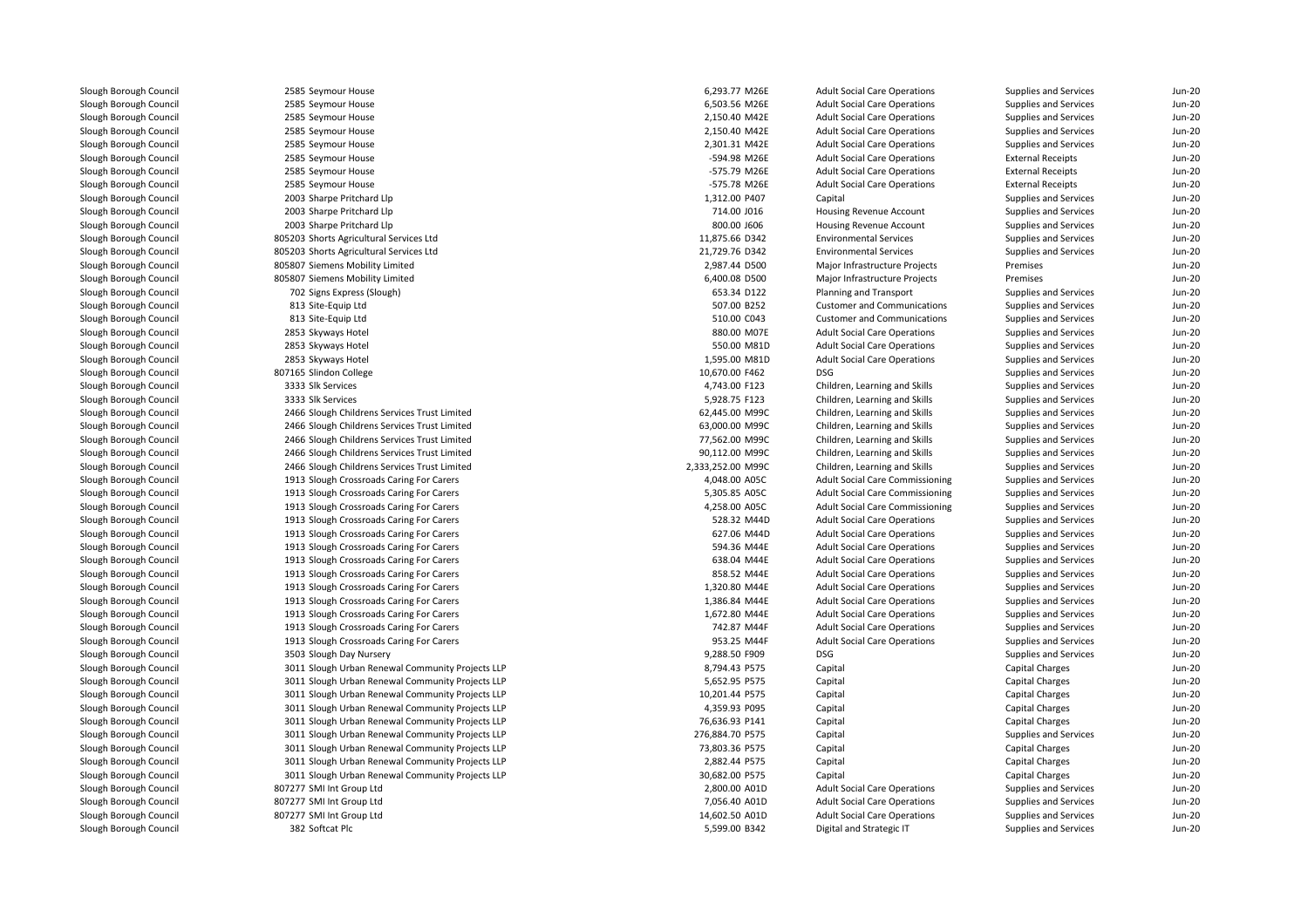114 Solutions 4 Health Ltd 1,749.00 A05C 114 Solutions 4 Health Ltd 15,015.84 A05C 114 Solutions 4 Health Ltdd 226,216.31 A09C 114 Solutions 4 Health Ltdd 60,000.00 A09C 1598 Sorbon Estates Limited 1598 Sorbon Estates Limited 79710 Southern Electric Plc 805742 Southern Tyre Recycling Ltd 804781 Sports and Leisure Management Ltd1875 Ss & Kk. Hothi 1875 Ss & Kk. Hothi 1875 Ss & Kk. Hothi 1875 Ss & Kk. Hothi 1875 Ss & Kk Hothi 1875 Ss & Kk. Hothi 803165 St Anthony's Catholic Primary School & Nursery 3,080.00 F550 DSG 803165 St Anthony's Catholic Primary School & Nursery 23,747.18 E409 DSG 3383 St Bernards Catholic Grammar School 371,043.51 E559 DSG 2918 St Bernard'S Rc Preparatory School 16,036.27 F909 DSG 805366 St Edmund Campion Catholic Primary School 1,851.00 F552 DSG 3547 St Ethelberts School 17,136.66 E419 DSG 1378 St Josephs Catholic High School 12,166.67 E569 DSG 806584 St Mattews Ltd 805867 ST VINCENTS SCHOOL FOR THE BLIND1445 Stallcombe House 1445 Stallcombe House 1445 Stallcombe House 468 Stannah Lift Services Ltd 807118 Stantec Uk Limited 807118 Stantec Uk Limited 804910 Stennetts Limited 804910 Stennetts Limited 804910 Stennetts Limited 804910 Stennetts Limited2687 Stepping Stones 2687 Stepping Stones 1332 STM Environmental Limited 1330 Storm Technologies Ltd 1330 Storm Technologies Ltd 1330 Storm Technologies Ltd 805181 Street Furnishings Ltd 805181 Street Furnishings Ltd 805181 Street Furnishings Ltd 805181 Street Furnishings Ltd 805181 Street Furnishings Ltd 805181 Street Furnishings Ltd 805181 Street Furnishings Ltd 805181 Street Furnishings Ltd 805181 Street Furnishings Ltd 805181 Street Furnishings Ltd 2688 Sunnyside Nursing Home 2,991.76 M15D 2688 Sunnyside Nursing Home 2,979.80 M17C 805898 SUR Old Library (Hotel) LLP 293 Surecare Sloughh 10,225.82 A05C 293 Surecare Sloughh 801.00 A05C

| 4 Solutions 4 Health Ltd                         | 1,749.00 A05C   | <b>Adult Social Care Commissioning</b> | Supplies and Services                          | Jun-20   |
|--------------------------------------------------|-----------------|----------------------------------------|------------------------------------------------|----------|
| 4 Solutions 4 Health Ltd                         | 15,015.84 A05C  | <b>Adult Social Care Commissioning</b> | Supplies and Services                          | $Jun-20$ |
| 4 Solutions 4 Health Ltd                         | 226,216.31 A09C | <b>Adult Social Care Commissioning</b> | Supplies and Services                          | $Jun-20$ |
| 4 Solutions 4 Health Ltd                         | 60,000.00 A09C  | <b>Adult Social Care Commissioning</b> | Supplies and Services                          | $Jun-2C$ |
| 8 Sorbon Estates Limited                         | 5,694.16 H205   | <b>Strategic Housing Services</b>      | Premises                                       | $Jun-20$ |
| 8 Sorbon Estates Limited                         | 5,694.16 H205   | <b>Strategic Housing Services</b>      | Premises                                       | Jun-20   |
| 9 South East Employers                           | 4,550.00 B348   | People                                 | Supplies and Services                          | $Jun-2C$ |
| 0 Southern Electric Plc                          | 895.76 H203     | <b>Strategic Housing Services</b>      | Premises                                       | $Jun-20$ |
| 2 Southern Tyre Recycling Ltd                    | 615.00 D342     | <b>Environmental Services</b>          | Supplies and Services                          | $Jun-2C$ |
| 1 Sports and Leisure Management Ltd              | 100,800.00 C025 | Communities and Lesiure                | Supplies and Services                          | $Jun-2C$ |
| 5 Ss & Kk. Hothi                                 | 11,771.25 H205  | <b>Strategic Housing Services</b>      | Premises                                       | $Jun-20$ |
| 5 Ss & Kk. Hothi                                 | 11,771.25 H205  | <b>Strategic Housing Services</b>      | Premises                                       | Jun-20   |
| 5 Ss & Kk. Hothi                                 | 11,771.25 H205  | <b>Strategic Housing Services</b>      | Premises                                       | $Jun-2C$ |
| 5 Ss & Kk. Hothi                                 | 15,816.66 H205  | <b>Strategic Housing Services</b>      | Premises                                       | $Jun-2C$ |
| 5 Ss & Kk. Hothi                                 | 15,816.66 H205  | <b>Strategic Housing Services</b>      | Premises                                       | $Jun-2C$ |
| 5 Ss & Kk. Hothi                                 | 15,816.66 H205  | <b>Strategic Housing Services</b>      | Premises                                       | $Jun-20$ |
| 5 St Anthony's Catholic Primary School & Nursery | 3,080.00 F550   | <b>DSG</b>                             | Supplies and Services                          | $Jun-2C$ |
| 5 St Anthony's Catholic Primary School & Nursery | 23,747.18 E409  | <b>DSG</b>                             | Supplies and Services                          | Jun-20   |
| 3 St Bernards Catholic Grammar School            | 371,043.51 E559 | <b>DSG</b>                             | Supplies and Services                          | $Jun-20$ |
| 8 St Bernard'S Rc Preparatory School             | 16,036.27 F909  | <b>DSG</b>                             | Supplies and Services                          | $Jun-2C$ |
| 6 St Edmund Campion Catholic Primary School      | 1,851.00 F552   | <b>DSG</b>                             | Supplies and Services                          | $Jun-20$ |
| 7 St Ethelberts School                           | 17,136.66 E419  | <b>DSG</b>                             | Supplies and Services                          | $Jun-2C$ |
| 8 St Josephs Catholic High School                | 12,166.67 E569  | <b>DSG</b>                             | Supplies and Services                          | $Jun-20$ |
| 4 St Mattews Ltd                                 | 3,964.29 M15F   | <b>Adult Social Care Operations</b>    | Supplies and Services                          | $Jun-20$ |
| 7 ST VINCENTS SCHOOL FOR THE BLIND               | 13,495.00 F462  | <b>DSG</b>                             | Supplies and Services                          | $Jun-2C$ |
| 5 Stallcombe House                               | 5,922.00 M26E   | <b>Adult Social Care Operations</b>    | Supplies and Services                          | $Jun-20$ |
| 5 Stallcombe House                               | 5,922.00 M26E   | <b>Adult Social Care Operations</b>    | Supplies and Services                          | $Jun-2C$ |
| 5 Stallcombe House                               | 5,922.00 M26E   | <b>Adult Social Care Operations</b>    | Supplies and Services                          | $Jun-20$ |
| 8 Stannah Lift Services Ltd                      | 2,213.00 J605   | Housing Revenue Account                | Supplies and Services                          | $Jun-20$ |
| 8 Stantec Uk Limited                             | 3,650.00 P095   | Capital                                | <b>Capital Charges</b>                         | $Jun-2C$ |
| 8 Stantec Uk Limited                             | 4,125.00 P095   | Capital                                | <b>Capital Charges</b>                         | $Jun-20$ |
| 0 Stennetts Limited                              | 5,070.00 D630   | Direct Service Organisation (DSO)      | Supplies and Services                          | $Jun-2C$ |
| 0 Stennetts Limited                              | 835.00 D750     | Direct Service Organisation (DSO)      | Supplies and Services                          | $Jun-2C$ |
| 0 Stennetts Limited                              | 1,000.00 D750   | Direct Service Organisation (DSO)      | Supplies and Services                          | $Jun-20$ |
| 0 Stennetts Limited                              | 1,365.00 D880   | Direct Service Organisation (DSO)      | Supplies and Services                          | $Jun-2C$ |
| 7 Stepping Stones                                |                 |                                        |                                                | $Jun-20$ |
| 7 Stepping Stones                                | 5,133.24 M26E   | <b>Adult Social Care Operations</b>    | Supplies and Services<br>Supplies and Services | $Jun-2C$ |
|                                                  | 8,005.12 M27F   | <b>Adult Social Care Operations</b>    |                                                |          |
| 2 STM Environmental Limited                      | 1,906.75 D308   | Major Infrastructure Projects          | Supplies and Services                          | $Jun-2C$ |
| 0 Storm Technologies Ltd                         | -1,800.00 B342  | Digital and Strategic IT               | Supplies and Services                          | $Jun-20$ |
| 0 Storm Technologies Ltd                         | 9,682.00 B342   | Digital and Strategic IT               | Supplies and Services                          | $Jun-2C$ |
| 0 Storm Technologies Ltd                         | 1,160.36 P193   | Capital                                | Supplies and Services                          | $Jun-2C$ |
| 1 Street Furnishings Ltd                         | 1,355.24 D880   | Direct Service Organisation (DSO)      | Supplies and Services                          | $Jun-2C$ |
| 1 Street Furnishings Ltd                         | 4,321.02 A01P   | Public Health                          | Supplies and Services                          | $Jun-2C$ |
| 1 Street Furnishings Ltd                         | 1,785.00 D880   | Direct Service Organisation (DSO)      | Supplies and Services                          | $Jun-20$ |
| 1 Street Furnishings Ltd                         | 649.31 D880     | Direct Service Organisation (DSO)      | Supplies and Services                          | Jun-20   |
| 1 Street Furnishings Ltd                         | 585.00 D880     | Direct Service Organisation (DSO)      | Supplies and Services                          | $Jun-20$ |
| 1 Street Furnishings Ltd                         | 1,280.00 D880   | Direct Service Organisation (DSO)      | Supplies and Services                          | $Jun-20$ |
| 1 Street Furnishings Ltd                         | 3,296.00 D880   | Direct Service Organisation (DSO)      | Supplies and Services                          | $Jun-2C$ |
| 1 Street Furnishings Ltd                         | 3,450.00 D880   | Direct Service Organisation (DSO)      | Supplies and Services                          | $Jun-20$ |
| 1 Street Furnishings Ltd                         | 3,489.00 D880   | Direct Service Organisation (DSO)      | Supplies and Services                          | Jun-20   |
| 1 Street Furnishings Ltd                         | 826.87 D880     | Direct Service Organisation (DSO)      | Supplies and Services                          | Jun-20   |
| 8 Sunnyside Nursing Home                         | 2,991.76 M15D   | <b>Adult Social Care Operations</b>    | Supplies and Services                          | $Jun-20$ |
| 8 Sunnyside Nursing Home                         | 2,979.80 M17C   | <b>Adult Social Care Operations</b>    | Supplies and Services                          | $Jun-20$ |
| 8 SUR Old Library (Hotel) LLP                    | 220,948.79 P159 | Capital                                | <b>Capital Charges</b>                         | $Jun-20$ |
| 3 Surecare Slough                                | 10,225.82 A05C  | <b>Adult Social Care Commissioning</b> | Supplies and Services                          | $Jun-2C$ |
| 3 Surecare Slough                                | 801.00 A05C     | <b>Adult Social Care Commissioning</b> | Supplies and Services                          | $Jun-20$ |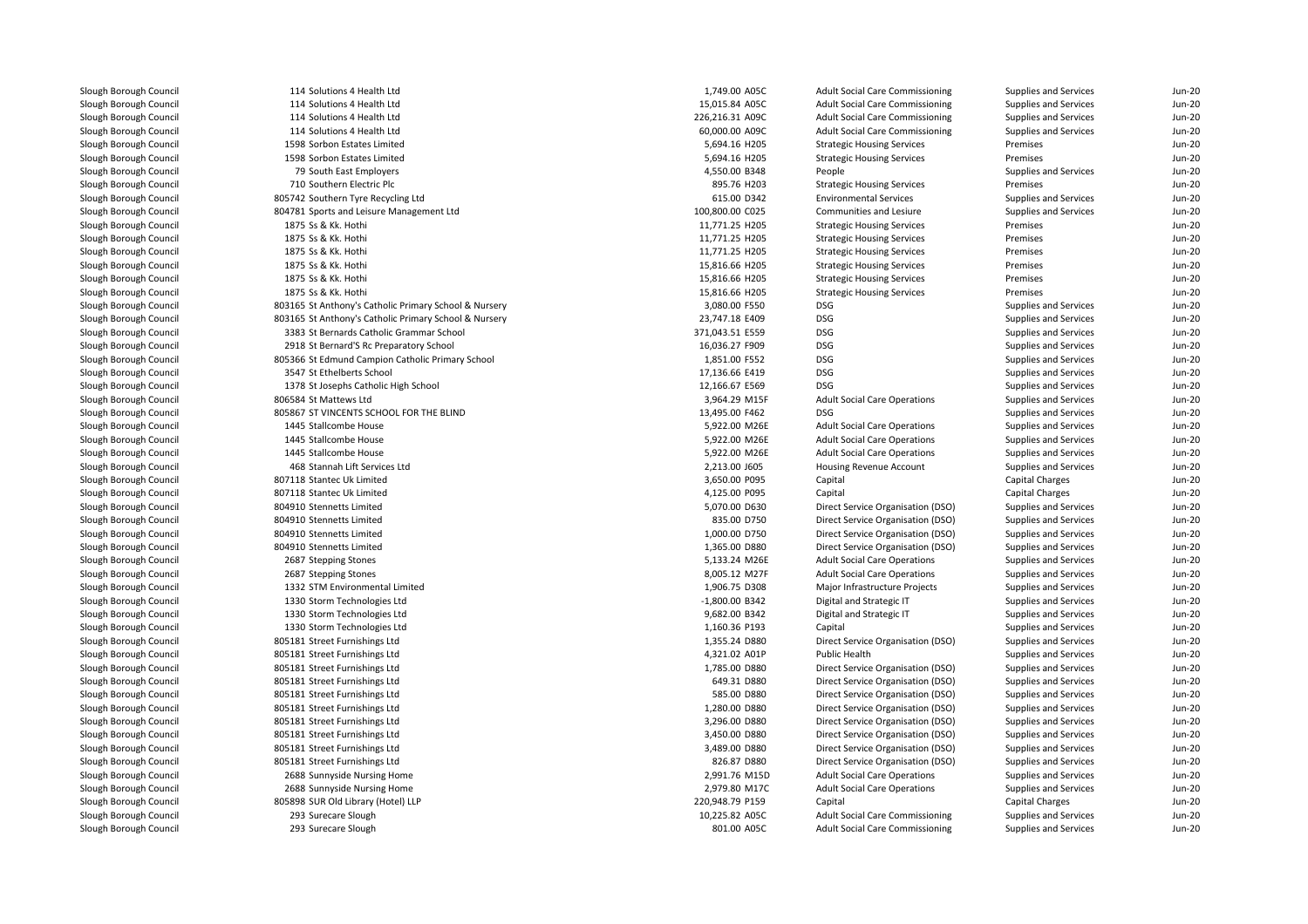293 Surecare Slough 293 Surecare Slough 293 Surecare Slough 293 Surecare Slough 293 Surecare Slough 293 Surecare Slough 293 Surecare Slough 293 Surecare Slough 293 Surecare Slough 293 Surecare Slough 293 Surecare Slough 293 Surecare Slough 293 Surecare Slough 293 Surecare Slough 293293 Surecare Slough 293 Surecare Slough 293 Surecare Slough 293 Surecare Slough 293 Surecare Slough 293 Surecare Slough 293 Surecare Slough 293 Surecare Slough 293 Surecare Slough 293 Surecare Slough 293 Surecare Slough 293 Surecare Slough 293 Surecare Slough 293 Surecare Slough 293 Surecare Slough 293 Surecare Slough 293 Surecare Slough 293 Surecare Slough 293 Surecare Slough 293 Surecare Slough 293 Surecare Slough 293 Surecare Slough 293 Surecare Slough 293 Surecare Slough 293 Surecare Slough 293 Surecare Slough 293 Surecare Slough 293 Surecare Slough 293 Surecare Slough 293 Surecare Slough 293293 Surecare Slough 293 Surecare Slough 293 Surecare Slough 293 Surecare Slough 293 Surecare Slough 293 Surecare Slough 293 Surecare Slough 293 Surecare Slough 293 Surecare Slough 293 Surecare Slough 293 Surecare Slough293 Surecare Slough

| 508.80 M44C                    | <b>Adult Social Care Operations</b>                                        | Supplies and Services | Jun-20   |
|--------------------------------|----------------------------------------------------------------------------|-----------------------|----------|
| 509.04 M44C                    | <b>Adult Social Care Operations</b>                                        | Supplies and Services | $Jun-2C$ |
| 545.40 M44C                    | <b>Adult Social Care Operations</b>                                        | Supplies and Services | $Jun-20$ |
| 577.04 M44C                    | <b>Adult Social Care Operations</b>                                        | Supplies and Services | $Jun-20$ |
| 599.95 M44C                    | <b>Adult Social Care Operations</b>                                        | Supplies and Services | $Jun-2C$ |
| 636.30 M44C                    | <b>Adult Social Care Operations</b>                                        | Supplies and Services | $Jun-20$ |
| 763.56 M44C                    | <b>Adult Social Care Operations</b>                                        | Supplies and Services | $Jun-2C$ |
| 763.56 M44C                    | <b>Adult Social Care Operations</b>                                        | Supplies and Services | $Jun-2C$ |
| 787.82 M44C                    | <b>Adult Social Care Operations</b>                                        | Supplies and Services | $Jun-20$ |
| 887.05 M44C                    | <b>Adult Social Care Operations</b>                                        | Supplies and Services | $Jun-2C$ |
| 890.82 M44C                    | <b>Adult Social Care Operations</b>                                        | Supplies and Services | $Jun-2C$ |
| 890.96 M44C                    | <b>Adult Social Care Operations</b>                                        | Supplies and Services | Jun-20   |
| 890.96 M44C                    | <b>Adult Social Care Operations</b>                                        | Supplies and Services | $Jun-20$ |
| 1,000.04 M44C                  | <b>Adult Social Care Operations</b>                                        | Supplies and Services | $Jun-2C$ |
| 1,018.08 M44C                  | <b>Adult Social Care Operations</b>                                        | Supplies and Services | $Jun-20$ |
| 1,018.08 M44C                  | <b>Adult Social Care Operations</b>                                        | Supplies and Services | $Jun-2C$ |
| 1,089.89 M44C                  | <b>Adult Social Care Operations</b>                                        | Supplies and Services | Jun-20   |
| 1,121.11 M44C                  | <b>Adult Social Care Operations</b>                                        | Supplies and Services | $Jun-20$ |
| 1,145.34 M44C                  | <b>Adult Social Care Operations</b>                                        | Supplies and Services | $Jun-2C$ |
| 1,145.34 M44C                  | <b>Adult Social Care Operations</b>                                        | Supplies and Services | $Jun-20$ |
| 1,181.70 M44C                  | <b>Adult Social Care Operations</b>                                        | Supplies and Services | $Jun-2C$ |
| 1,181.84 M44C                  | <b>Adult Social Care Operations</b>                                        | Supplies and Services | $Jun-2C$ |
| 1,192.91 M44C                  | <b>Adult Social Care Operations</b>                                        | Supplies and Services | $Jun-20$ |
| 1,227.74 M44C                  | <b>Adult Social Care Operations</b>                                        | Supplies and Services | Jun-20   |
| 1,272.60 M44C                  | <b>Adult Social Care Operations</b>                                        | Supplies and Services | $Jun-20$ |
| 1,286.44 M44C                  | <b>Adult Social Care Operations</b>                                        | Supplies and Services | $Jun-20$ |
| 1,418.69 M44C                  | <b>Adult Social Care Operations</b>                                        | Supplies and Services | Jun-20   |
| 1,528.24 M44C                  | <b>Adult Social Care Operations</b>                                        | Supplies and Services | $Jun-20$ |
| 1,663.67 M44C                  | <b>Adult Social Care Operations</b>                                        | Supplies and Services | $Jun-20$ |
| 2,017.98 M44C                  | <b>Adult Social Care Operations</b>                                        | Supplies and Services | $Jun-20$ |
| 2,036.16 M44C                  | <b>Adult Social Care Operations</b>                                        | Supplies and Services | $Jun-20$ |
| 2,129.94 M44C                  | <b>Adult Social Care Operations</b>                                        | Supplies and Services | Jun-20   |
| 2,290.68 M44C                  | <b>Adult Social Care Operations</b>                                        | Supplies and Services | $Jun-20$ |
| 2,290.68 M44C                  | <b>Adult Social Care Operations</b>                                        | Supplies and Services | $Jun-20$ |
| 2,290.68 M44C                  | <b>Adult Social Care Operations</b>                                        | Supplies and Services | Jun-20   |
| 2,290.68 M44C                  | <b>Adult Social Care Operations</b>                                        | Supplies and Services | $Jun-2C$ |
|                                |                                                                            |                       | $Jun-20$ |
| 2,327.04 M44C<br>2,363.40 M44C | <b>Adult Social Care Operations</b><br><b>Adult Social Care Operations</b> | Supplies and Services | Jun-20   |
|                                |                                                                            | Supplies and Services | $Jun-2C$ |
| 2,381.58 M44C                  | <b>Adult Social Care Operations</b>                                        | Supplies and Services |          |
| 2,545.20 M44C                  | <b>Adult Social Care Operations</b>                                        | Supplies and Services | $Jun-20$ |
| 2,799.72 M44C                  | <b>Adult Social Care Operations</b>                                        | Supplies and Services | Jun-20   |
| 2,800.00 M44C                  | <b>Adult Social Care Operations</b>                                        | Supplies and Services | $Jun-20$ |
| 2,818.20 M44C                  | <b>Adult Social Care Operations</b>                                        | Supplies and Services | $Jun-20$ |
| 3,231.44 M44C                  | <b>Adult Social Care Operations</b>                                        | Supplies and Services | $Jun-20$ |
| 554.02 M44D                    | <b>Adult Social Care Operations</b>                                        | Supplies and Services | $Jun-20$ |
| 1,163.52 M44D                  | <b>Adult Social Care Operations</b>                                        | Supplies and Services | Jun-20   |
| 2,036.16 M44D                  | <b>Adult Social Care Operations</b>                                        | Supplies and Services | $Jun-20$ |
| 2,290.68 M44D                  | <b>Adult Social Care Operations</b>                                        | Supplies and Services | $Jun-20$ |
| 2,290.68 M44D                  | <b>Adult Social Care Operations</b>                                        | Supplies and Services | Jun-20   |
| 2,399.76 M44D                  | <b>Adult Social Care Operations</b>                                        | Supplies and Services | $Jun-20$ |
| 2,545.20 M44D                  | <b>Adult Social Care Operations</b>                                        | Supplies and Services | $Jun-20$ |
| 2,799.72 M44D                  | <b>Adult Social Care Operations</b>                                        | Supplies and Services | $Jun-20$ |
| 509.04 M44E                    | <b>Adult Social Care Operations</b>                                        | Supplies and Services | $Jun-20$ |
| 1,018.08 M44E                  | <b>Adult Social Care Operations</b>                                        | Supplies and Services | $Jun-20$ |
| 1,245.60 M44E                  | <b>Adult Social Care Operations</b>                                        | Supplies and Services | $Jun-20$ |
| 765.96 M44F                    | <b>Adult Social Care Operations</b>                                        | Supplies and Services | $Jun-20$ |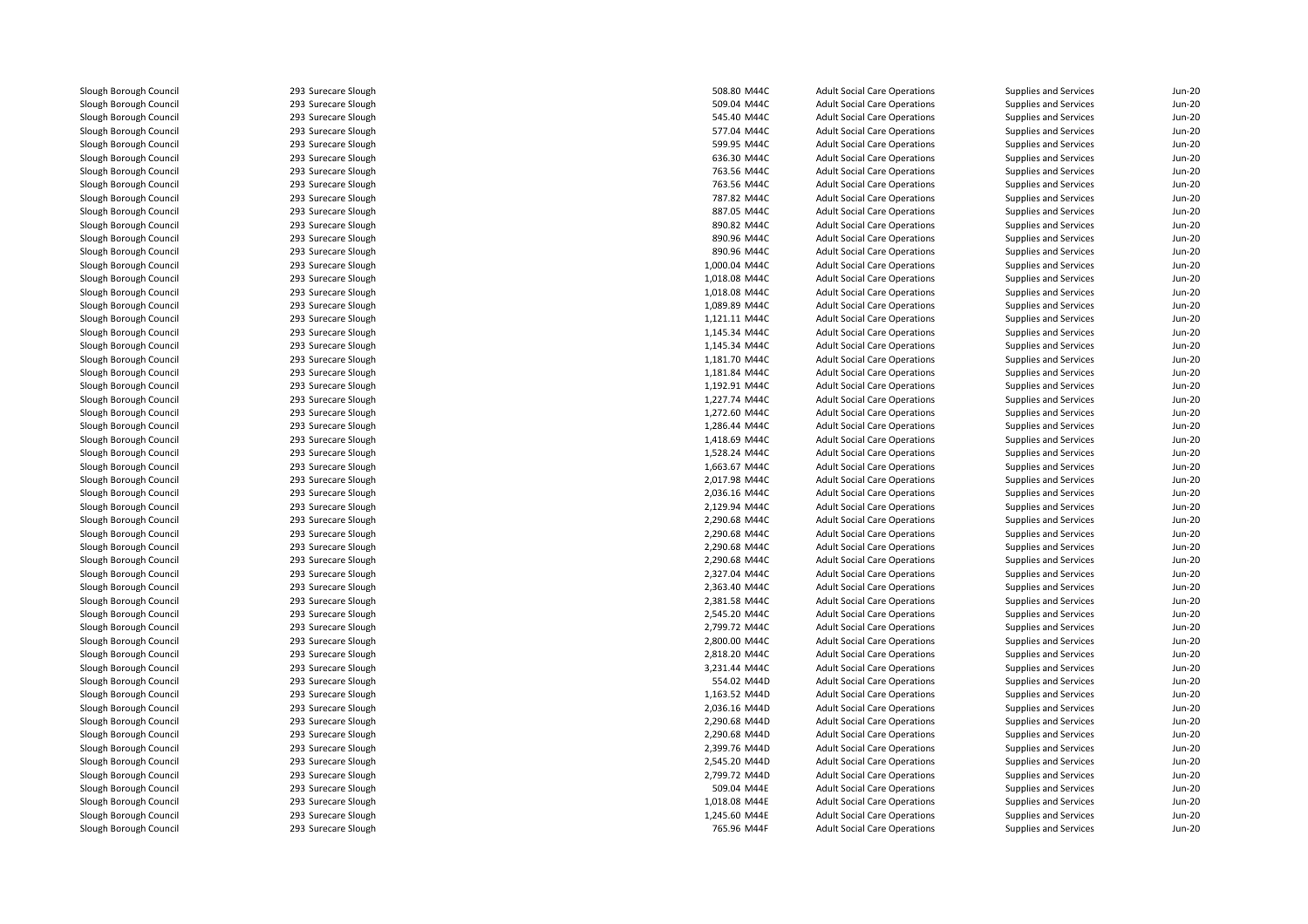293 Surecare Slough 293 Surecare Sloughh 2,290.68 M47D 293 Surecare Sloughh 636.30 M48C 293 Surecare Sloughh 803.26 M48C 293 Surecare Sloughh 1,781.64 M48C 293 Surecare Sloughh 2,545.20 M48C 293 Surecare Sloughh 2,799.72 M48C 805484 Synergy Asset Services Ltd 805484 Synergy Asset Services Ltd 803464 TAIRA FOO 807256 Targeted Provision Ltd 807256 Targeted Provision Ltd 807256 Targeted Provision Ltd 807256 Targeted Provision Ltd 807256 Targeted Provision Ltd 807256 Targeted Provision Ltd 805683 Team Carita DCS Limitedd 868.00 M42C 805683 Team Carita DCS Limitedd 1,092.89 M44C 805683 Team Carita DCS Limited $1,193.64$  M44C 807134 TECHNIMOVE LTD 3369 Teeny Boppers Montessori School 9,879.64 F909 DSG 1596 Teleshore (Uk) Limited 1596 Teleshore (Uk) Limited 1596 Teleshore (Uk) Limited 1596 Teleshore (Uk) Limited 1596 Teleshore (Uk) Limited 806335 Tennyson Finn Ltd 803712 Thames Valley Transport Services LTD 717 Thames Water Utilities Limited 717 Thames Water Utilities Limited 717 Thames Water Utilities Limited 803774 The Abbeyfield Maidenhead Society Ltd 803774 The Abbeyfield Maidenhead Society Ltd 803774 The Abbeyfield Maidenhead Society Ltd 803774 The Abbeyfield Maidenhead Society Ltd 230 The Aed Practice Limited 653 The Godolphin Junior Academy 9,041.67 E779 DSG1385 The Langley Academy **1385 The Langley Academy** 590.00 F417 **DSG** 1385 The Langley Academy **1385 The Langley Academy** 8,163.24 E719 DSG 1 19,136.67 E469 DSG و 803300 The Langley Academy Primary 19,136.67 E469 DSG 806847 The Langley Heritage Primary Academy 20,365.43 E369 DSG 805400 The Leading Care Company 9,743.47 A05C 805400 The Leading Care Company 2,079.28 M41D**1** SOS400 The Leading Care Company 6 and the set of the set of the SOS M44C and the South of the Leading Care Company 693.00 M44C company 693.00 M44C company 693.00 M44C l and the South of the Leading Care Company and the South of the South of the South of the South of the South o 805400 The Leading Care Company 709.60 M44Cl and the South of the Leading Care Company and the South of the South of the South of the South South South S **1** 805400 The Leading Care Company 1,039.78 M44C **1** 805400 The Leading Care Company 1,097.38 M44C and the SOS400 The Leading Care Company 1,138.92 M44C and the SOS 300 M44C and the SOS 300 M44C and the SOS 30 and the SOS400 The Leading Care Company 1,155.00 M44C and the SOS 305 AM 2010 M44C and the SOS 30 M44C and the SOS 30 M44C and the SOS 30 M44C and the SOS 30 M44C and the SOS 30 M44C and the SOS 30 M44C and the SOS 30 M5 a 805400 The Leading Care Company 1,171.64 M44C 805400 The Leading Care Company 1,171.64 M44C 1.311.89 M44C و805400 The Leading Care Company 805400 The Leading Care Company 1,386.00 M44C

| Slough                        | 1,163.52 M44F  | <b>Adult Social Care Operations</b>    | Supplies and Services        | Jun-20        |
|-------------------------------|----------------|----------------------------------------|------------------------------|---------------|
| Slough                        | 2,290.68 M47D  | <b>Adult Social Care Operations</b>    | <b>Supplies and Services</b> | <b>Jun-20</b> |
| Slough                        | 636.30 M48C    | <b>Adult Social Care Operations</b>    | Supplies and Services        | <b>Jun-20</b> |
| Slough                        | 803.26 M48C    | <b>Adult Social Care Operations</b>    | Supplies and Services        | <b>Jun-20</b> |
| Slough                        | 1,781.64 M48C  | <b>Adult Social Care Operations</b>    | Supplies and Services        | Jun-20        |
| Slough                        | 2,545.20 M48C  | <b>Adult Social Care Operations</b>    | <b>Supplies and Services</b> | Jun-20        |
| Slough                        | 2,799.72 M48C  | <b>Adult Social Care Operations</b>    | Supplies and Services        | <b>Jun-20</b> |
| <b>Asset Services Ltd</b>     | 1,292.45 D342  | <b>Environmental Services</b>          | Supplies and Services        | <b>Jun-20</b> |
| <b>Asset Services Ltd</b>     | 1,400.50 D342  | <b>Environmental Services</b>          | Supplies and Services        | <b>Jun-20</b> |
| 0                             | 1,215.00 C322  | Communities and Lesiure                | <b>Supplies and Services</b> | <b>Jun-20</b> |
| Provision Ltd                 | 660.00 F446    | <b>DSG</b>                             | Supplies and Services        | Jun-20        |
| Provision Ltd                 | 1,182.50 F446  | <b>DSG</b>                             | <b>Supplies and Services</b> | <b>Jun-20</b> |
| Provision Ltd                 | 1,265.00 F446  | <b>DSG</b>                             | Supplies and Services        | <b>Jun-20</b> |
| Provision Ltd                 | 1,430.00 F446  | <b>DSG</b>                             | Supplies and Services        | <b>Jun-20</b> |
| Provision Ltd                 | 1,650.00 F446  | <b>DSG</b>                             | <b>Supplies and Services</b> | <b>Jun-20</b> |
| Provision Ltd                 | 2,310.00 F446  | <b>DSG</b>                             | <b>Supplies and Services</b> | <b>Jun-20</b> |
| ita DCS Limited               | 868.00 M42C    | <b>Adult Social Care Operations</b>    | Supplies and Services        | <b>Jun-20</b> |
| ita DCS Limited               | 1,092.89 M44C  | <b>Adult Social Care Operations</b>    | <b>Supplies and Services</b> | <b>Jun-20</b> |
| ita DCS Limited               | 1,193.64 M44C  | <b>Adult Social Care Operations</b>    | Supplies and Services        | <b>Jun-20</b> |
| <b>OVE LTD</b>                | 42,130.00 P204 | Capital                                | Capital Charges              | <b>Jun-20</b> |
| ppers Montessori School       | 9,879.64 F909  | <b>DSG</b>                             | Supplies and Services        | <b>Jun-20</b> |
| (Uk) Limited                  | 556.95 D320    | <b>Regulatory Services</b>             | Supplies and Services        | <b>Jun-20</b> |
| (Uk) Limited                  | 1,388.64 D320  | <b>Regulatory Services</b>             | Supplies and Services        | <b>Jun-20</b> |
| (Uk) Limited                  | 1,725.00 D320  | <b>Regulatory Services</b>             | <b>Supplies and Services</b> | <b>Jun-20</b> |
| (Uk) Limited                  | 1,725.00 D320  | <b>Regulatory Services</b>             | <b>Supplies and Services</b> | <b>Jun-20</b> |
| (Uk) Limited                  | 2,181.50 D320  | <b>Regulatory Services</b>             | Supplies and Services        | <b>Jun-20</b> |
| Finn Ltd                      | 1,551.00 C322  | Communities and Lesiure                | <b>Supplies and Services</b> | <b>Jun-20</b> |
| alley Transport Services LTD  | 37,374.50 F123 | Children, Learning and Skills          | <b>Supplies and Services</b> | Jun-20        |
| Vater Utilities Limited       | 3,970.63 H202  | <b>Strategic Housing Services</b>      | Premises                     | <b>Jun-20</b> |
| Vater Utilities Limited       | 816.55 J015    | Housing Revenue Account                | Premises                     | <b>Jun-20</b> |
| Vater Utilities Limited       | 3,024.48 J015  | Housing Revenue Account                | Premises                     | Jun-20        |
| yfield Maidenhead Society Ltd | 3,214.29 M27C  | <b>Adult Social Care Operations</b>    | Supplies and Services        | <b>Jun-20</b> |
| yfield Maidenhead Society Ltd | 3,214.29 M27C  | <b>Adult Social Care Operations</b>    | Supplies and Services        | <b>Jun-20</b> |
| yfield Maidenhead Society Ltd | 3,321.43 M27C  | <b>Adult Social Care Operations</b>    | Supplies and Services        | Jun-20        |
| yfield Maidenhead Society Ltd | 3,321.43 M27C  | <b>Adult Social Care Operations</b>    | <b>Supplies and Services</b> | <b>Jun-20</b> |
| Practice Limited              | 1,800.00 P749  | Capital                                | Capital Charges              | <b>Jun-20</b> |
| Iphin Junior Academy          | 9,041.67 E779  | <b>DSG</b>                             | Supplies and Services        | <b>Jun-20</b> |
| ey Academy                    | 590.00 F417    | <b>DSG</b>                             | <b>Supplies and Services</b> | Jun-20        |
| ey Academy                    | 8,163.24 E719  | <b>DSG</b>                             | Supplies and Services        | <b>Jun-20</b> |
| ey Academy Primary            | 19,136.67 E469 | <b>DSG</b>                             | <b>Supplies and Services</b> | <b>Jun-20</b> |
| ey Heritage Primary Academy   | 20,365.43 E369 | <b>DSG</b>                             | Supplies and Services        | <b>Jun-20</b> |
| ing Care Company              | 9,743.47 A05C  | <b>Adult Social Care Commissioning</b> | Supplies and Services        | <b>Jun-20</b> |
| ing Care Company              | 2,079.28 M41D  | <b>Adult Social Care Operations</b>    | Supplies and Services        | <b>Jun-20</b> |
| ing Care Company              | 594.08 M44C    | <b>Adult Social Care Operations</b>    | Supplies and Services        | <b>Jun-20</b> |
| ing Care Company              | 693.00 M44C    | <b>Adult Social Care Operations</b>    | Supplies and Services        | Jun-20        |
| ing Care Company              | 693.14 M44C    | <b>Adult Social Care Operations</b>    | Supplies and Services        | <b>Jun-20</b> |
| ing Care Company              | 709.60 M44C    | <b>Adult Social Care Operations</b>    | <b>Supplies and Services</b> | <b>Jun-20</b> |
| ing Care Company              | 808.64 M44C    | <b>Adult Social Care Operations</b>    | Supplies and Services        | Jun-20        |
| ing Care Company              | 1,039.78 M44C  | <b>Adult Social Care Operations</b>    | Supplies and Services        | <b>Jun-20</b> |
| ing Care Company              | 1,097.38 M44C  | <b>Adult Social Care Operations</b>    | Supplies and Services        | <b>Jun-20</b> |
| ing Care Company              | 1,138.92 M44C  | <b>Adult Social Care Operations</b>    | Supplies and Services        | <b>Jun-20</b> |
| ing Care Company              | 1,155.00 M44C  | <b>Adult Social Care Operations</b>    | Supplies and Services        | <b>Jun-20</b> |
| ing Care Company              | 1,171.64 M44C  | <b>Adult Social Care Operations</b>    | <b>Supplies and Services</b> | <b>Jun-20</b> |
| ing Care Company              | 1,171.64 M44C  | <b>Adult Social Care Operations</b>    | <b>Supplies and Services</b> | <b>Jun-20</b> |
| ing Care Company              | 1,311.89 M44C  | <b>Adult Social Care Operations</b>    | <b>Supplies and Services</b> | <b>Jun-20</b> |
| ing Care Company              | 1,386.00 M44C  | <b>Adult Social Care Operations</b>    | <b>Supplies and Services</b> | <b>Jun-20</b> |
|                               |                |                                        |                              |               |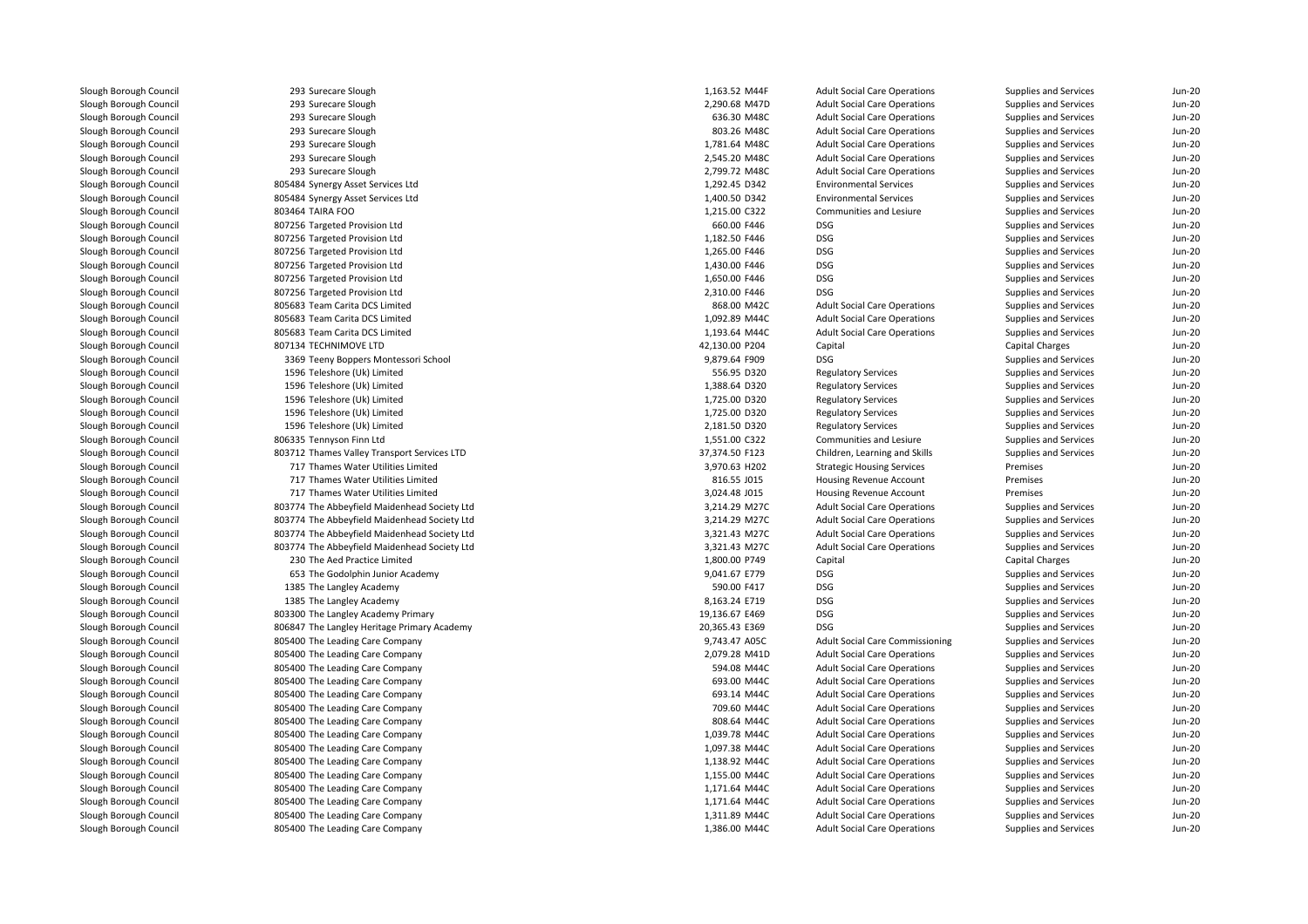| .                   | . |
|---------------------|---|
| 577 Upton Park Hote |   |

| 805400 The Leading Care Company                   | 763.25 M44D      | <b>Adult Social Care Operations</b> | Supplies and Services      | $Jun-20$ |
|---------------------------------------------------|------------------|-------------------------------------|----------------------------|----------|
| 805400 The Leading Care Company                   | 1,881.04 M44D    | <b>Adult Social Care Operations</b> | Supplies and Services      | $Jun-20$ |
| 805400 The Leading Care Company                   | 2,310.56 M44D    | <b>Adult Social Care Operations</b> | Supplies and Services      | $Jun-2C$ |
| 805400 The Leading Care Company                   | 1,336.50 M44F    | <b>Adult Social Care Operations</b> | Supplies and Services      | Jun-20   |
| 805400 The Leading Care Company                   | 577.50 M48C      | <b>Adult Social Care Operations</b> | Supplies and Services      | $Jun-20$ |
| 1794 The Light UK                                 | 536.00 M44E      | <b>Adult Social Care Operations</b> | Supplies and Services      | $Jun-2C$ |
| 1794 The Light UK                                 | 569.48 M44E      | <b>Adult Social Care Operations</b> | Supplies and Services      | Jun-20   |
| 1794 The Light UK                                 | 670.00 M44E      | <b>Adult Social Care Operations</b> | Supplies and Services      | $Jun-20$ |
| 1794 The Light UK                                 | 804.00 M44E      | <b>Adult Social Care Operations</b> | Supplies and Services      | $Jun-20$ |
| 1794 The Light UK                                 | 1,005.00 M44E    | <b>Adult Social Care Operations</b> | Supplies and Services      | Jun-20   |
| 1794 The Light UK                                 | 1,340.00 M44E    | <b>Adult Social Care Operations</b> | Supplies and Services      | $Jun-20$ |
| 1794 The Light UK                                 | 1,340.00 M44E    | <b>Adult Social Care Operations</b> | Supplies and Services      | $Jun-20$ |
| 1794 The Light UK                                 | 1,340.00 M44E    | <b>Adult Social Care Operations</b> | Supplies and Services      | Jun-20   |
| 1794 The Light UK                                 | 1,407.00 M44E    | <b>Adult Social Care Operations</b> | Supplies and Services      | Jun-20   |
| 3116 The Oratory Montessori Day Nursery           | 10,636.24 F909   | DSG                                 | Supplies and Services      | Jun-20   |
| 803338 The Owl Centre                             | 750.00 F417      | <b>DSG</b>                          | Supplies and Services      | $Jun-2C$ |
| 2898 The Regard Partnership Ltd                   | 4,245.99 M44D    | <b>Adult Social Care Operations</b> | Supplies and Services      | Jun-20   |
| 2898 The Regard Partnership Ltd                   | -2,781.50 M44E   | <b>Adult Social Care Operations</b> | Supplies and Services      | Jun-20   |
| 2898 The Regard Partnership Ltd                   | $-1,250.11$ M44E | <b>Adult Social Care Operations</b> | Supplies and Services      | $Jun-2C$ |
| 803342 The Sport, Leisure and Culture Consultancy | 6,121.88 C025    | Communities and Lesiure             | Supplies and Services      | Jun-20   |
| 806236 The Traditional Company (Ironwork) Ltd.    | 13,027.00 C001   | Communities and Lesiure             | Supplies and Services      | Jun-20   |
| 821 The Westgate School                           | 19,333.33 E789   | <b>DSG</b>                          | Supplies and Services      | $Jun-20$ |
| 807030 Thrive365 Ltd                              | 2,240.00 F210    | Communities and Lesiure             | TP-Other Bodies            | Jun-20   |
| 806360 Tiny Turtles Daycare Nursery Ltd           | 12,278.94 F909   | <b>DSG</b>                          | Supplies and Services      | Jun-20   |
| 805506 TKF Training                               | 945.00 D750      | Direct Service Organisation (DSO)   | Indirect Employee Expenses | $Jun-20$ |
| 805506 TKF Training                               | 1,725.00 D750    | Direct Service Organisation (DSO)   | Indirect Employee Expenses | Jun-20   |
| 805506 TKF Training                               | 3,675.00 D750    | Direct Service Organisation (DSO)   | Indirect Employee Expenses | Jun-20   |
| 171 Toad Hall Nursery                             | 28,733.04 F909   | DSG                                 | Supplies and Services      | $Jun-20$ |
| 1157 Total Gas & Power                            | 5,991.08 K526    | <b>Building Management</b>          | Premises                   | $Jun-2C$ |
| 1157 Total Gas & Power                            | 6,814.22 K526    | <b>Building Management</b>          | Premises                   | Jun-20   |
| 1157 Total Gas & Power                            | 6,890.83 K526    | <b>Building Management</b>          | Premises                   | Jun-20   |
| 1157 Total Gas & Power                            | 14,578.82 K526   | <b>Building Management</b>          | Premises                   | Jun-20   |
| 1157 Total Gas & Power                            | 25,043.11 K526   | <b>Building Management</b>          | Premises                   | Jun-20   |
| 805950 Treloar College                            | 5,712.56 M26E    | <b>Adult Social Care Operations</b> | Supplies and Services      | $Jun-20$ |
| 803437 Trinova Systems Ltd                        | 2,500.00 D750    | Direct Service Organisation (DSO)   | Supplies and Services      | Jun-20   |
| 2889 Tudor (UK) Ltd t/a Tudor Environmental       | 1,160.00 D750    | Direct Service Organisation (DSO)   | Supplies and Services      | Jun-20   |
| 807338 UK Safe Moves Ltd                          | 630.00 P204      | Capital                             | Capital Charges            | $Jun-20$ |
| 806781 Unisan Limited                             | 2,989.00 B064    | <b>Building Management</b>          | Supplies and Services      | Jun-20   |
| 806781 Unisan Limited                             | 3,586.80 B064    | <b>Building Management</b>          | Supplies and Services      | Jun-20   |
| 577 Upton Park Hotel                              | 1,820.00 M80F    | <b>Adult Social Care Operations</b> | Supplies and Services      | $Jun-20$ |
| 577 Upton Park Hotel                              | 945.00 H205      | <b>Strategic Housing Services</b>   | Supplies and Services      | Jun-20   |
| 577 Upton Park Hotel                              | 1,008.00 H205    | <b>Strategic Housing Services</b>   | Supplies and Services      | $Jun-2C$ |
| 577 Upton Park Hotel                              | 1,155.00 H205    | <b>Strategic Housing Services</b>   | Supplies and Services      | $Jun-20$ |
| 577 Upton Park Hotel                              | 1,800.00 H205    | <b>Strategic Housing Services</b>   | Supplies and Services      | Jun-20   |
| 577 Upton Park Hotel                              | 1,920.00 H205    | <b>Strategic Housing Services</b>   | Supplies and Services      | $Jun-2C$ |
| 577 Upton Park Hotel                              | 1,976.00 H205    | <b>Strategic Housing Services</b>   | Supplies and Services      | Jun-20   |
| 577 Upton Park Hotel                              | 2,070.00 H205    | <b>Strategic Housing Services</b>   | Supplies and Services      | Jun-20   |
| 577 Upton Park Hotel                              | 2,380.00 H205    | <b>Strategic Housing Services</b>   | Supplies and Services      | $Jun-2C$ |
| 577 Upton Park Hotel                              | 2,480.00 H205    | <b>Strategic Housing Services</b>   | Supplies and Services      | $Jun-2C$ |
| 577 Upton Park Hotel                              | 2,584.00 H205    | <b>Strategic Housing Services</b>   | Supplies and Services      | Jun-20   |
| 577 Upton Park Hotel                              | 2,584.00 H205    | <b>Strategic Housing Services</b>   | Supplies and Services      | $Jun-20$ |
| 577 Upton Park Hotel                              | 2,584.00 H205    | <b>Strategic Housing Services</b>   | Supplies and Services      | $Jun-2C$ |
| 577 Upton Park Hotel                              | 2,584.00 H205    | <b>Strategic Housing Services</b>   | Supplies and Services      | $Jun-20$ |
| 577 Upton Park Hotel                              | 2,584.00 H205    | <b>Strategic Housing Services</b>   | Supplies and Services      | $Jun-20$ |
| 577 Upton Park Hotel                              | 2,584.00 H205    | <b>Strategic Housing Services</b>   | Supplies and Services      | $Jun-2C$ |
| 577 Upton Park Hotel                              | 2,584.00 H205    | <b>Strategic Housing Services</b>   | Supplies and Services      | $Jun-20$ |
|                                                   |                  |                                     |                            |          |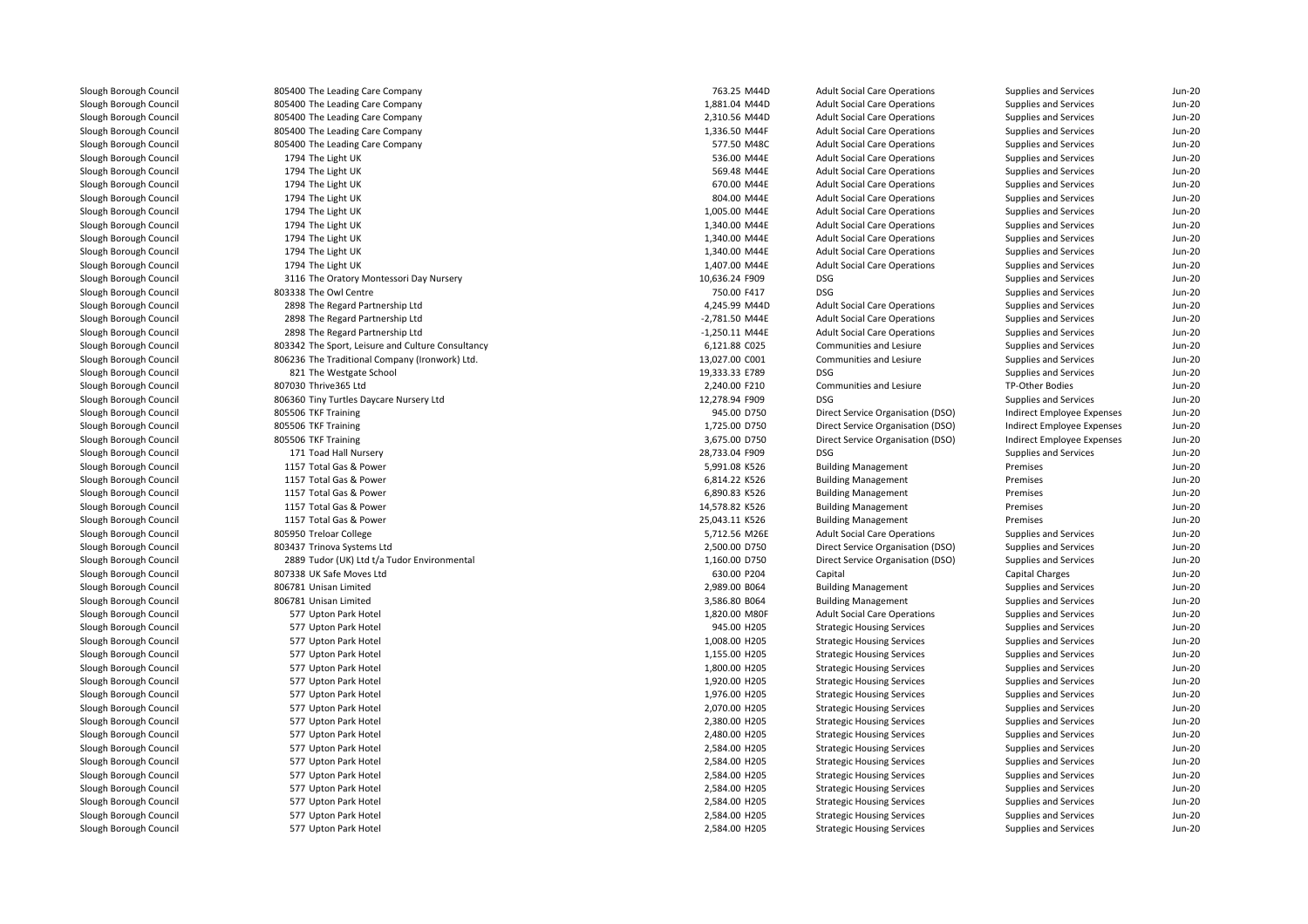577 Upton Park Hotel 577 Upton Park Hotel 577 Upton Park Hotel 577 Upton Park Hotel 577 Upton Park Hotel 577 Upton Park Hotel 577 Upton Park Hotel 577 Upton Park Hotel 577 Upton Park Hotel 577 Upton Park Hotel 577 Upton Park Hotel 577 Upton Park Hotel 577 Upton Park Hotel 577 Upton Park Hotel 577 Upton Park Hotel 577 Upton Park Hotel 807236 Urban Initiatives Studio Ltd 803251 Vail Williams LLP 803251 Vail Williams LLP3579 Village Sensations 1212 Virgin Media Ltd 1212 Virgin Media Ltd 1212 Virgin Media Ltd806099 Virtual College 803163 Volker Highways 2682 Voyage 1 Limited 2682 Voyage 1 Limited 2682 Voyage 1 Limited 2682 Voyage 1 Limited 2682 Voyage 1 Limited 2682 Voyage 1 Limited 2682 Voyage 1 Limited 2682 Voyage 1 Limited 2682 Voyage 1 Limited 3436 Voyage Ltd 3436 Voyage Ltd 3436 Voyage Ltd 3436 Voyage Ltd 3436 Voyage Ltd 3436 Voyage Ltd 3436 Voyage Ltd 3436 Voyage Ltd 3436 Voyage Ltd 3436 Voyage Ltd 4,287.54 M44C 1762 Wellingtons For Langley Hall 73,622.66 F909 DSG 1649 Western House Primary School 24,823.33 E439 DSG 803616 WF Howes Ltd 803677 Wheelie Bin Direct Limited 803677 Wheelie Bin Direct Limited 807073 Whistl UK Limited 807073 Whistl UK Limited 3628 White Leaf Care Ltd**804908** Whitestone Care **1996 Contract 2006** Contract 2006 Contract 2006 Contract 2006 Contract 2006 Contract 2006 Contract 2006 Contract 2006 Contract 2006 Contract 2006 Contract 2006 Contract 2006 Contract 2006 Contract 804908 Whitestone Care 1753 Willow Primary School 9,273.33 E499 DSG805208 Wilson & Scott (Highways) Ltd

| 7 Upton Park Hotel              | 2,584.00 H205                  | <b>Strategic Housing Services</b>                                          | Supplies and Services                          | <b>Jun-20</b>                  |
|---------------------------------|--------------------------------|----------------------------------------------------------------------------|------------------------------------------------|--------------------------------|
| 7 Upton Park Hotel              | 2,720.00 H205                  | <b>Strategic Housing Services</b>                                          | Supplies and Services                          | <b>Jun-20</b>                  |
| 7 Upton Park Hotel              | 2,720.00 H205                  | <b>Strategic Housing Services</b>                                          | Supplies and Services                          | <b>Jun-20</b>                  |
| 7 Upton Park Hotel              | 2,720.00 H205                  | <b>Strategic Housing Services</b>                                          | Supplies and Services                          | <b>Jun-20</b>                  |
| 7 Upton Park Hotel              | 2,720.00 H205                  | <b>Strategic Housing Services</b>                                          | Supplies and Services                          | <b>Jun-20</b>                  |
| 7 Upton Park Hotel              | 2,720.00 H205                  | <b>Strategic Housing Services</b>                                          | Supplies and Services                          | <b>Jun-20</b>                  |
| 7 Upton Park Hotel              | 3,060.00 H205                  | <b>Strategic Housing Services</b>                                          | Supplies and Services                          | <b>Jun-20</b>                  |
| 7 Upton Park Hotel              | 3,060.00 H205                  | <b>Strategic Housing Services</b>                                          | Supplies and Services                          | <b>Jun-20</b>                  |
| 7 Upton Park Hotel              | 3,060.00 H205                  | <b>Strategic Housing Services</b>                                          | Supplies and Services                          | <b>Jun-20</b>                  |
| 7 Upton Park Hotel              | 3,060.00 H205                  | <b>Strategic Housing Services</b>                                          | Supplies and Services                          | <b>Jun-20</b>                  |
| 7 Upton Park Hotel              | 3,400.00 H205                  | <b>Strategic Housing Services</b>                                          | Supplies and Services                          | <b>Jun-20</b>                  |
| 7 Upton Park Hotel              | 3,630.00 H205                  | <b>Strategic Housing Services</b>                                          | Supplies and Services                          | <b>Jun-20</b>                  |
| 7 Upton Park Hotel              | 2,145.00 H216                  | <b>Strategic Housing Services</b>                                          | Supplies and Services                          | Jun-20                         |
| 7 Upton Park Hotel              | 2,365.00 H216                  | <b>Strategic Housing Services</b>                                          | Supplies and Services                          | <b>Jun-20</b>                  |
| 7 Upton Park Hotel              | 2,420.00 H216                  | <b>Strategic Housing Services</b>                                          | Supplies and Services                          | <b>Jun-20</b>                  |
| 7 Upton Park Hotel              | 3,465.00 H216                  | <b>Strategic Housing Services</b>                                          | <b>Supplies and Services</b>                   | <b>Jun-20</b>                  |
| 6 Urban Initiatives Studio Ltd  | 22,844.41 D002                 | Regeneration                                                               | Supplies and Services                          | <b>Jun-20</b>                  |
| 1 Vail Williams LLP             | 3,500.00 B079                  | <b>Regeneration Development</b>                                            | Supplies and Services                          | <b>Jun-20</b>                  |
| 1 Vail Williams LLP             | 2,565.00 B079                  | <b>Regeneration Development</b>                                            | <b>Capital Charges</b>                         | <b>Jun-20</b>                  |
| 9 Village Sensations            | 10,727.20 B417                 | Economic Development                                                       | Supplies and Services                          | <b>Jun-20</b>                  |
| 2 Virgin Media Ltd              | 18,796.17 B023                 | Finance                                                                    | Supplies and Services                          | <b>Jun-20</b>                  |
| 2 Virgin Media Ltd              | 20,162.38 B023                 | Finance                                                                    | Supplies and Services                          | <b>Jun-20</b>                  |
| 2 Virgin Media Ltd              | 22,658.52 B023                 | Finance                                                                    | Supplies and Services                          | <b>Jun-20</b>                  |
| 9 Virtual College               | 1,000.00 F200                  | Children, Learning and Skills                                              | Supplies and Services                          | <b>Jun-20</b>                  |
| 3 Volker Highways               | 7,433.92 D880                  | Direct Service Organisation (DSO)                                          | Supplies and Services                          | <b>Jun-20</b>                  |
| 2 Voyage 1 Limited              | 587.53 M26E                    | <b>Adult Social Care Operations</b>                                        | Supplies and Services                          | <b>Jun-20</b>                  |
| 2 Voyage 1 Limited              | 5,042.40 M26E                  | <b>Adult Social Care Operations</b>                                        | Supplies and Services                          | <b>Jun-20</b>                  |
| 2 Voyage 1 Limited              | 5,301.21 M26E                  | <b>Adult Social Care Operations</b>                                        | Supplies and Services                          | <b>Jun-20</b>                  |
| 2 Voyage 1 Limited              | 6,451.40 M26E                  | <b>Adult Social Care Operations</b>                                        | Supplies and Services                          | <b>Jun-20</b>                  |
| 2 Voyage 1 Limited              | 7,738.18 M26E                  | <b>Adult Social Care Operations</b>                                        | <b>Supplies and Services</b>                   | <b>Jun-20</b>                  |
| 2 Voyage 1 Limited              | 5,016.97 M27F                  | <b>Adult Social Care Operations</b>                                        | Supplies and Services                          | <b>Jun-20</b>                  |
| 2 Voyage 1 Limited              | 6,431.52 M26E                  | <b>Adult Social Care Operations</b>                                        | Supplies and Services                          | <b>Jun-20</b>                  |
| 2 Voyage 1 Limited              | -597.73 M26E                   | <b>Adult Social Care Operations</b>                                        | <b>External Receipts</b>                       | <b>Jun-20</b>                  |
| 2 Voyage 1 Limited              | -591.86 M26E                   | <b>Adult Social Care Operations</b>                                        | <b>External Receipts</b>                       | <b>Jun-20</b>                  |
| 6 Voyage Ltd                    | 3,460.63 M26E                  | <b>Adult Social Care Operations</b>                                        | Supplies and Services                          | <b>Jun-20</b>                  |
| 6 Voyage Ltd                    | 5,538.98 M26E                  | <b>Adult Social Care Operations</b>                                        | Supplies and Services                          | <b>Jun-20</b>                  |
| 6 Voyage Ltd                    | 3,120.85 M42E                  | <b>Adult Social Care Operations</b>                                        | Supplies and Services                          | <b>Jun-20</b>                  |
| 6 Voyage Ltd                    | 4,568.01 M42E                  | <b>Adult Social Care Operations</b>                                        | Supplies and Services                          | <b>Jun-20</b>                  |
|                                 |                                |                                                                            |                                                |                                |
| 6 Voyage Ltd<br>6 Voyage Ltd    | 4,609.26 M42E<br>4,841.76 M42E | <b>Adult Social Care Operations</b><br><b>Adult Social Care Operations</b> | Supplies and Services<br>Supplies and Services | <b>Jun-20</b><br><b>Jun-20</b> |
| 6 Voyage Ltd                    | 5,524.26 M42E                  | <b>Adult Social Care Operations</b>                                        | Supplies and Services                          | <b>Jun-20</b>                  |
| 6 Voyage Ltd                    | 5,895.51 M42E                  | <b>Adult Social Care Operations</b>                                        | Supplies and Services                          | <b>Jun-20</b>                  |
|                                 | 6,548.01 M42E                  | <b>Adult Social Care Operations</b>                                        |                                                | <b>Jun-20</b>                  |
| 6 Voyage Ltd                    |                                |                                                                            | Supplies and Services                          |                                |
| 6 Voyage Ltd                    | 4,287.54 M44C                  | <b>Adult Social Care Operations</b>                                        | Supplies and Services                          | <b>Jun-20</b>                  |
| 2 Wellingtons For Langley Hall  | 73,622.66 F909                 | <b>DSG</b>                                                                 | Supplies and Services                          | <b>Jun-20</b>                  |
| 9 Western House Primary School  | 24,823.33 E439                 | <b>DSG</b>                                                                 | Supplies and Services                          | <b>Jun-20</b>                  |
| 6 WF Howes Ltd                  | 3,150.00 C104                  | Communities and Lesiure                                                    | Supplies and Services                          | <b>Jun-20</b>                  |
| 7 Wheelie Bin Direct Limited    | 2,110.00 D610                  | Direct Service Organisation (DSO)                                          | Supplies and Services                          | Jun-20                         |
| 7 Wheelie Bin Direct Limited    | 8,228.00 D610                  | Direct Service Organisation (DSO)                                          | Supplies and Services                          | <b>Jun-20</b>                  |
| 3 Whistl UK Limited             | 565.81 K077                    | <b>Building Management</b>                                                 | Supplies and Services                          | <b>Jun-20</b>                  |
| 3 Whistl UK Limited             | 626.13 K077                    | <b>Building Management</b>                                                 | Supplies and Services                          | <b>Jun-20</b>                  |
| 8 White Leaf Care Ltd           | 4,062.86 M26E                  | <b>Adult Social Care Operations</b>                                        | Supplies and Services                          | <b>Jun-20</b>                  |
| 8 Whitestone Care               | 4,244.68 A05C                  | <b>Adult Social Care Commissioning</b>                                     | Supplies and Services                          | <b>Jun-20</b>                  |
| 8 Whitestone Care               | 4,536.00 M42E                  | <b>Adult Social Care Operations</b>                                        | Supplies and Services                          | <b>Jun-20</b>                  |
| 3 Willow Primary School         | 9,273.33 E499                  | <b>DSG</b>                                                                 | Supplies and Services                          | <b>Jun-20</b>                  |
| 8 Wilson & Scott (Highways) Ltd | 7,195.05 D880                  | Direct Service Organisation (DSO)                                          | Supplies and Services                          | <b>Jun-20</b>                  |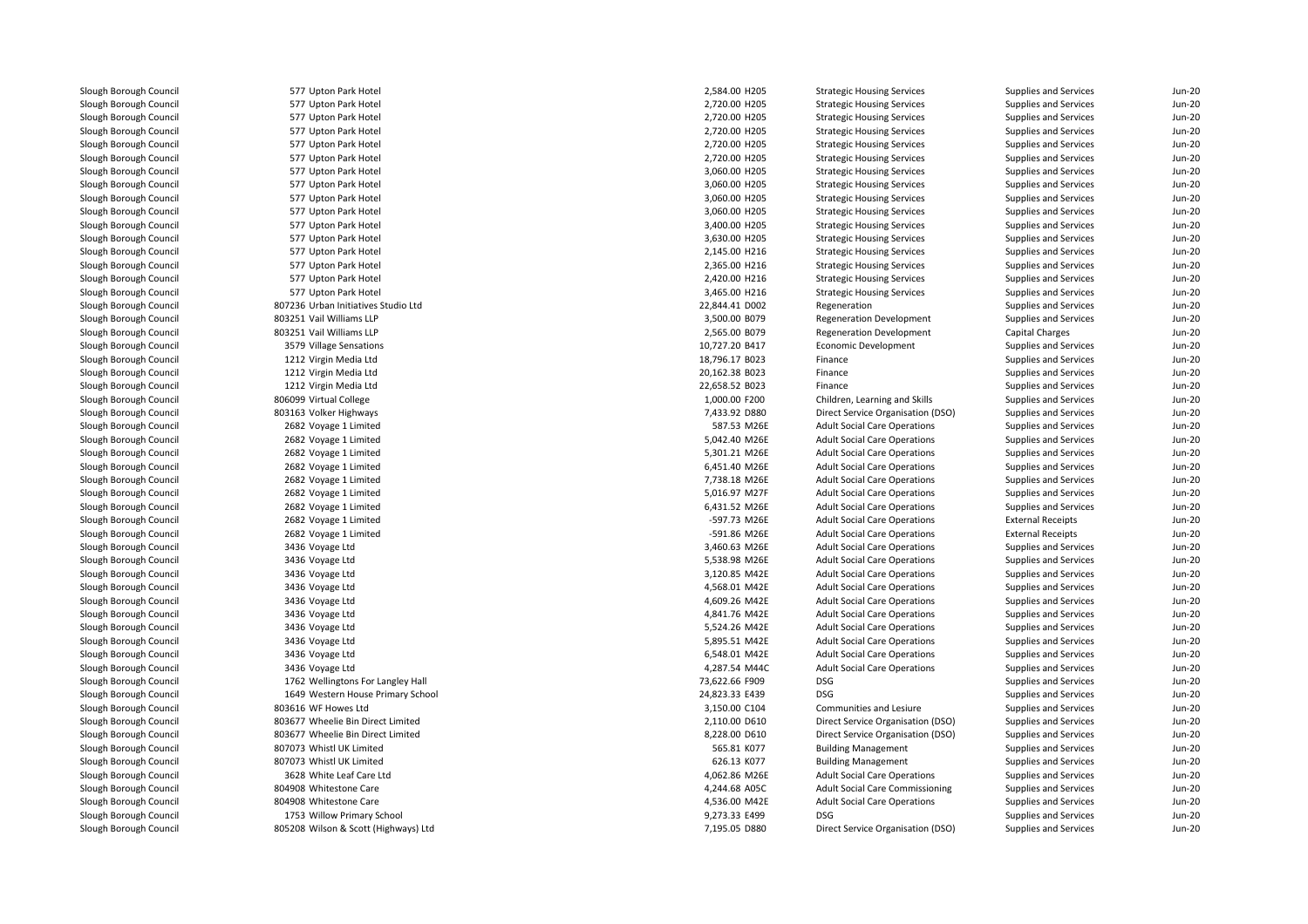805209 Wilsons Horticultural Maintenance Ltd 805209 Wilsons Horticultural Maintenance Ltd 1049 Winckworth Sherwood 804807 Windsar Care Centre Ltd 804807 Windsar Care Centre Ltd 804807 Windsar Care Centre Ltd 804807 Windsar Care Centre Ltd 804807 Windsar Care Centre Ltd 804807 Windsar Care Centre Ltd 804807 Windsar Care Centre Ltd 804807 Windsar Care Centre Ltd 804807 Windsar Care Centre Ltd 804807 Windsar Care Centre Ltd 804807 Windsar Care Centre Ltd 804807 Windsar Care Centre Ltd 804807 Windsar Care Centre Ltd 804807 Windsar Care Centre Ltd 804807 Windsar Care Centre Ltd 804807 Windsar Care Centre Ltd 804807 Windsar Care Centre Ltd 804807 Windsar Care Centre Ltd 804807 Windsar Care Centre Ltd 804807 Windsar Care Centre Ltd 804807 Windsar Care Centre Ltd 804807 Windsar Care Centre Ltd 804807 Windsar Care Centre Ltd 804807 Windsar Care Centre Ltd 804807 Windsar Care Centre Ltd 804807 Windsar Care Centre Ltd 804807 Windsar Care Centre Ltd 804807 Windsar Care Centre Ltd 804807 Windsar Care Centre Ltd 804807 Windsar Care Centre Ltd 804807 Windsar Care Centre Ltd 804807 Windsar Care Centre Ltd 3604 Windsar Care Ltdd  $3,321.43$  M15D 3604 Windsar Care Ltd 3604 Windsar Care Ltd 3604 Windsar Care Ltd 3604 Windsar Care Ltd 3604 Windsar Care Ltdd  $3,000.00 \text{ M17C}$  3604 Windsar Care Ltd $3,214.29$  M17C 3604 Windsar Care Ltd $3,214.29$  M17C 3604 Windsar Care Ltd $3,321.43 \text{ } \text{M17C}$  3604 Windsar Care Ltdd 3,321.43 M18C 3604 Windsar Care Ltdd 3,428.57 M18C 3604 Windsar Care Ltd 3,214.29 M25C 3604 Windsar Care Ltdd 3,643.89 M25C 3604 Windsar Care Ltd 5,142.86 M25D 3604 Windsar Care Ltd 3604 Windsar Care Ltd 2,442.86 M28C 806641 Windsor Care Limited 806641 Windsor Care Limited 804667 Windsor Clinical & Home Care Services Grp Ltd $\sim$  51  $\sim$  51

| 209 Wilsons Horticultural Maintenance Ltd         | 1,995.23 D750  | Direct Service Organisation (DSO)      | Supplies and Services | Jun-20        |
|---------------------------------------------------|----------------|----------------------------------------|-----------------------|---------------|
| 209 Wilsons Horticultural Maintenance Ltd         | 2,155.37 D750  | Direct Service Organisation (DSO)      | Supplies and Services | <b>Jun-20</b> |
| 049 Winckworth Sherwood                           | 2,050.00 B096  | Governance                             | Supplies and Services | <b>Jun-20</b> |
| 807 Windsar Care Centre Ltd                       | 27,972.87 A05C | <b>Adult Social Care Commissioning</b> | Supplies and Services | <b>Jun-20</b> |
| 807 Windsar Care Centre Ltd                       | 34,099.56 A05C | <b>Adult Social Care Commissioning</b> | Supplies and Services | <b>Jun-20</b> |
| 807 Windsar Care Centre Ltd                       | 38,000.88 A05C | <b>Adult Social Care Commissioning</b> | Supplies and Services | Jun-20        |
| 807 Windsar Care Centre Ltd                       | 3,214.29 M15D  | <b>Adult Social Care Operations</b>    | Supplies and Services | <b>Jun-20</b> |
| 807 Windsar Care Centre Ltd                       | 3,642.86 M15D  | <b>Adult Social Care Operations</b>    | Supplies and Services | Jun-20        |
| 807 Windsar Care Centre Ltd                       | 6,428.57 M15D  | <b>Adult Social Care Operations</b>    | Supplies and Services | <b>Jun-20</b> |
| 807 Windsar Care Centre Ltd                       | 6,642.86 M15D  | <b>Adult Social Care Operations</b>    | Supplies and Services | Jun-20        |
| 807 Windsar Care Centre Ltd                       | 3,171.43 M15F  | <b>Adult Social Care Operations</b>    | Supplies and Services | <b>Jun-20</b> |
| 807 Windsar Care Centre Ltd                       | 3,321.43 M17C  | <b>Adult Social Care Operations</b>    | Supplies and Services | <b>Jun-20</b> |
| 807 Windsar Care Centre Ltd                       | 3,321.43 M17C  | <b>Adult Social Care Operations</b>    | Supplies and Services | Jun-20        |
| 807 Windsar Care Centre Ltd                       | 3,428.57 M17C  | <b>Adult Social Care Operations</b>    | Supplies and Services | <b>Jun-20</b> |
| 807 Windsar Care Centre Ltd                       | 3,428.57 M17C  | <b>Adult Social Care Operations</b>    | Supplies and Services | Jun-20        |
| 807 Windsar Care Centre Ltd                       | 685.71 M18C    | <b>Adult Social Care Operations</b>    | Supplies and Services | <b>Jun-20</b> |
| 807 Windsar Care Centre Ltd                       | 771.43 M18C    | <b>Adult Social Care Operations</b>    | Supplies and Services | <b>Jun-20</b> |
| 807 Windsar Care Centre Ltd                       | 3,214.29 M18C  | <b>Adult Social Care Operations</b>    | Supplies and Services | Jun-20        |
| 807 Windsar Care Centre Ltd                       | 3,214.29 M18C  | <b>Adult Social Care Operations</b>    | Supplies and Services | <b>Jun-20</b> |
| 807 Windsar Care Centre Ltd                       | 3,321.43 M18C  | <b>Adult Social Care Operations</b>    | Supplies and Services | Jun-20        |
| 807 Windsar Care Centre Ltd                       | 3,321.43 M18C  | <b>Adult Social Care Operations</b>    | Supplies and Services | <b>Jun-20</b> |
| 807 Windsar Care Centre Ltd                       | 3,321.43 M18C  | <b>Adult Social Care Operations</b>    | Supplies and Services | <b>Jun-20</b> |
| 807 Windsar Care Centre Ltd                       | 3,857.14 M18C  | <b>Adult Social Care Operations</b>    | Supplies and Services | Jun-20        |
| 807 Windsar Care Centre Ltd                       | 3,985.71 M18C  | <b>Adult Social Care Operations</b>    | Supplies and Services | <b>Jun-20</b> |
| 807 Windsar Care Centre Ltd                       | 3,214.29 M25C  | <b>Adult Social Care Operations</b>    | Supplies and Services | <b>Jun-20</b> |
| 807 Windsar Care Centre Ltd                       | 3,642.86 M25C  | <b>Adult Social Care Operations</b>    | Supplies and Services | <b>Jun-20</b> |
| 807 Windsar Care Centre Ltd                       | 3,764.29 M25C  | <b>Adult Social Care Operations</b>    | Supplies and Services | <b>Jun-20</b> |
| 807 Windsar Care Centre Ltd                       | 3,642.86 M27C  | <b>Adult Social Care Operations</b>    | Supplies and Services | Jun-20        |
| 807 Windsar Care Centre Ltd                       | 2,628.57 M28C  | <b>Adult Social Care Operations</b>    | Supplies and Services | <b>Jun-20</b> |
| 807 Windsar Care Centre Ltd                       | 3,771.43 M28C  | <b>Adult Social Care Operations</b>    | Supplies and Services | Jun-20        |
| 807 Windsar Care Centre Ltd                       | 4,971.43 M28C  | <b>Adult Social Care Operations</b>    | Supplies and Services | <b>Jun-20</b> |
| 807 Windsar Care Centre Ltd                       | 5,142.86 M28C  | <b>Adult Social Care Operations</b>    | Supplies and Services | Jun-20        |
| 807 Windsar Care Centre Ltd                       | 5,314.29 M28C  | <b>Adult Social Care Operations</b>    | Supplies and Services | <b>Jun-20</b> |
| 807 Windsar Care Centre Ltd                       | 5,314.29 M28C  | <b>Adult Social Care Operations</b>    | Supplies and Services | <b>Jun-20</b> |
| 807 Windsar Care Centre Ltd                       | 3,321.43 M29C  | <b>Adult Social Care Operations</b>    | Supplies and Services | Jun-20        |
| 504 Windsar Care Ltd                              | 3,321.43 M15D  | <b>Adult Social Care Operations</b>    | Supplies and Services | <b>Jun-20</b> |
| 504 Windsar Care Ltd                              | 1,900.00 M15F  | <b>Adult Social Care Operations</b>    | Supplies and Services | Jun-20        |
| 504 Windsar Care Ltd                              | 3,214.29 M15F  | <b>Adult Social Care Operations</b>    | Supplies and Services | <b>Jun-20</b> |
| 504 Windsar Care Ltd                              | 3,321.43 M15F  | <b>Adult Social Care Operations</b>    | Supplies and Services | <b>Jun-20</b> |
| 504 Windsar Care Ltd                              | 4,071.43 M15F  | <b>Adult Social Care Operations</b>    | Supplies and Services | Jun-20        |
| 504 Windsar Care Ltd                              | 3,000.00 M17C  | <b>Adult Social Care Operations</b>    | Supplies and Services | <b>Jun-20</b> |
| 504 Windsar Care Ltd                              | 3,214.29 M17C  | <b>Adult Social Care Operations</b>    | Supplies and Services | <b>Jun-20</b> |
| 504 Windsar Care Ltd                              | 3,214.29 M17C  | <b>Adult Social Care Operations</b>    | Supplies and Services | <b>Jun-20</b> |
| 504 Windsar Care Ltd                              | 3,321.43 M17C  | <b>Adult Social Care Operations</b>    | Supplies and Services | <b>Jun-20</b> |
| 504 Windsar Care Ltd                              | 3,321.43 M18C  | <b>Adult Social Care Operations</b>    | Supplies and Services | Jun-20        |
| 504 Windsar Care Ltd                              | 3,428.57 M18C  | <b>Adult Social Care Operations</b>    | Supplies and Services | <b>Jun-20</b> |
| 504 Windsar Care Ltd                              | 3,214.29 M25C  | <b>Adult Social Care Operations</b>    | Supplies and Services | <b>Jun-20</b> |
| 504 Windsar Care Ltd                              | 3,643.89 M25C  | <b>Adult Social Care Operations</b>    | Supplies and Services | <b>Jun-20</b> |
| 504 Windsar Care Ltd                              | 5,142.86 M25D  | <b>Adult Social Care Operations</b>    | Supplies and Services | Jun-20        |
| 504 Windsar Care Ltd                              | 3,214.29 M26E  | <b>Adult Social Care Operations</b>    | Supplies and Services | Jun-20        |
| 504 Windsar Care Ltd                              | 2,442.86 M28C  | <b>Adult Social Care Operations</b>    | Supplies and Services | <b>Jun-20</b> |
| 541 Windsor Care Limited                          | 67,100.00 M15D | <b>Adult Social Care Operations</b>    | Supplies and Services | Jun-20        |
| 541 Windsor Care Limited                          | 4,200.00 M17C  | <b>Adult Social Care Operations</b>    | Supplies and Services | <b>Jun-20</b> |
| 567 Windsor Clinical & Home Care Services Grp Ltd | 2,796.43 M17C  | <b>Adult Social Care Operations</b>    | Supplies and Services | Jun-20        |
| 51 Worldwide Education Recruitment                | 2,969.09 F175  | Children, Learning and Skills          | Agency Staff          | <b>Jun-20</b> |
| 51 Worldwide Education Recruitment                | 4,948.48 F176  | Children, Learning and Skills          | <b>Agency Staff</b>   | <b>Jun-20</b> |
|                                                   |                |                                        |                       |               |